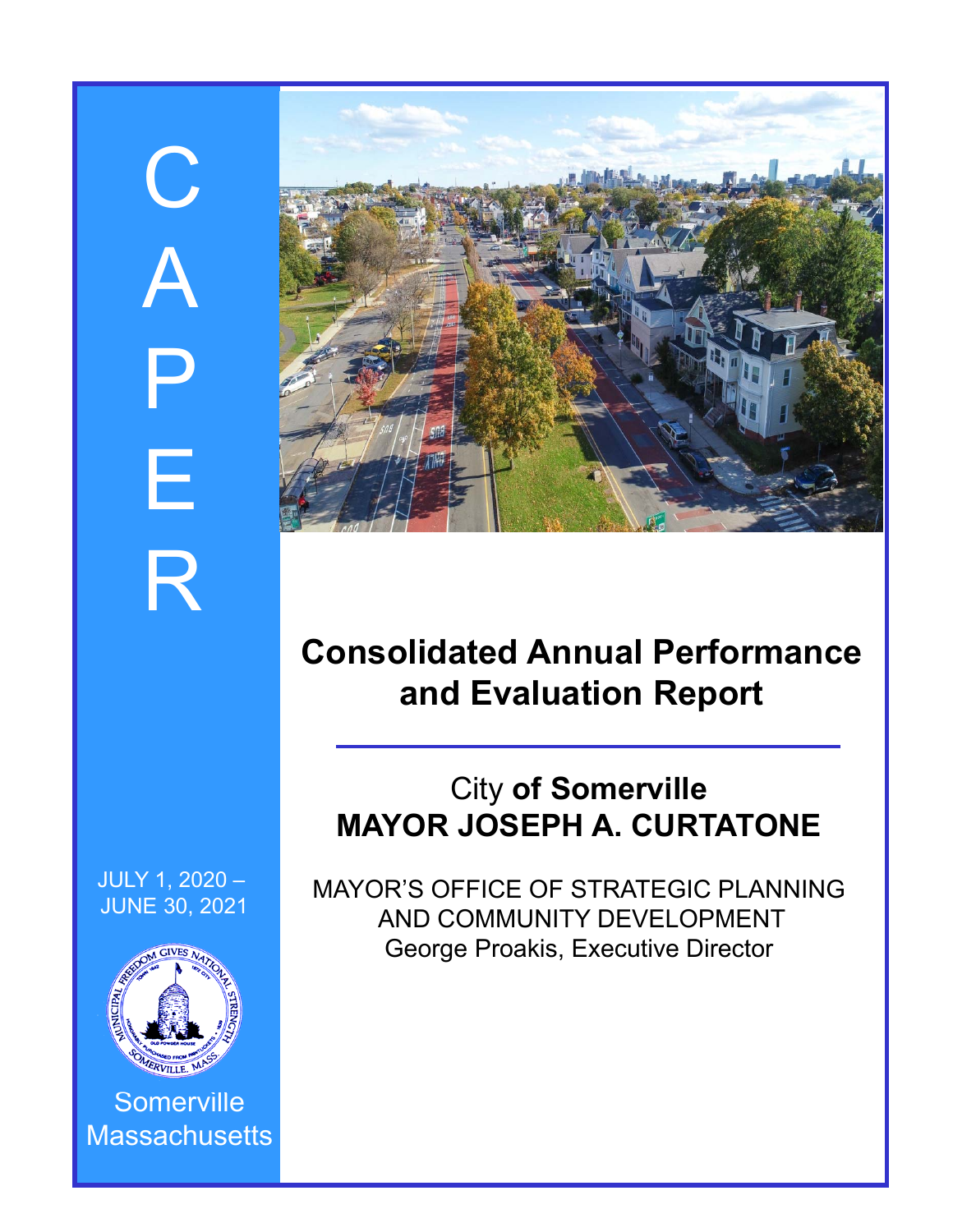# **CR‐05 ‐ Goals and Outcomes**

#### **Progress the jurisdiction has made in carrying out its strategic plan and its action plan. 91.520(a)**

This could be an overview that includes major initiatives and highlights that were proposed and executed throughout the program year.

The prolonged and unexpected duration of the Covid-19 pandemic made the 2020 program year a challenging one for executing on the original goals established in the action plan. The first half of the program year was primarily spent administering the re‐allocated program 2019 and CDBG‐CV funds to address the immediate needs of the pandemic. The city focused these funds on public services, including food security and rental assistance, and direct small business assistance. The city was able to quickly establish a forgivable loan program and issue a public service RFP to provide assistance to agencies and programs directly servicing pandemic needs. While the pandemic delayed or postponed many planned and on-going activities the city was able to make progress and complete a limited number of pre-existing projects. These included activities in the housing rehab, parks and open space, and neighborhood infrastructure programs. Overall, the city expended the following amounts during program year 2020‐2021

#### **CDBG and CDBG‐CV \$4,058,144**

**HOME ‐ \$113,477**

#### **ESG‐ \$10,537.68**

**Economic Development‐ The** majority of funding and staff effort during the program year was spent administering the City's Covid Small Business Forgivable loan program. As part of the CARE's substantial amendment process the City re‐allocated \$1M in previously unspent entitlement funds to create a small business forgivable loan program for businesses impacted by shutdowns and other Covid related business interruptions. The program was highly subscribed and extremely effective. In total, the city assisted 210 local business and disbursed over \$1.7M in business assisted. These funds both helped keep small business in operation and helped to retain or rehire workforce where possible.

**Public Services‐** In addition to the standard Public Services RFP issued annually, The City issued a standalone RFP for public services for its first‐ round allocation of CDBG‐CV funding. The RFP targeting agencies and programs that could address the immediate needs of rental assistance, food security, childcare services, and other ancillary needs that arose from the Covid-19 Outbreak. The city saw the most immediate impact from the public service awards allocate to fund food security and childcare needs. Overall public service grants served over 12,600 residents. While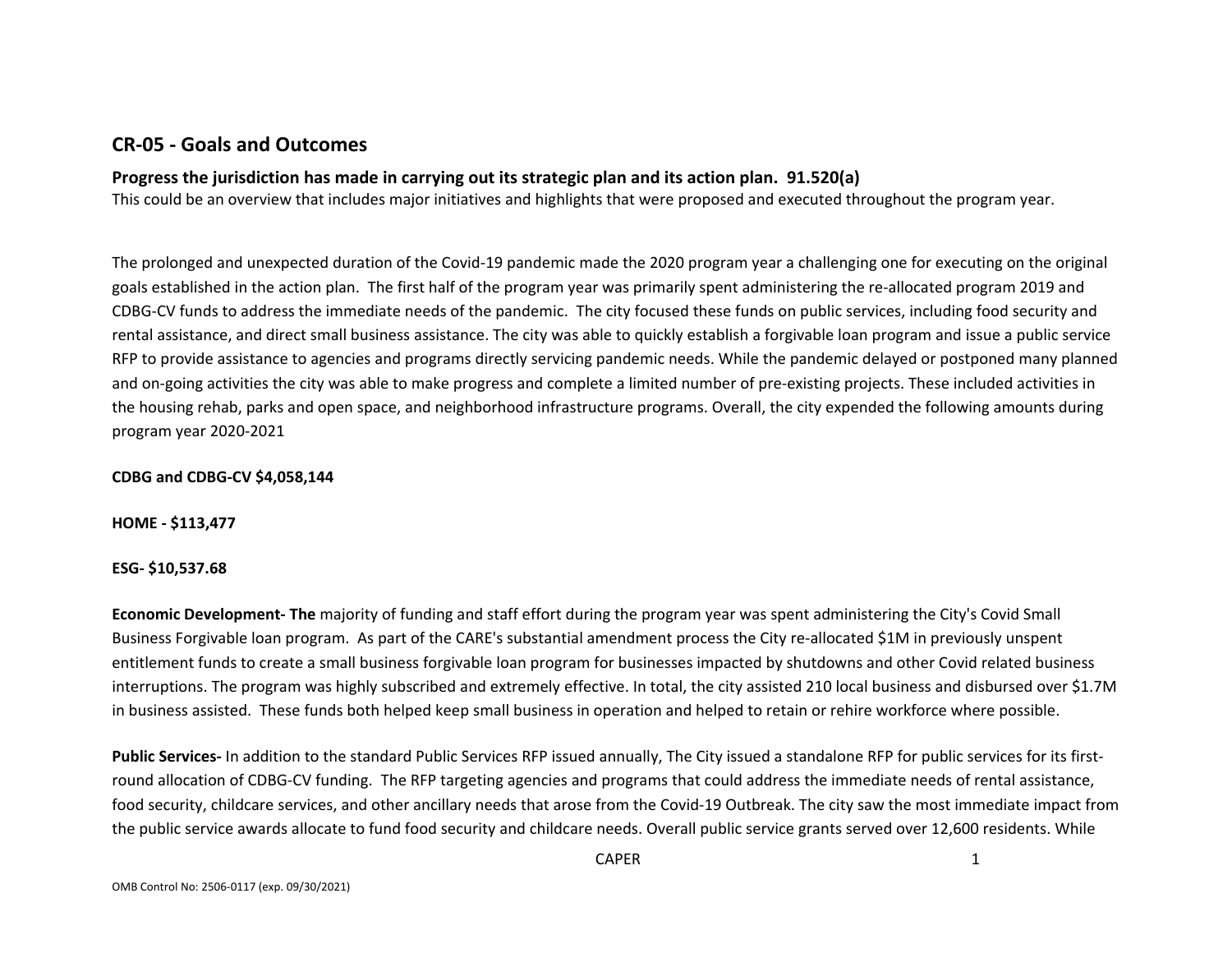the number of people served was significant, the city would like to note that the largest portion of CV related still remains to be expended as the funds allocated to fund the expected rental assistance crisis have been slow to be expended primarily due to multiple extensions of the eviction moratorium.

**Infrastructure and Open Space**‐ While some open space and infrastructure projects were delayed or postponed due to Covid and related construction stoppages the city continued to move forward with as many critical projects as possible. The city was able to implement and complete some small scale but essential pedestrian, cyclist, and transit improvements as the city continues to build out its transit‐oriented blueprint and reduce its reliance on vehicular transportation as part of its climate resiliency efforts. Similarly, the city was also able to complete some ongoing parks and open space projects and continue with its annual city-wide tree planting program. These projects also provided critical pandemic relief improving and creating a suitable living environment for low-income residents struggling with the mobility limitations resulting from Covid 19.

**Comparison of the proposed versus actual outcomes for each outcome measure submitted with the consolidated plan and explain, if applicable, why progress was not made toward meeting goals and objectives. 91.520(g)** 

Categories, priority levels, funding sources and amounts, outcomes/objectives, goal outcome indicators, units of measure, targets, actual outcomes/outputs, and percentage completed for each of the grantee's program year goals.

| Goal                                                   | Category                                               | Source /<br><b>Amount</b> | <b>Indicator</b>              | Unit of<br><b>Measure</b>    | Expected<br>$\overline{\phantom{0}}$<br><b>Strategic</b><br>Plan | Actual-<br><b>Strategic</b><br>Plan | Percent<br>Complete | Expected<br>-<br>Program<br>Year | Actual-<br>Program<br>Year | Percent<br>Complete |
|--------------------------------------------------------|--------------------------------------------------------|---------------------------|-------------------------------|------------------------------|------------------------------------------------------------------|-------------------------------------|---------------------|----------------------------------|----------------------------|---------------------|
| Create and<br>Preserve<br>Affordable<br><b>Housing</b> | Affordable<br>Housing<br>Public<br>Housing<br>Homeless | CDBG: \$/<br>HOME: \$     | Rental units<br>rehabilitated | Household<br>Housing<br>Unit | 40                                                               | 0                                   | $0.00\%$            | 10                               | 6                          | 60.00%              |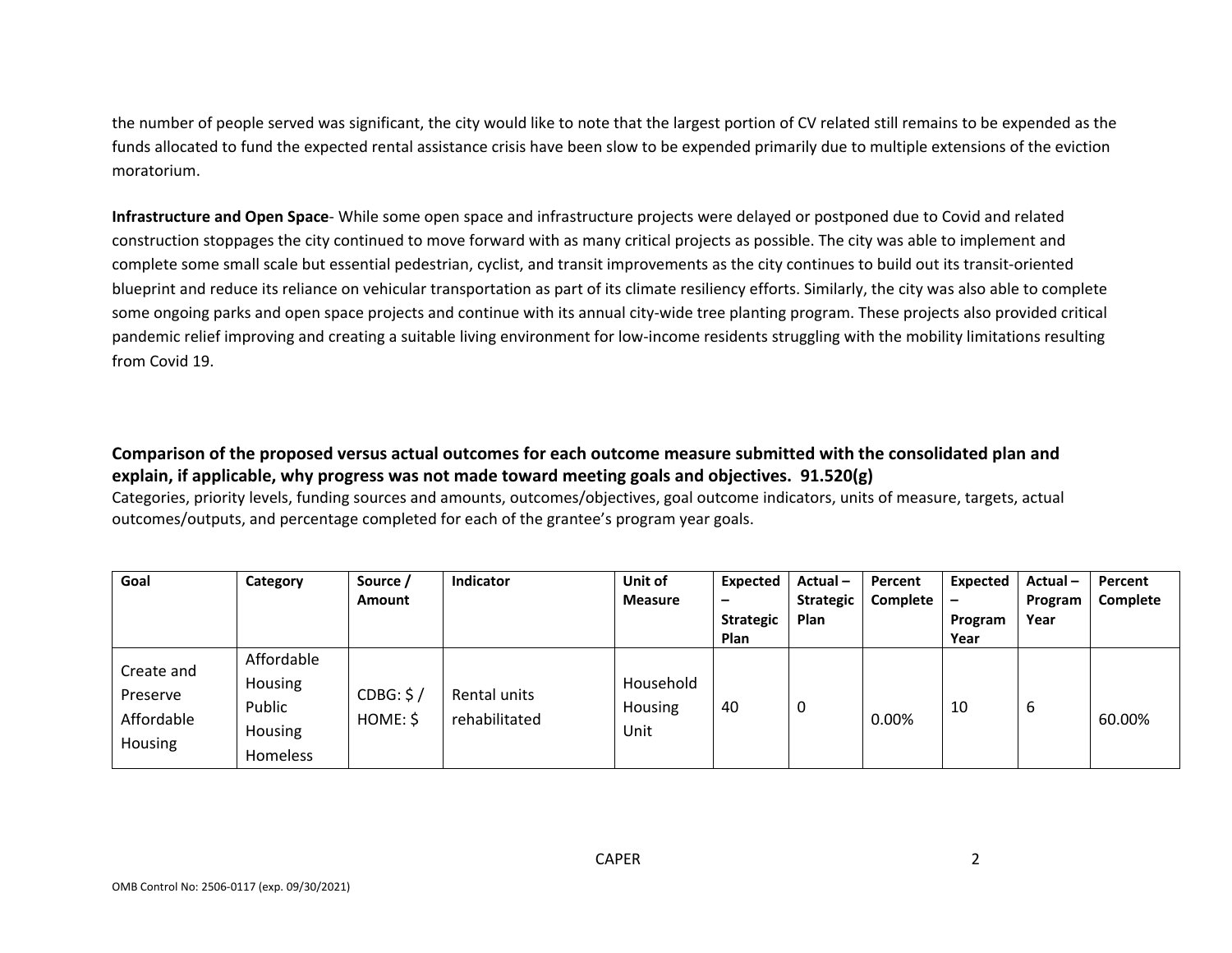| Create and<br>Preserve<br>Affordable<br>Housing       | Affordable<br>Housing<br>Public<br>Housing<br>Homeless                                                                                    | CDBG: \$/<br>HOME: \$ | Homeowner Housing<br>Rehabilitated                                                                                | Household<br>Housing<br>Unit | 20 | $\mathbf{1}$ | 5.00% | 5 | $\overline{\mathbf{4}}$ | 80.00% |
|-------------------------------------------------------|-------------------------------------------------------------------------------------------------------------------------------------------|-----------------------|-------------------------------------------------------------------------------------------------------------------|------------------------------|----|--------------|-------|---|-------------------------|--------|
| Create and<br>Preserve<br>Affordable<br>Housing       | Affordable<br>Housing<br>Public<br>Housing<br>Homeless                                                                                    | CDBG: \$/<br>HOME: \$ | <b>Direct Financial</b><br>Assistance to<br>Homebuyers                                                            | Households<br>Assisted       | 15 | $\pmb{0}$    | 0.00% | 3 | $\overline{2}$          | 66.67% |
| Family<br>Stabilization<br>and Workforce<br>Readiness | Affordable<br>Housing<br>Public<br>Housing<br>Homeless<br>Non-<br>Homeless<br>Special<br>Needs<br>Non-Housing<br>Community<br>Development | CDBG: \$              | Public Facility or<br>Infrastructure<br>Activities other than<br>Low/Moderate<br><b>Income Housing</b><br>Benefit | Persons<br>Assisted          | 0  | 32           |       | 0 | 32                      |        |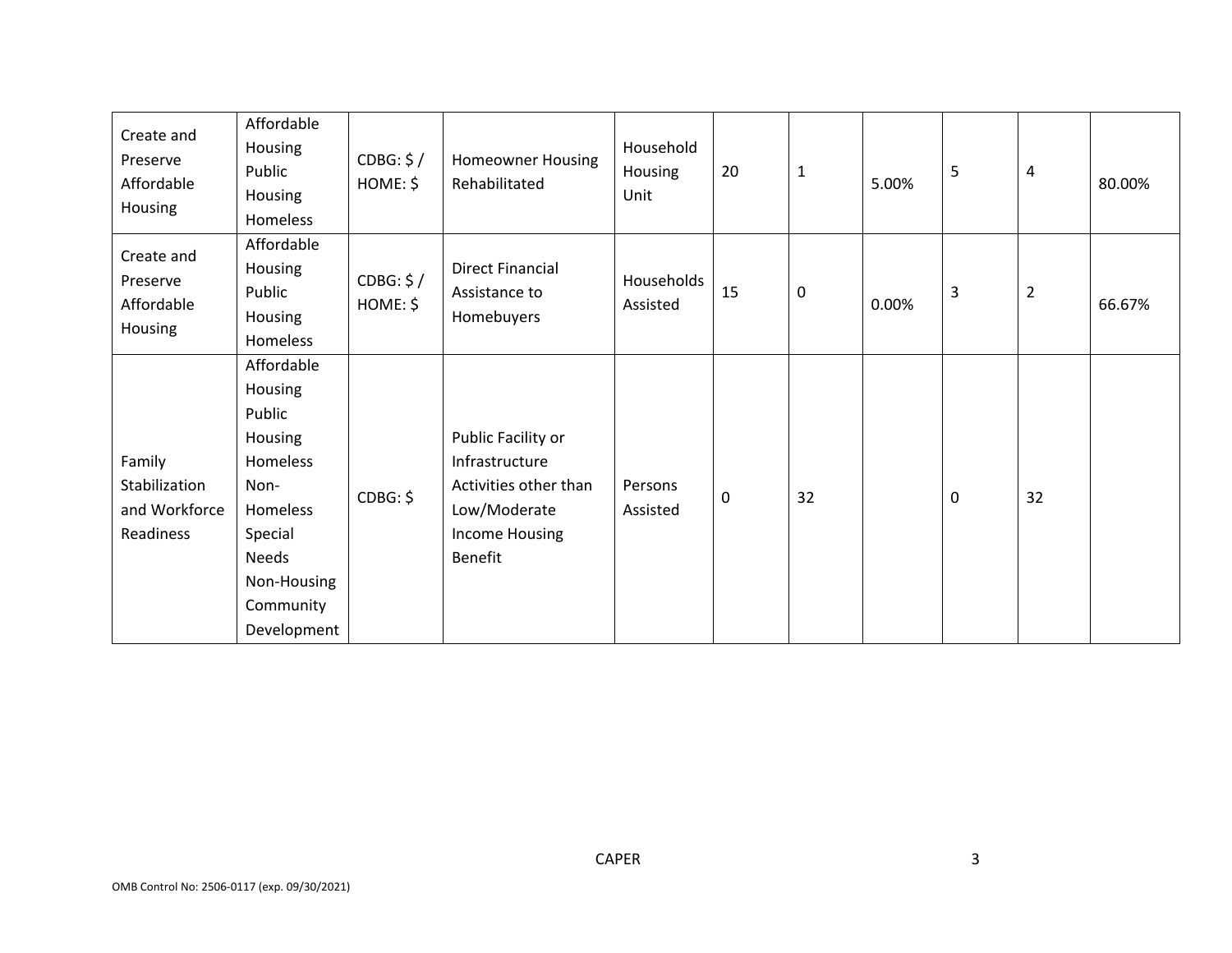| Family<br>Stabilization<br>and Workforce<br>Readiness | Affordable<br>Housing<br>Public<br>Housing<br>Homeless<br>Non-<br>Homeless<br>Special<br>Needs<br>Non-Housing<br>Community | CDBG: \$ | Public service<br>activities other than<br>Low/Moderate<br>Income Housing<br>Benefit | Persons<br>Assisted | 10000 | 19557     | 195.57% | 1500 | 11683            | 778.87% |
|-------------------------------------------------------|----------------------------------------------------------------------------------------------------------------------------|----------|--------------------------------------------------------------------------------------|---------------------|-------|-----------|---------|------|------------------|---------|
|                                                       | Development                                                                                                                |          |                                                                                      |                     |       |           |         |      |                  |         |
|                                                       | Affordable                                                                                                                 |          |                                                                                      |                     |       |           |         |      |                  |         |
|                                                       | Housing                                                                                                                    |          |                                                                                      |                     |       |           |         |      |                  |         |
|                                                       | Public                                                                                                                     |          |                                                                                      |                     |       |           |         |      |                  |         |
|                                                       | Housing                                                                                                                    |          |                                                                                      |                     |       |           |         |      |                  |         |
| Family<br>Stabilization                               | Homeless<br>Non-                                                                                                           |          | Homeless Person                                                                      | Persons             |       |           |         |      |                  |         |
| and Workforce                                         | Homeless                                                                                                                   | CDBG: \$ | Overnight Shelter                                                                    | Assisted            | 0     | $\pmb{0}$ |         | 0    | $\boldsymbol{0}$ |         |
| Readiness                                             | Special                                                                                                                    |          |                                                                                      |                     |       |           |         |      |                  |         |
|                                                       | Needs                                                                                                                      |          |                                                                                      |                     |       |           |         |      |                  |         |
|                                                       | Non-Housing                                                                                                                |          |                                                                                      |                     |       |           |         |      |                  |         |
|                                                       | Community                                                                                                                  |          |                                                                                      |                     |       |           |         |      |                  |         |
|                                                       | Development                                                                                                                |          |                                                                                      |                     |       |           |         |      |                  |         |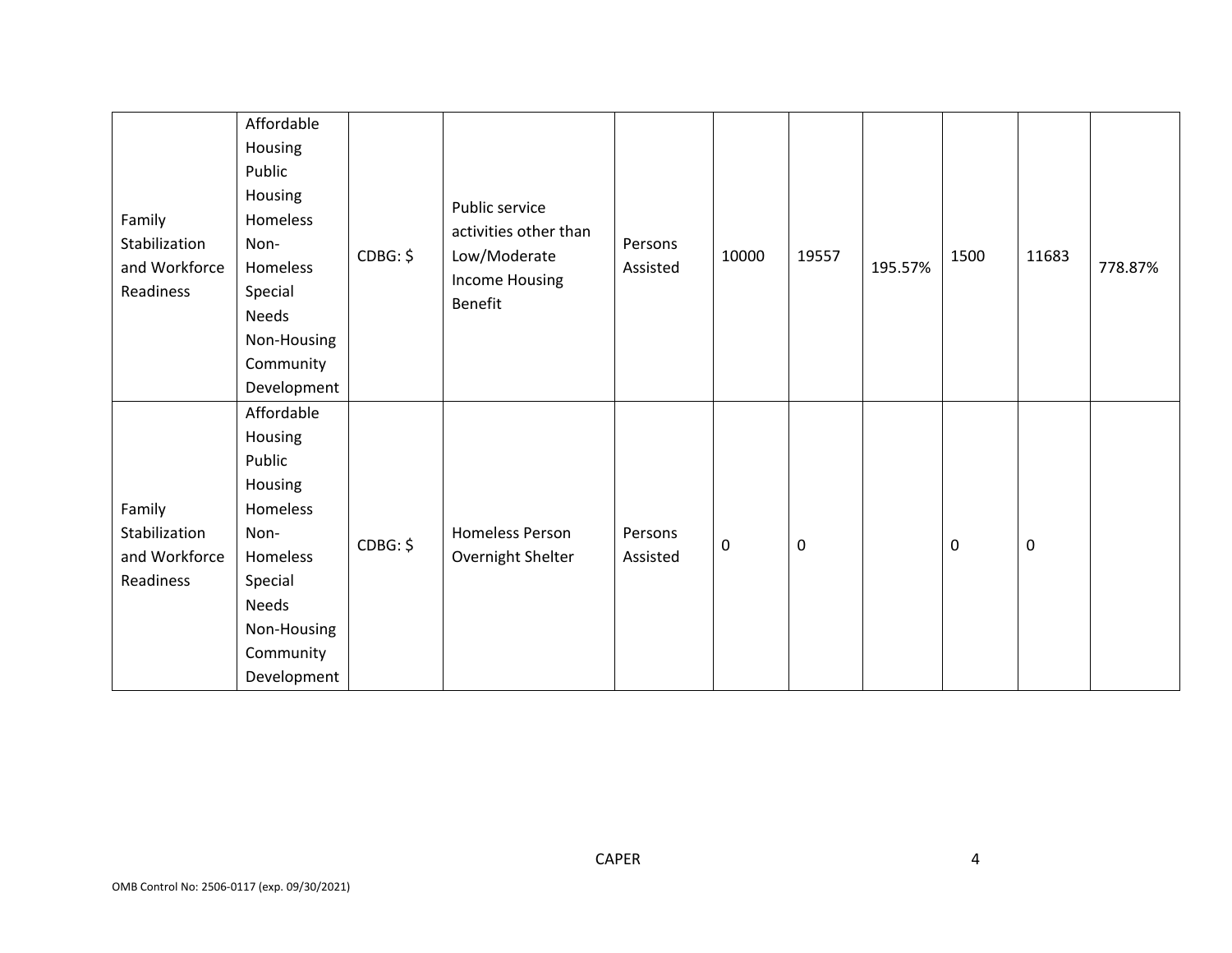|                | Affordable   |             |                                             |             |       |           |       |      |                  |           |
|----------------|--------------|-------------|---------------------------------------------|-------------|-------|-----------|-------|------|------------------|-----------|
|                | Housing      |             |                                             |             |       |           |       |      |                  |           |
|                | Public       |             |                                             |             |       |           |       |      |                  |           |
|                | Housing      |             |                                             |             |       |           |       |      |                  |           |
| Family         | Homeless     |             |                                             |             |       |           |       |      |                  |           |
| Stabilization  | Non-         | CDBG: \$    | Overnight/Emergency<br>Shelter/Transitional | <b>Beds</b> | 0     | $\pmb{0}$ |       | 0    | $\boldsymbol{0}$ |           |
| and Workforce  | Homeless     |             | Housing Beds added                          |             |       |           |       |      |                  |           |
| Readiness      | Special      |             |                                             |             |       |           |       |      |                  |           |
|                | <b>Needs</b> |             |                                             |             |       |           |       |      |                  |           |
|                | Non-Housing  |             |                                             |             |       |           |       |      |                  |           |
|                | Community    |             |                                             |             |       |           |       |      |                  |           |
|                | Development  |             |                                             |             |       |           |       |      |                  |           |
|                | Non-Housing  |             | Public Facility or                          |             |       |           |       |      |                  |           |
| Infrastructure | Community    |             | Infrastructure                              |             |       |           |       |      |                  |           |
| and Urban      | Development  | CDBG: \$    | Activities other than                       | Persons     | 10000 |           |       | 2100 | 44560            |           |
| Environment    | Suitable     |             | Low/Moderate                                | Assisted    |       | $\pmb{0}$ | 0.00% |      |                  | 2,121.90% |
| Improvements   | Living       |             | <b>Income Housing</b>                       |             |       |           |       |      |                  |           |
|                | Conditions   |             | Benefit                                     |             |       |           |       |      |                  |           |
|                | Affordable   |             |                                             |             |       |           |       |      |                  |           |
|                | Housing      |             |                                             |             |       |           |       |      |                  |           |
|                | Public       |             |                                             |             |       |           |       |      |                  |           |
| Reducing and   | Housing      | ESG: $$/$   | Tenant-based rental                         | Households  |       |           |       |      |                  |           |
| Ending         | Homeless     | Continuum   | assistance / Rapid                          | Assisted    | 60    | $\pmb{0}$ | 0.00% |      |                  |           |
| Homelessness   | Non-         | of Care: \$ | Rehousing                                   |             |       |           |       |      |                  |           |
|                | Homeless     |             |                                             |             |       |           |       |      |                  |           |
|                | Special      |             |                                             |             |       |           |       |      |                  |           |
|                | <b>Needs</b> |             |                                             |             |       |           |       |      |                  |           |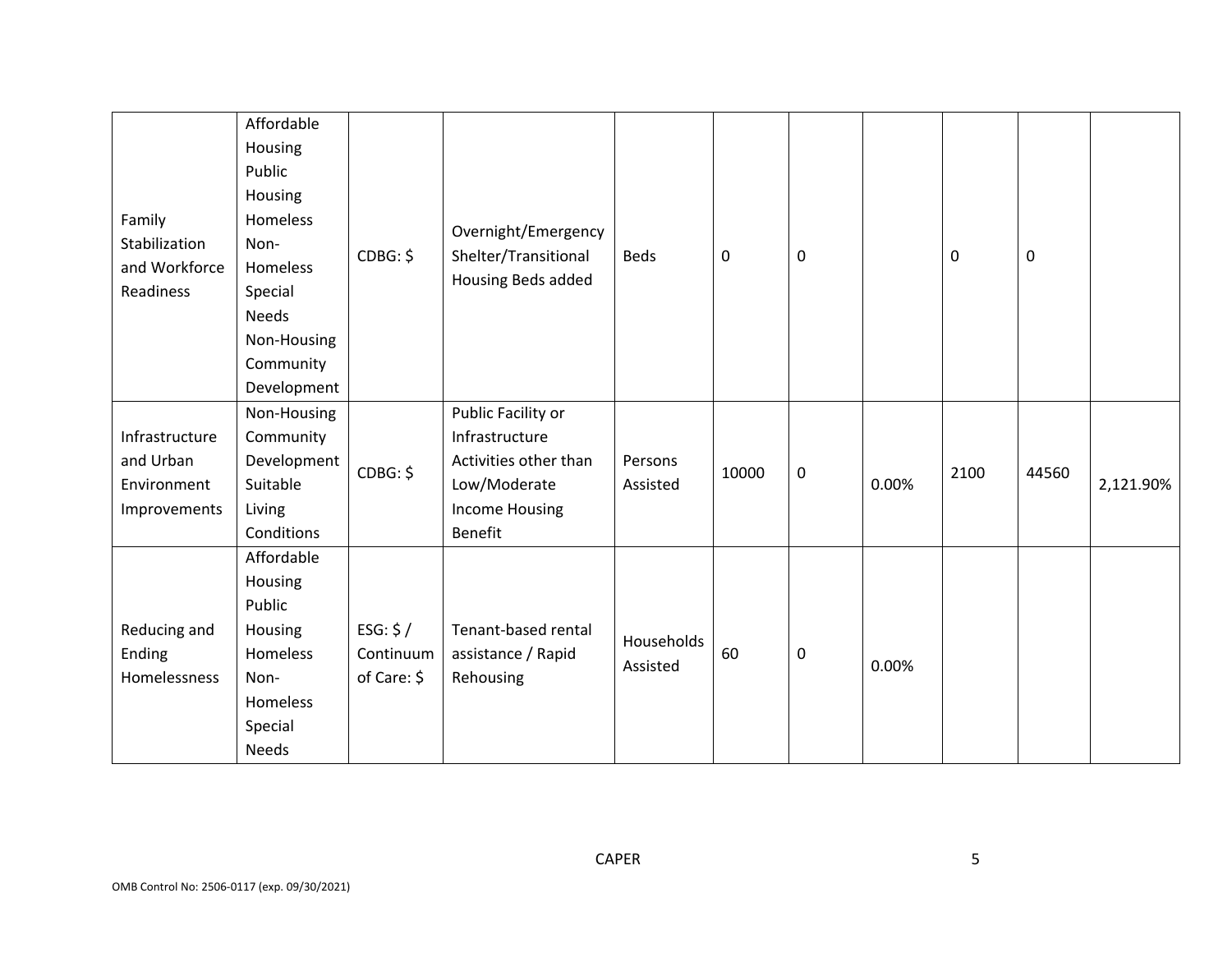|                | Affordable          |             |                            |                   |     |   |       |    |     |           |
|----------------|---------------------|-------------|----------------------------|-------------------|-----|---|-------|----|-----|-----------|
|                | Housing             |             |                            |                   |     |   |       |    |     |           |
|                | Public              |             |                            |                   |     |   |       |    |     |           |
| Reducing and   | Housing             | ESG: $$/$   |                            |                   |     |   |       |    |     |           |
| Ending         | Homeless            | Continuum   | <b>Homeless Person</b>     | Persons           | 190 | 0 |       | 55 | 0   |           |
| Homelessness   | Non-                | of Care: \$ | Overnight Shelter          | Assisted          |     |   | 0.00% |    |     | 0.00%     |
|                | Homeless            |             |                            |                   |     |   |       |    |     |           |
|                | Special             |             |                            |                   |     |   |       |    |     |           |
|                | <b>Needs</b>        |             |                            |                   |     |   |       |    |     |           |
|                | Affordable          |             |                            |                   |     |   |       |    |     |           |
|                | Housing             |             |                            |                   |     |   |       |    |     |           |
|                | Public              |             |                            |                   |     |   |       |    |     |           |
| Reducing and   | Housing             | ESG: $$/$   |                            |                   |     |   |       |    |     |           |
| Ending         | Homeless            | Continuum   | Homelessness               | Persons           | 337 |   |       | 45 |     |           |
| Homelessness   | Non-                | of Care: \$ | Prevention                 | Assisted          |     | 0 | 0.00% |    | 0   | 0.00%     |
|                | Homeless            |             |                            |                   |     |   |       |    |     |           |
|                |                     |             |                            |                   |     |   |       |    |     |           |
|                | Special             |             |                            |                   |     |   |       |    |     |           |
|                | <b>Needs</b>        |             |                            |                   |     |   |       |    |     |           |
|                | Non-Housing         |             |                            |                   |     |   |       |    |     |           |
| Stabilize and  | Community           |             |                            |                   |     |   |       |    |     |           |
| Revitalize     | Development         | CDBG: \$    | Jobs created/retained      | Jobs              | 35  | 0 |       |    |     |           |
| <b>Diverse</b> | <b>Job Creation</b> |             |                            |                   |     |   | 0.00% |    |     |           |
| Neighborhoods  | and                 |             |                            |                   |     |   |       |    |     |           |
|                | Retention           |             |                            |                   |     |   |       |    |     |           |
|                | Non-Housing         |             |                            |                   |     |   |       |    |     |           |
| Stabilize and  | Community           |             |                            |                   |     |   |       |    |     |           |
| Revitalize     | Development         | CDBG: \$    | <b>Businesses assisted</b> | <b>Businesses</b> | 50  | 0 |       | 15 | 258 |           |
| <b>Diverse</b> | <b>Job Creation</b> |             |                            | Assisted          |     |   | 0.00% |    |     | 1,720.00% |
| Neighborhoods  | and                 |             |                            |                   |     |   |       |    |     |           |
|                | Retention           |             |                            |                   |     |   |       |    |     |           |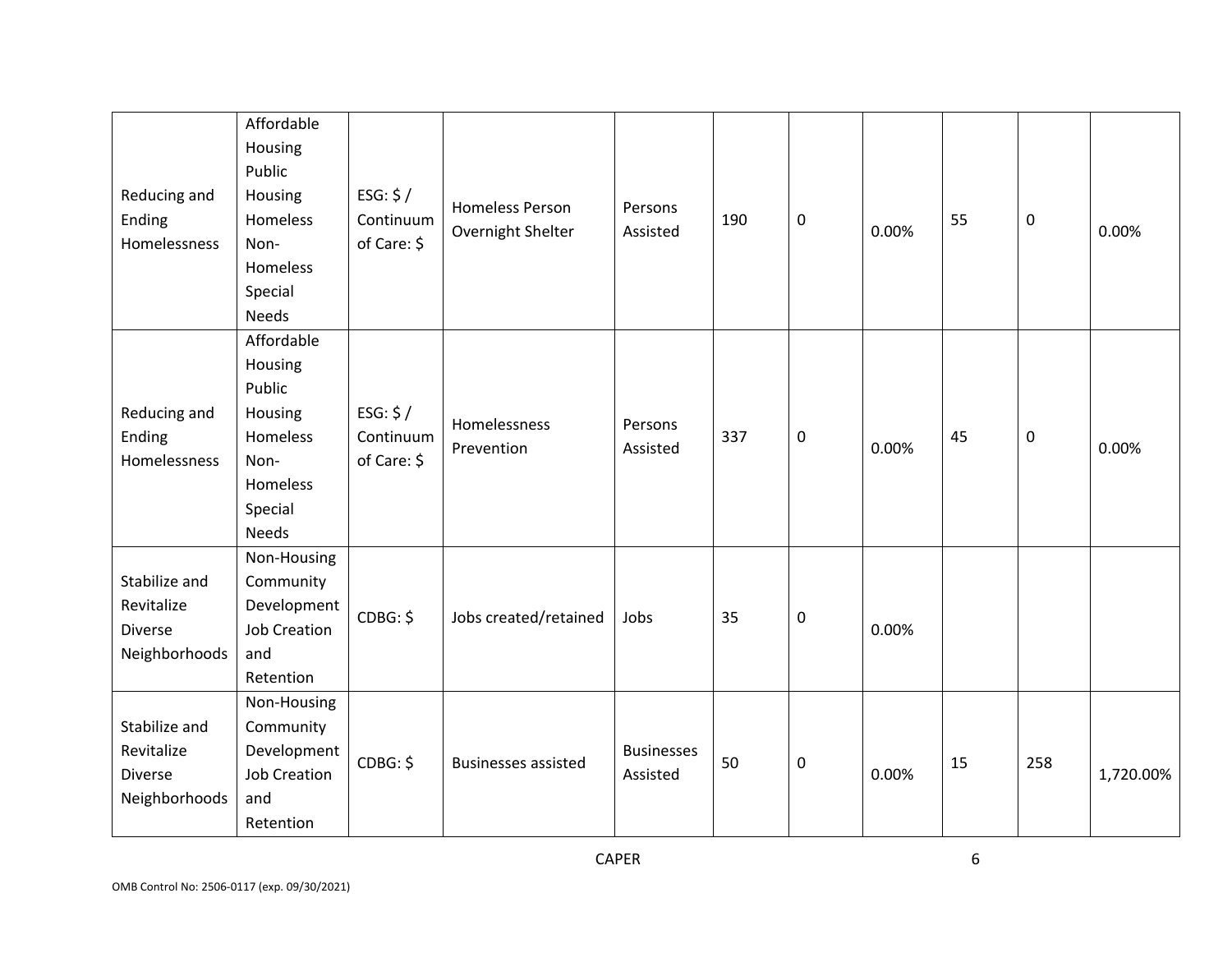|                | Non-Housing  |          |                             |                  |   |       |  |  |
|----------------|--------------|----------|-----------------------------|------------------|---|-------|--|--|
| Stabilize and  | Community    |          |                             |                  |   |       |  |  |
| Revitalize     | Development  | CDBG: \$ |                             | <b>Buildings</b> |   |       |  |  |
| <b>Diverse</b> | Job Creation |          | <b>Buildings Demolished</b> |                  | 0 | 0.00% |  |  |
| Neighborhoods  | and          |          |                             |                  |   |       |  |  |
|                | Retention    |          |                             |                  |   |       |  |  |

**Table 1 ‐ Accomplishments – Program Year & Strategic Plan to Date** 

# **Assess how the jurisdiction's use of funds, particularly CDBG, addresses the priorities and specific objectives identified in the plan, giving special attention to the highest priority activities identified.**

As demonstrated by the results above and previous overview narrative, the city continues to deploy its CDBG and CPD funding in an effective and efficient manner. The sudden conditions brought on by the onset of the pandemic certainly challenged the city to take pause and develop even more thoughtful and creative ways in which to leverage and deploy the funding from these programs. Faced with this challenge, the city responded by quickly assessing the emerging needs being creating by the Covid 19 crisis and crafted programs and delivery methods that enabled the city to distribute this critical funding out to the community in a timely and effective manner. The supplemental funding and public service cap waivers created by the CARES act funding also helped the city properly fund and target the programs that were in most dire need during this time.

Aided by the supplemental funding CARES funding, the city was able to maintain and bolster funding in critical areas of need in the city while not having to re-program or divert a significant amount of existing entitlement funding from projects and programs already committed to with its existing funding. This will prove to be critical as the city begins to emerge and shift from its emergency response posture and return to addressing the issues and needs that existed pre‐pandemic. The hopes that the coming program year will enable it to start refocusing on the progress it was making on its 5‐year goals.

#### **Program Year Overview (Cont'd)**

Housing Rehab and Acquisition ‐ The city's housing rehab and acquisition saw some minor interruptions as some rehab work was delayed due to construction stoppages. Despite these delays, however, the city was able to continue moving forward with some key rehab projects related to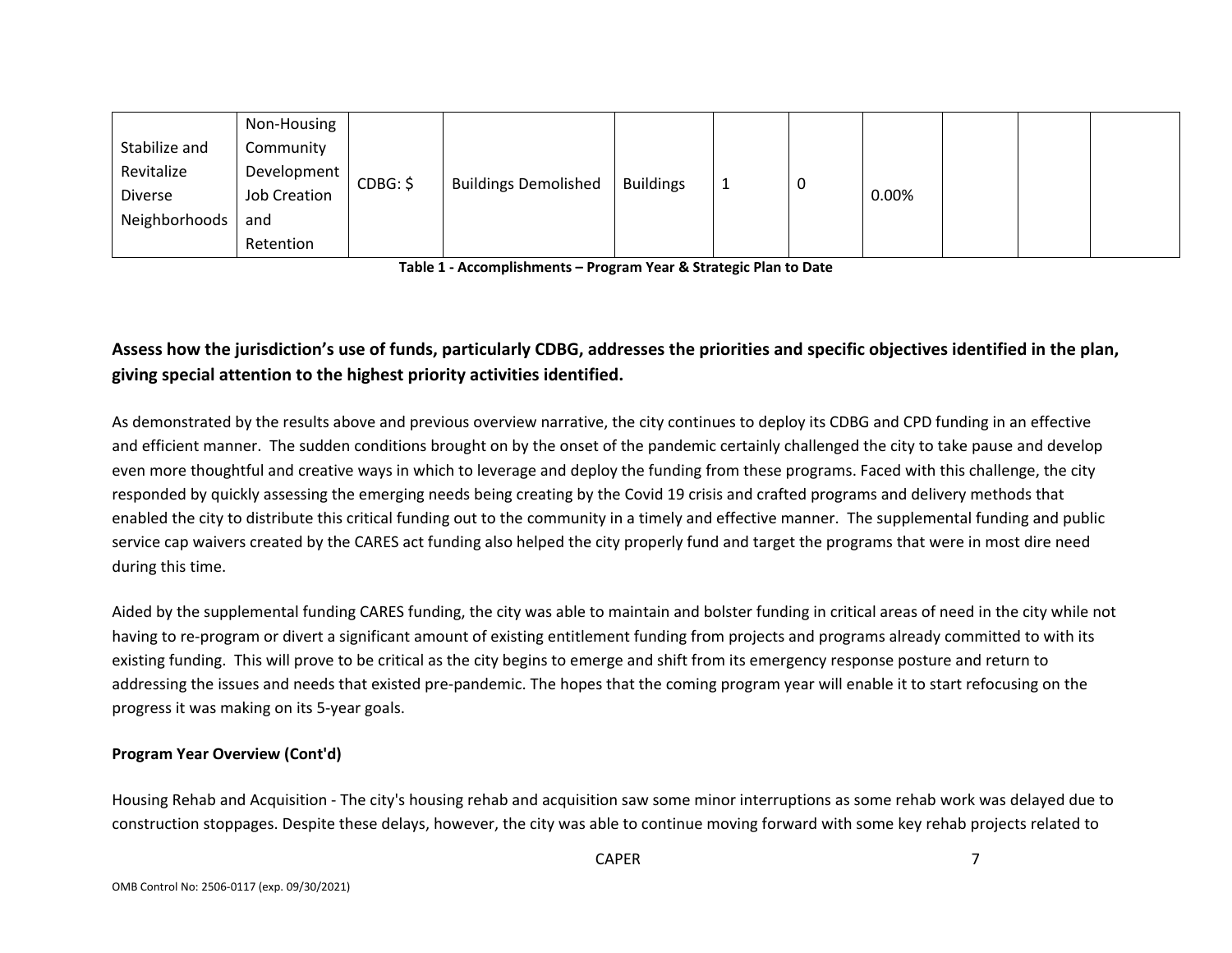the 100 Homes program and complete some limited traditional homeowner projects. Additionally, the city was able to receive some substantial program income as a key 100 homes property was able to receive permanent financing earlier than anticipated. The city expects to continue reinvesting this in future 100 Homes rehab projects.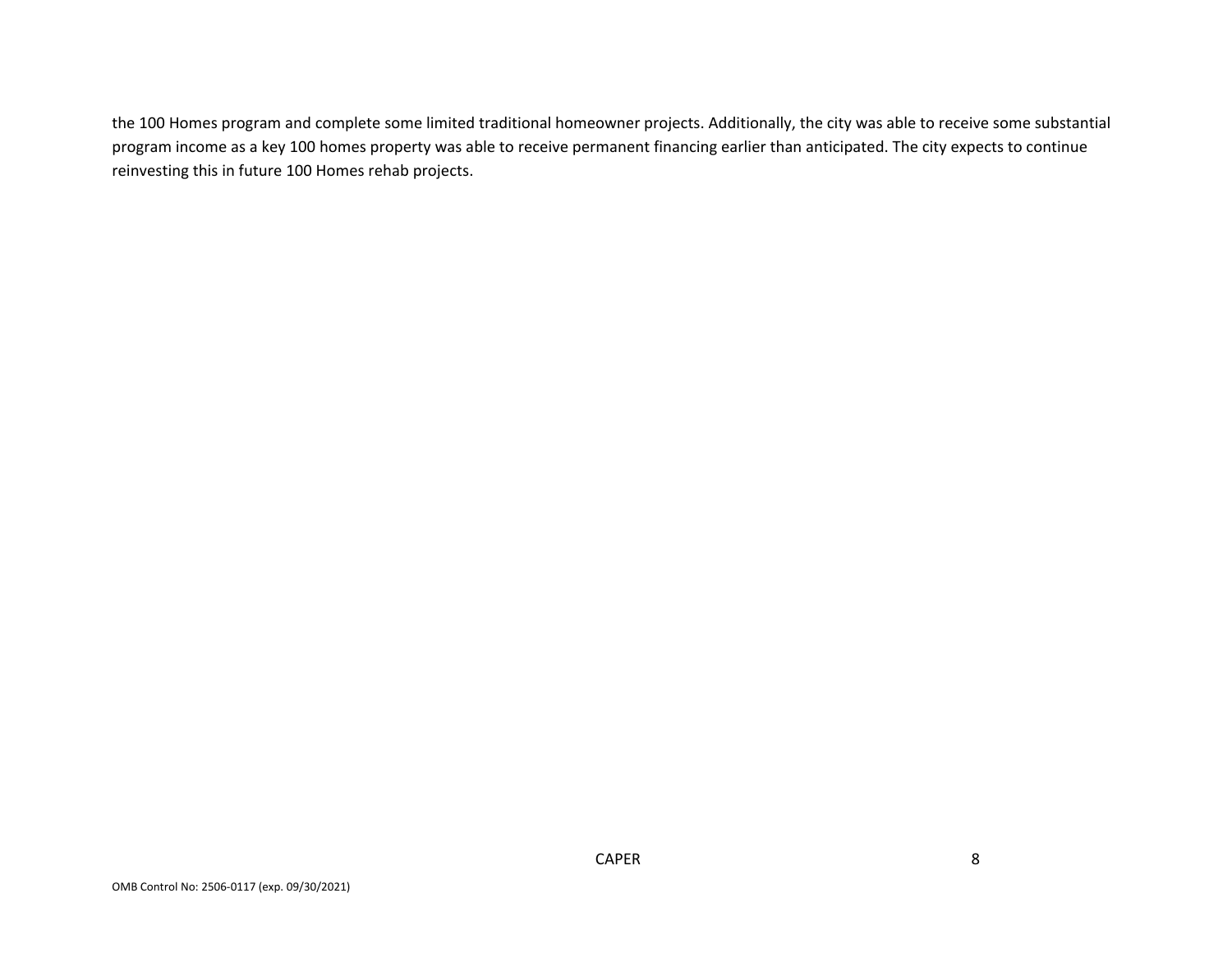# **CR‐10 ‐ Racial and Ethnic composition of families assisted**

**Describe the families assisted (including the racial and ethnic status of families assisted). 91.520(a)** 

|                                           | <b>CDBG</b> | <b>HOME</b> | <b>ESG</b> |
|-------------------------------------------|-------------|-------------|------------|
| White                                     | 2,591       | 3           |            |
| <b>Black or African American</b>          | 834         |             | 0          |
| Asian                                     | 459         | 4           | 0          |
| American Indian or American Native        | 13          |             | 0          |
| Native Hawaiian or Other Pacific Islander | 0           | 3           | 0          |
| <b>Total</b>                              | 3,897       | 10          | n          |
| Hispanic                                  | 1,156       |             | O          |
| Not Hispanic                              | 2,741       | 10          |            |

**Table 2 – Table of assistance to racial and ethnic populations by source of funds** 

#### **Narrative**

The challenges and emerging needs that developed during the 2020 program year highlighted some important considerations for the city moving forward. The first being that the supplemental CARES‐CV and resulting public service cap waiver enabled the city to expand its breadth of CDBG funded public service programs and also the number and variety of agencies that qualified for funding. Through this funding and targeted RFP process, the city was able to reach a larger number of Hispanic and African American households than in previous years. Furthermore, in program year 2020 the city was able to fund and create a Racial and Social Justice department that will work closely with the Office of Strategic Planning and Development to better target and deploy our public service funding to underserved communities and assist our smaller scale agencies and nonprofit organizations built out their capacity and administrative capabilities.

The Home Program assisted four households during the fiscal year. Two of the four were assisted with closing cost assistance and the other two are residing in a property where HOME funds were use to rehab the property. Of these families assisted, two were low income, one was moderate income. There were two single parent households and two multi‐racial households.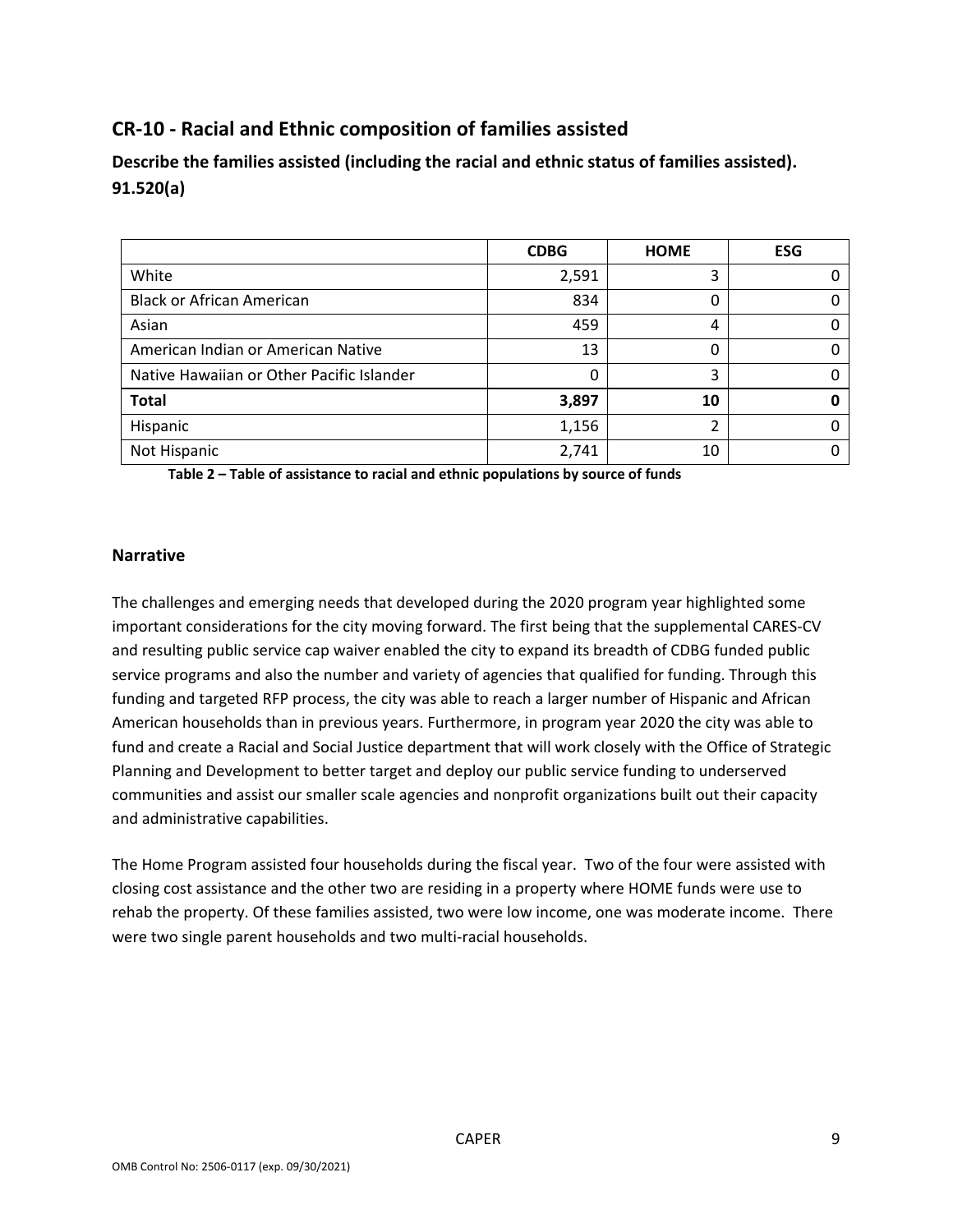# **CR‐15 ‐ Resources and Investments 91.520(a)**

| <b>Source of Funds</b> | <b>Source</b>    | <b>Resources Made</b> | <b>Amount Expended</b>     |
|------------------------|------------------|-----------------------|----------------------------|
|                        |                  | <b>Available</b>      | <b>During Program Year</b> |
| <b>CDBG</b>            | public - federal | 2,638,227             | 4,058,144                  |
| <b>HOME</b>            | public - federal | 442,382               | 113,477                    |
| <b>ESG</b>             | public - federal | 217.741               | 10,537                     |
| Other                  | public - federal | 2,231,610             | 12,152                     |
| Other                  | public - local   | 2,231,610             | 12,152                     |

#### **Identify the resources made available**

**Table 3 ‐ Resources Made Available** 

#### **Narrative**

In program year 2020, the majority of the City's efforts were focused around allocated and distributing the Supplemental CARES‐ CV funding in response to the Covid‐19 pandemic. In total, the city expended \$4,194,310 in CPD funding in program year 2020. Of this amount approximately \$2.3M in either reprogrammed CDBG entitlements funds or CDBG‐CV went towards Covid Response activities and approximately \$12k in ESG‐CV funding was spent. The majority of ESG‐CV remains allocated but unexpended as multiple eviction moratorium extensions have made it difficult to activate all of the rental assistance funding the city has awarded in contracts.

Of the remaining funds expended, approximately \$1.6M in CDBG funds were expended on pre‐existing activities and programming and \$113K in Home funding was expended on pre‐existing programming. The city also expended approximately \$22K between ESG and ESG‐CV Funding while also awarding an additional \$725,000 in ESG Homeless Prevention/Rental Assistance funding which it anticipates expending in greater velocity as other current Covid related moratoriums and funding sources expire. expire

#### **Identify the geographic distribution and location of investments**

| <b>Target Area</b>  | <b>Planned Percentage</b><br>of Allocation | <b>Actual Percentage of</b><br><b>Allocation</b> | <b>Narrative Description</b> |
|---------------------|--------------------------------------------|--------------------------------------------------|------------------------------|
|                     |                                            |                                                  | Target areas outside of the  |
| City Wide           | 40                                         | 69                                               | NRSA's                       |
| East Somerville     | 20                                         | 10                                               |                              |
| Hillside            |                                            |                                                  |                              |
| Inner Belt/Brick    |                                            |                                                  |                              |
| <b>Bottom</b>       |                                            |                                                  |                              |
| <b>Union Square</b> | 20                                         | 10                                               |                              |
| Winter Hill         | 20                                         | 10                                               |                              |

**Table 4 – Identify the geographic distribution and location of investments**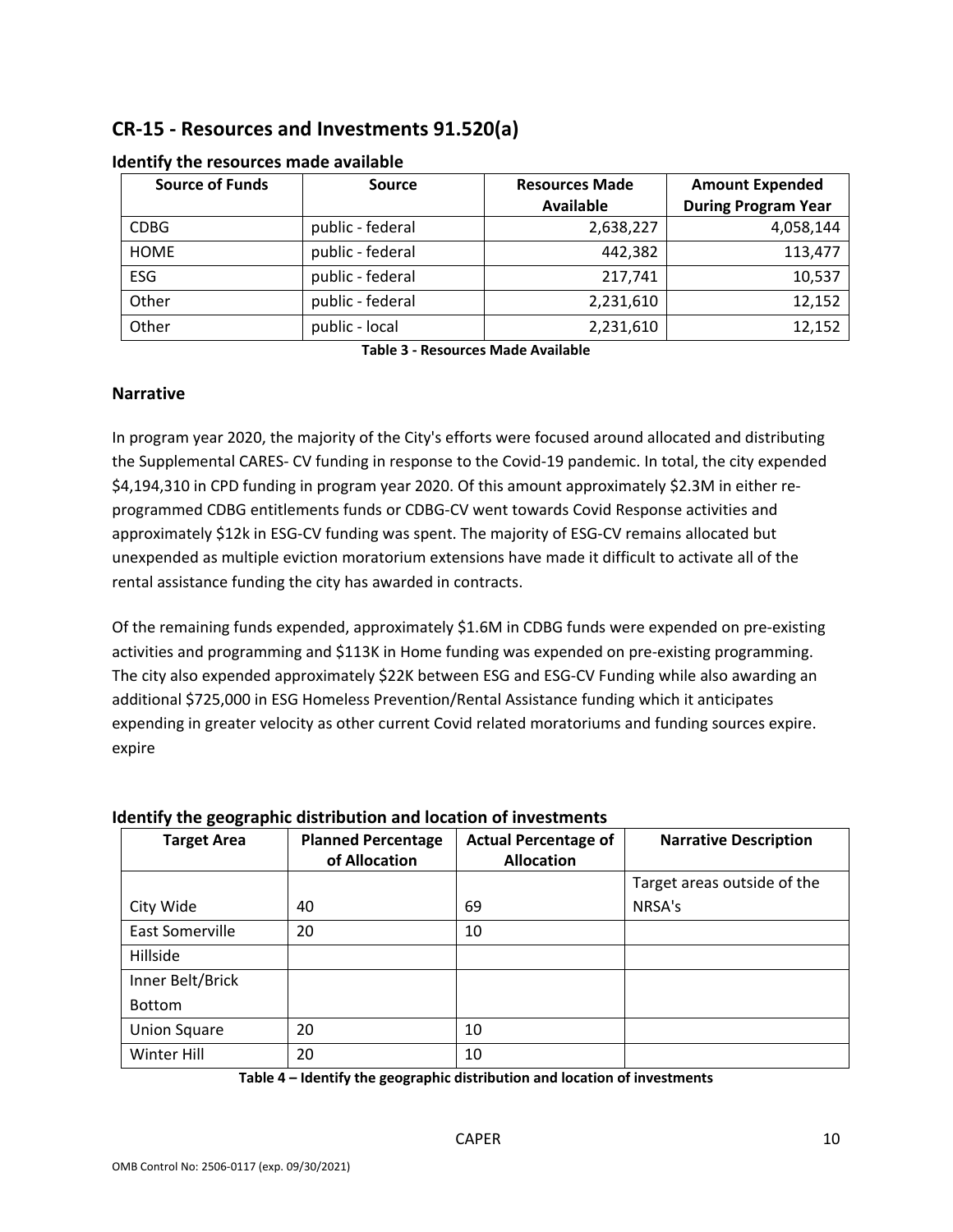#### **Narrative**

The city focused its Covid response activities on the areas of small business assistance, rental assistance, food security, and childcare and welfare. As a result, many of the actions taken to award and mobilize and CPD funding was done so in a citywide fashion. The city was able to utilize online and digital tools to effectively market and promote both the small business forgivable loan program and the CDBG‐CV supplemental public service RFP. The result was a broad community response that was able to capture a much more robust response from across the entire city. These processes also allowed the city to operate safely and efficiently from a primarily remote environment with only limited essential staff providing services in the field.

Moving forward, the city hopes it will be able to shift from its pandemic response posture and refocus its efforts on the targeted neighborhoods it anticipates will continue to feel the impacts of the city's continued economic growth. With the Greenline extension near final completion and a strong pipeline of commercial development coming online behind it; the city continues to believe that targeted investments in those surrounding neighborhoods will be key to muting the development impacts on the low to moderate income residents of those neighborhoods.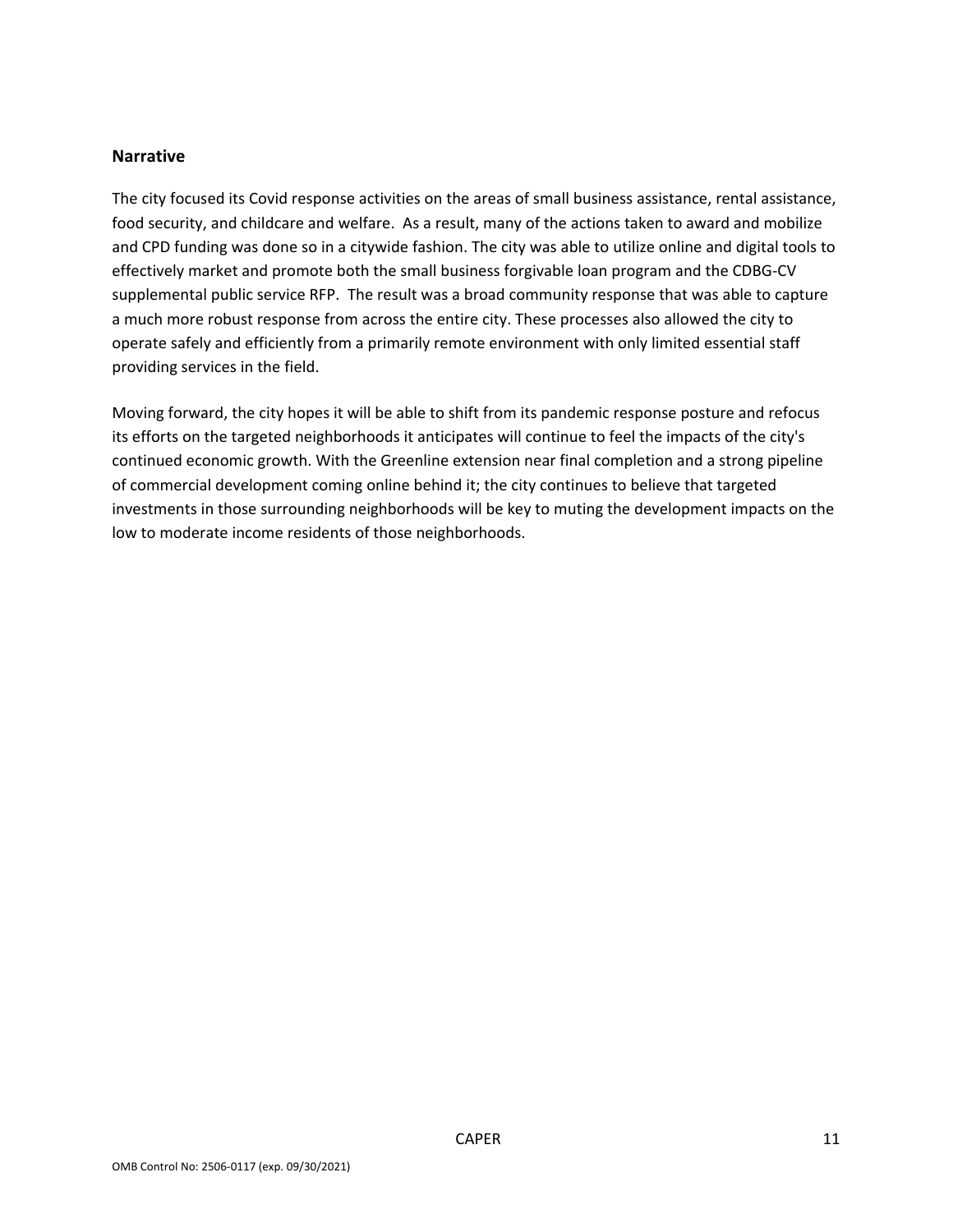## **Leveraging**

**Explain how federal funds leveraged additional resources (private, state and local funds), including a description of how matching requirements were satisfied, as well as how any publicly owned land or property located within the jurisdiction that were used to address the needs identified in the plan.** 

While the city did not place a strong focus on match requirements for its pandemic relief activities, the city was still able to achieve financing leverage from a number of its previously programmed or completed activities. The city was able to earn a significant amount of unanticipated program income from two key sources. First, the city received approximately \$460K in an early payback of one of its 100 Homes acquisition activities as the property was able to secure permanent financing earlier than expected. Second, the city received a retroactive reimbursement from the MBTA for its Broadway bus lane project in the amount of \$300K. This funding was critical in allowing the city to allocate funds to its Covid response activities while minimizing the impact on previously committed entitlement funding. The city also continued to monitor and collect data on matching funds received by its sub‐recipient network.

Although HUD waived the HOME Match requirement for 2020 in a Memorandum dated April 10, 2020, and extended the waiver through September 30, 2020, in December 2020 the City of Somerville contributed \$13,775 of MATCH for the HOME funds spent during the FY. The HOME match was provided from the Affordable Homeowner units created under the city's Inclusionary Program. The match was calculated by taking the difference from the lowest Comparable Sale prices listing the Appraisal and the Acquisition Price of the newly created affordable unit. PLEASE Note two of the unit listed below should have been included in the match total reported on last year's report.

| Fiscal Year Summary - HOME Match                                                                                                                                                                                                    |            |  |  |  |  |  |
|-------------------------------------------------------------------------------------------------------------------------------------------------------------------------------------------------------------------------------------|------------|--|--|--|--|--|
| 1. Excess match from prior Federal fiscal year                                                                                                                                                                                      | 14,358,326 |  |  |  |  |  |
| 2. Match contributed during current Federal fiscal year                                                                                                                                                                             | 698,326    |  |  |  |  |  |
| 3. Total match available for current Federal fiscal year (Line 1 plus Line 2)                                                                                                                                                       | 15,056,652 |  |  |  |  |  |
| 4. Match liability for current Federal fiscal year                                                                                                                                                                                  | 13,775     |  |  |  |  |  |
| 5. Excess match carried over to next Federal fiscal year (Line 3 minus Line 4)                                                                                                                                                      | 15,042,877 |  |  |  |  |  |
| $\tau$ if $\tau$ and $\tau$ is a contract of the contract of the contract of the contract of the contract of the contract of the contract of the contract of the contract of the contract of the contract of the contract of the co |            |  |  |  |  |  |

**Table 5 – Fiscal Year Summary ‐ HOME Match Report**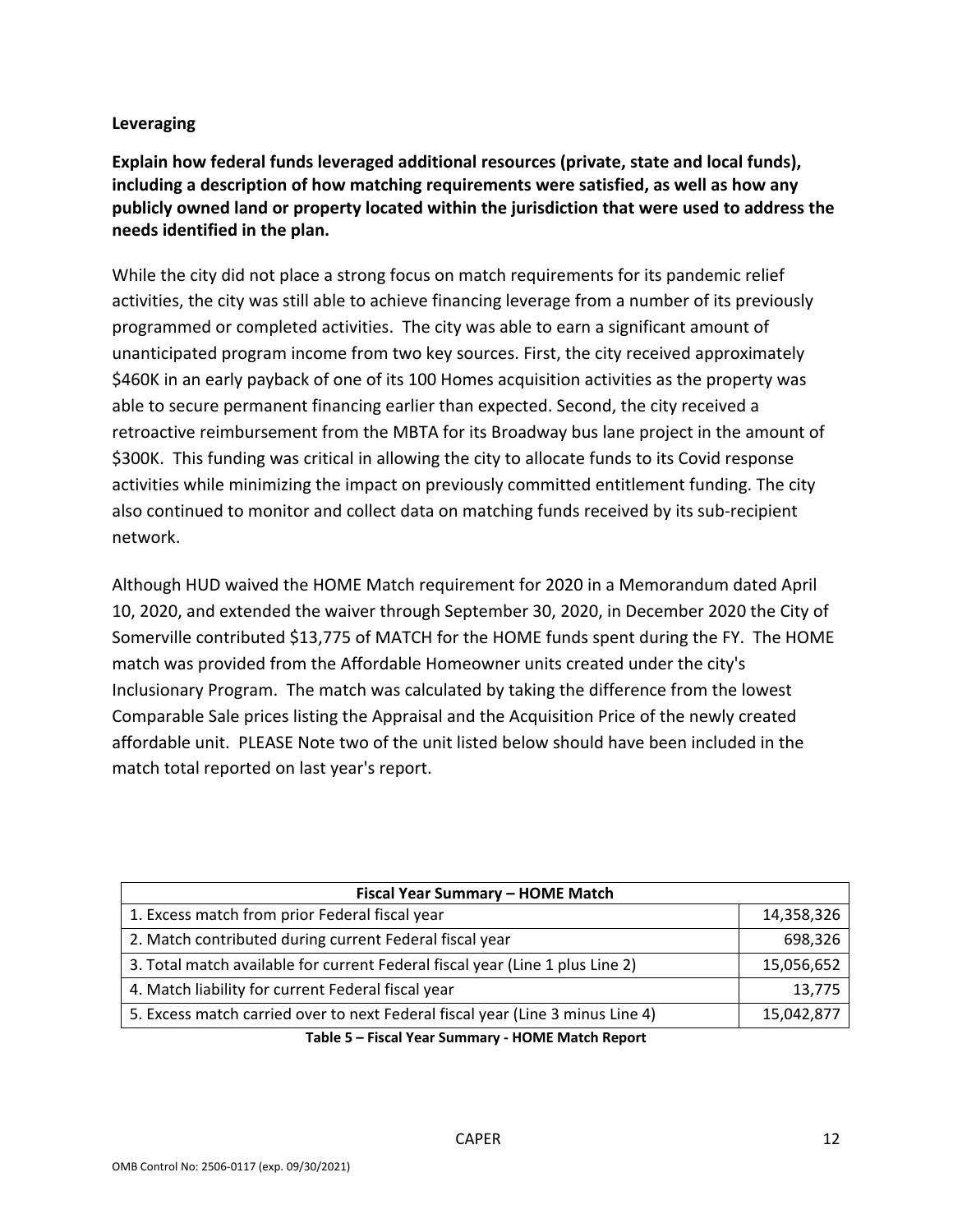|                            | <b>Match Contribution for the Federal Fiscal Year</b> |                                  |                                            |                                    |                                          |                                                                                          |                                 |                    |  |  |  |  |
|----------------------------|-------------------------------------------------------|----------------------------------|--------------------------------------------|------------------------------------|------------------------------------------|------------------------------------------------------------------------------------------|---------------------------------|--------------------|--|--|--|--|
| Project No. or<br>Other ID | Date of<br><b>Contribution</b>                        | Cash<br>(non-Federal<br>sources) | Foregone<br>Taxes, Fees,<br><b>Charges</b> | Appraised<br>Land/Real<br>Property | <b>Required</b><br><b>Infrastructure</b> | <b>Site</b><br>Preparation,<br><b>Construction</b><br>Materials,<br><b>Donated labor</b> | <b>Bond</b><br><b>Financing</b> | <b>Total Match</b> |  |  |  |  |
| 15 Murdock                 |                                                       |                                  |                                            |                                    |                                          |                                                                                          |                                 |                    |  |  |  |  |
| St # 15B                   | 03/12/2021                                            | 0                                | 0                                          | 698,326                            | 0                                        | $\Omega$                                                                                 | 0                               | 698,326            |  |  |  |  |
| 375 Canal St               |                                                       |                                  |                                            |                                    |                                          |                                                                                          |                                 |                    |  |  |  |  |
| #1011                      | 07/10/2019                                            | 0                                | 0                                          | 2,839                              | 0                                        | 0                                                                                        | 0                               | 2,839              |  |  |  |  |
| 375 Canal St               |                                                       |                                  |                                            |                                    |                                          |                                                                                          |                                 |                    |  |  |  |  |
| #712                       | 08/30/2019                                            | 0                                | 0                                          | 422,382                            |                                          | 0                                                                                        | 0                               | 422,382            |  |  |  |  |

**Table 6 – Match Contribution for the Federal Fiscal Year** 

# **HOME MBE/WBE report**

|                                                                | <b>Program Income</b> – Enter the program amounts for the reporting period |                                                         |                                           |                                               |  |  |  |  |  |  |  |
|----------------------------------------------------------------|----------------------------------------------------------------------------|---------------------------------------------------------|-------------------------------------------|-----------------------------------------------|--|--|--|--|--|--|--|
| <b>Balance on hand at</b><br>begin-ning of reporting<br>period | <b>Amount received during</b><br>reporting period                          | <b>Total amount expended</b><br>during reporting period | <b>Amount expended for</b><br><b>TBRA</b> | Balance on hand at end<br>of reporting period |  |  |  |  |  |  |  |
|                                                                | 97,916                                                                     | 16,777                                                  |                                           | 81,139                                        |  |  |  |  |  |  |  |

**Table 7 – Program Income**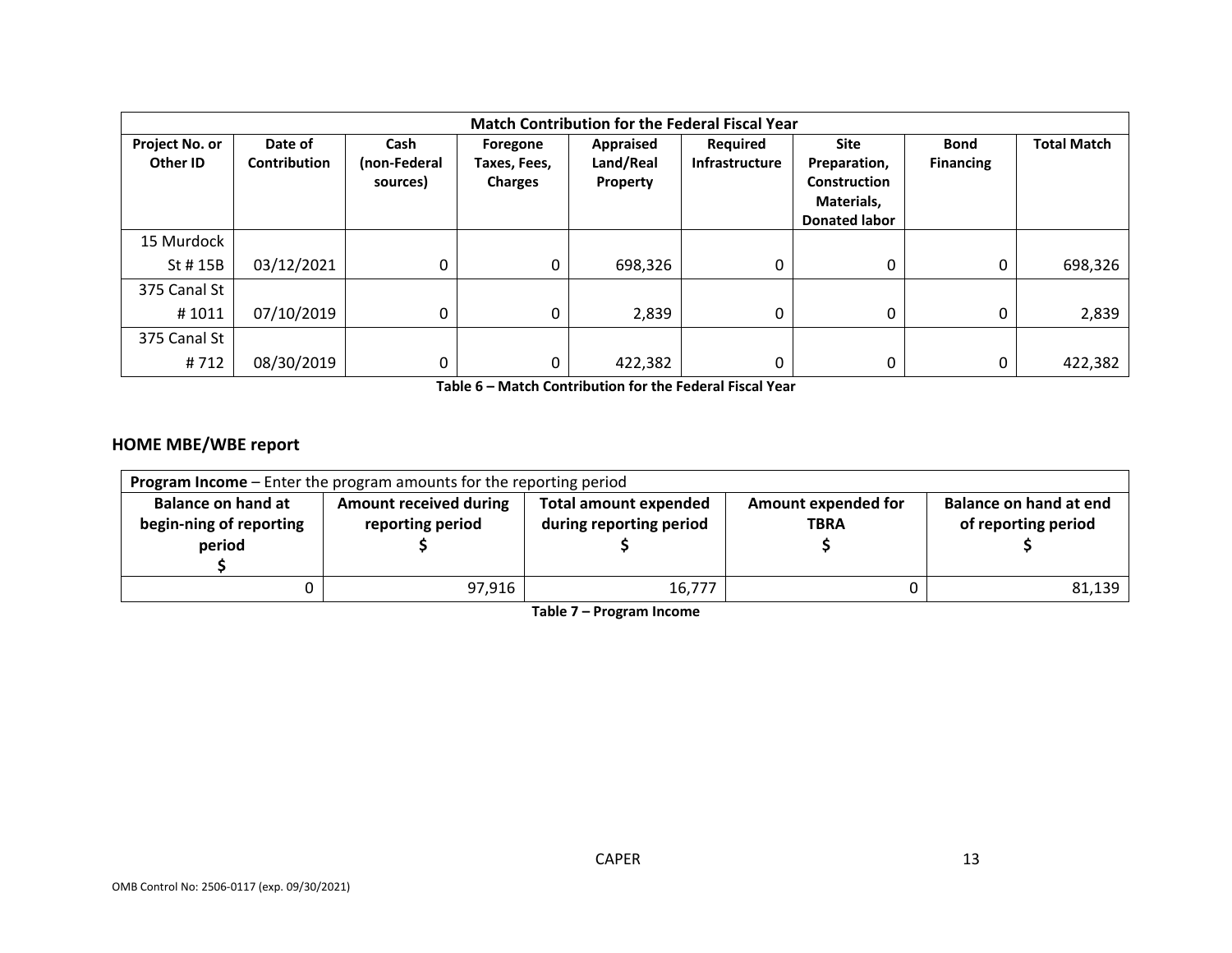|                                                                                            | Minority Business Enterprises and Women Business Enterprises - Indicate the number and dollar |                                                                 |                                               |                                      |                 |                   |
|--------------------------------------------------------------------------------------------|-----------------------------------------------------------------------------------------------|-----------------------------------------------------------------|-----------------------------------------------|--------------------------------------|-----------------|-------------------|
| value of contracts for HOME projects completed during the reporting period<br><b>Total</b> |                                                                                               |                                                                 |                                               | <b>Minority Business Enterprises</b> |                 | <b>White Non-</b> |
|                                                                                            |                                                                                               | <b>Alaskan</b><br><b>Native or</b><br><b>American</b><br>Indian | Asian or<br><b>Pacific</b><br><b>Islander</b> | <b>Black Non-</b><br>Hispanic        | <b>Hispanic</b> | <b>Hispanic</b>   |
| <b>Contracts</b>                                                                           |                                                                                               |                                                                 |                                               |                                      |                 |                   |
| Dollar                                                                                     |                                                                                               |                                                                 |                                               |                                      |                 |                   |
| Amount                                                                                     | 0                                                                                             | $\Omega$                                                        | $\Omega$                                      | $\mathbf{0}$                         | $\Omega$        | 0                 |
| Number                                                                                     | 0                                                                                             | 0                                                               | 0                                             | 0                                    | $\Omega$        | 0                 |
| <b>Sub-Contracts</b>                                                                       |                                                                                               |                                                                 |                                               |                                      |                 |                   |
| Number                                                                                     | 0                                                                                             | $\mathbf 0$                                                     | 0                                             | 0                                    | 0               | 0                 |
| Dollar                                                                                     |                                                                                               |                                                                 |                                               |                                      |                 |                   |
| Amount                                                                                     | 0                                                                                             | $\mathbf 0$                                                     | 0                                             | 0                                    | 0               | 0                 |
|                                                                                            | <b>Total</b>                                                                                  | Women<br><b>Business</b><br><b>Enterprises</b>                  | <b>Male</b>                                   |                                      |                 |                   |
| <b>Contracts</b>                                                                           |                                                                                               |                                                                 |                                               |                                      |                 |                   |
| Dollar                                                                                     |                                                                                               |                                                                 |                                               |                                      |                 |                   |
| Amount                                                                                     | 0                                                                                             | 0                                                               | $\mathbf{0}$                                  |                                      |                 |                   |
| Number                                                                                     | 0                                                                                             | 0                                                               | $\Omega$                                      |                                      |                 |                   |
| <b>Sub-Contracts</b>                                                                       |                                                                                               |                                                                 |                                               |                                      |                 |                   |
| Number                                                                                     | 0                                                                                             | 0                                                               | $\mathbf{0}$                                  |                                      |                 |                   |
| Dollar                                                                                     |                                                                                               |                                                                 |                                               |                                      |                 |                   |
| Amount                                                                                     | 0                                                                                             | 0                                                               | 0                                             |                                      |                 |                   |

**Table 8 ‐ Minority Business and Women Business Enterprises** 

| Minority Owners of Rental Property - Indicate the number of HOME assisted rental property owners<br>and the total amount of HOME funds in these rental properties assisted |              |                                                   |                                                      |                                      |                 |                 |
|----------------------------------------------------------------------------------------------------------------------------------------------------------------------------|--------------|---------------------------------------------------|------------------------------------------------------|--------------------------------------|-----------------|-----------------|
|                                                                                                                                                                            | <b>Total</b> |                                                   | <b>Minority Property Owners</b><br><b>White Non-</b> |                                      |                 |                 |
|                                                                                                                                                                            |              | <b>Alaskan</b><br>Native or<br>American<br>Indian | Asian or<br><b>Pacific</b><br><b>Islander</b>        | <b>Black Non-</b><br><b>Hispanic</b> | <b>Hispanic</b> | <b>Hispanic</b> |
| Number                                                                                                                                                                     | 0            | 0                                                 |                                                      | 0                                    | 0               |                 |
| Dollar                                                                                                                                                                     |              |                                                   |                                                      |                                      |                 |                 |
| Amount                                                                                                                                                                     | 0            | 0                                                 | 0                                                    | 0                                    | 0               |                 |

**Table 9 – Minority Owners of Rental Property** 

F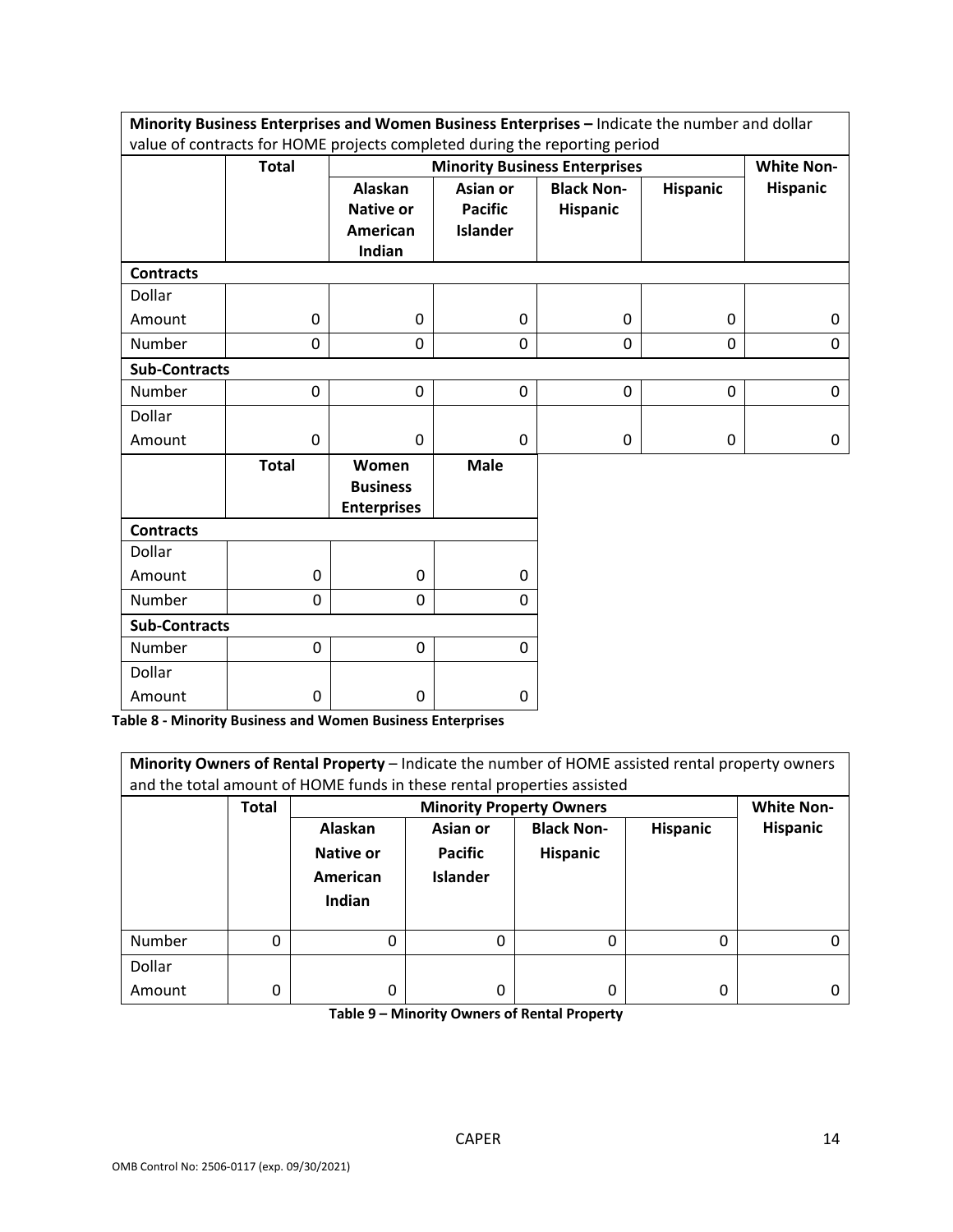**Relocation and Real Property Acquisition –** Indicate the number of persons displaced, the cost of relocation payments, the number of parcels acquired, and the cost of acquisition

| Parcels Acquired               |  |
|--------------------------------|--|
| <b>Businesses Displaced</b>    |  |
| <b>Nonprofit Organizations</b> |  |
| <b>Displaced</b>               |  |
| <b>Households Temporarily</b>  |  |
| Relocated, not Displaced       |  |

| <b>Households</b> | Total | <b>Minority Property Enterprises</b>              |                                               |                                      |                 | <b>White Non-</b> |
|-------------------|-------|---------------------------------------------------|-----------------------------------------------|--------------------------------------|-----------------|-------------------|
| <b>Displaced</b>  |       | Alaskan<br><b>Native or</b><br>American<br>Indian | Asian or<br><b>Pacific</b><br><b>Islander</b> | <b>Black Non-</b><br><b>Hispanic</b> | <b>Hispanic</b> | <b>Hispanic</b>   |
| Number            |       |                                                   | 0                                             |                                      | 0               |                   |
| Cost              |       |                                                   | 0                                             |                                      | 0               |                   |

**Table 10 – Relocation and Real Property Acquisition**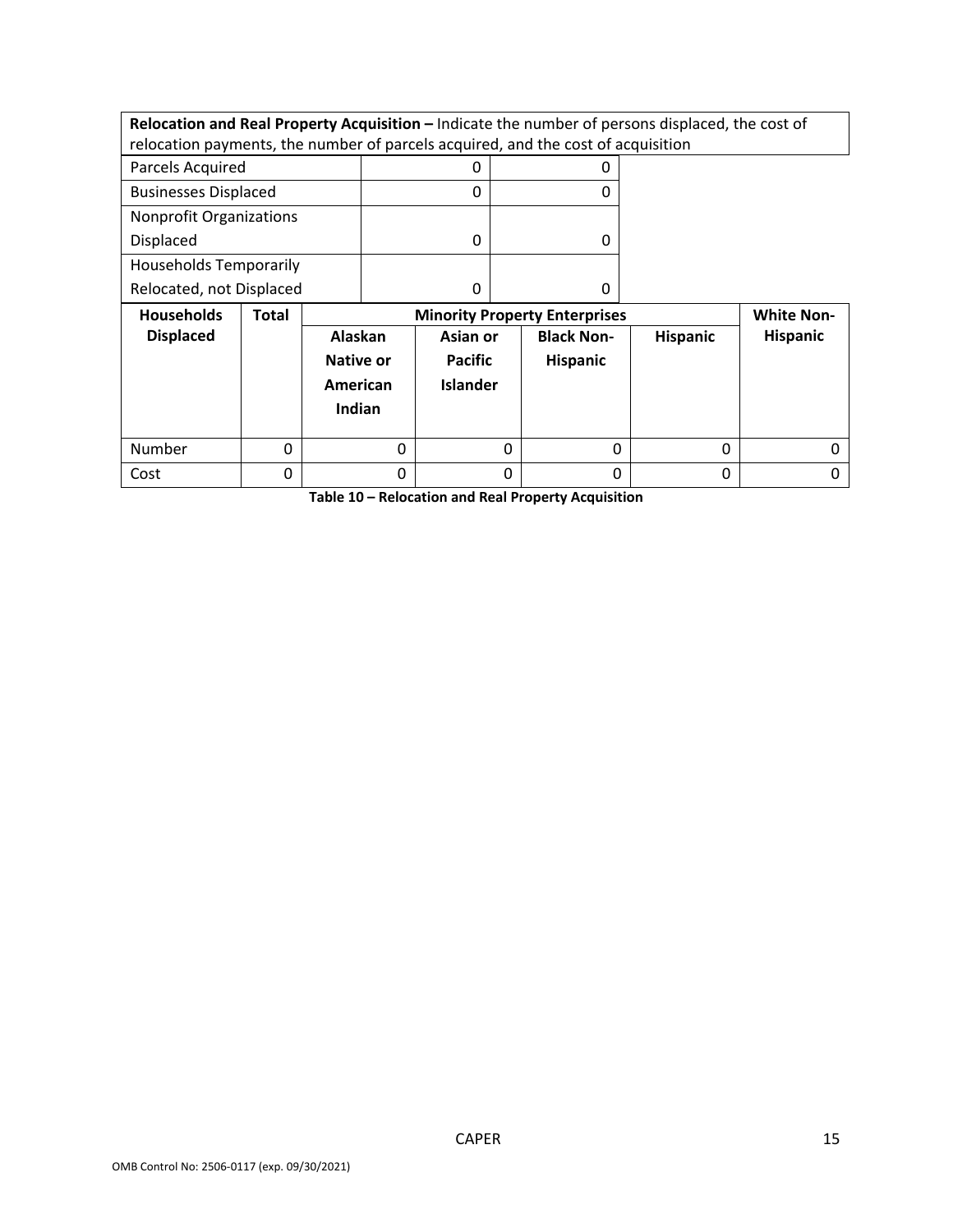# **CR‐20 ‐ Affordable Housing 91.520(b)**

**Evaluation of the jurisdiction's progress in providing affordable housing, including the number and types of families served, the number of extremely low‐income, low‐income, moderate‐income, and middle‐income persons served.** 

|                                          | <b>One-Year Goal</b> | Actual |
|------------------------------------------|----------------------|--------|
| Number of Homeless households to be      |                      |        |
| provided affordable housing units        |                      |        |
| Number of Non-Homeless households to be  |                      |        |
| provided affordable housing units        | 30                   |        |
| Number of Special-Needs households to be |                      |        |
| provided affordable housing units        | 0                    |        |
| <b>Total</b>                             | 30                   |        |

**Table 11 – Number of Households** 

|                                        | <b>One-Year Goal</b> | Actual |
|----------------------------------------|----------------------|--------|
| Number of households supported through |                      |        |
| <b>Rental Assistance</b>               | 16                   |        |
| Number of households supported through |                      |        |
| The Production of New Units            | 0                    |        |
| Number of households supported through |                      |        |
| <b>Rehab of Existing Units</b>         | 20                   | 10     |
| Number of households supported through |                      |        |
| <b>Acquisition of Existing Units</b>   | 0                    |        |
| <b>Total</b>                           | 36                   |        |

**Table 12 – Number of Households Supported** 

# **Discuss the difference between goals and outcomes and problems encountered in meeting these goals.**

The onset of the Covid 19 pandemic and subsequent response efforts forced the city to shift some of its efforts on traditional housing programs while focusing on evaluating and assessing the projected need for rental and other housing assistance caused by the pandemic. The city also spent several weeks conducting a supplemental RFP and award process to program both the supplemental CDBG‐CV and ESG‐CV CARES Act funding. While the city was able to program the majority of this supplemental funding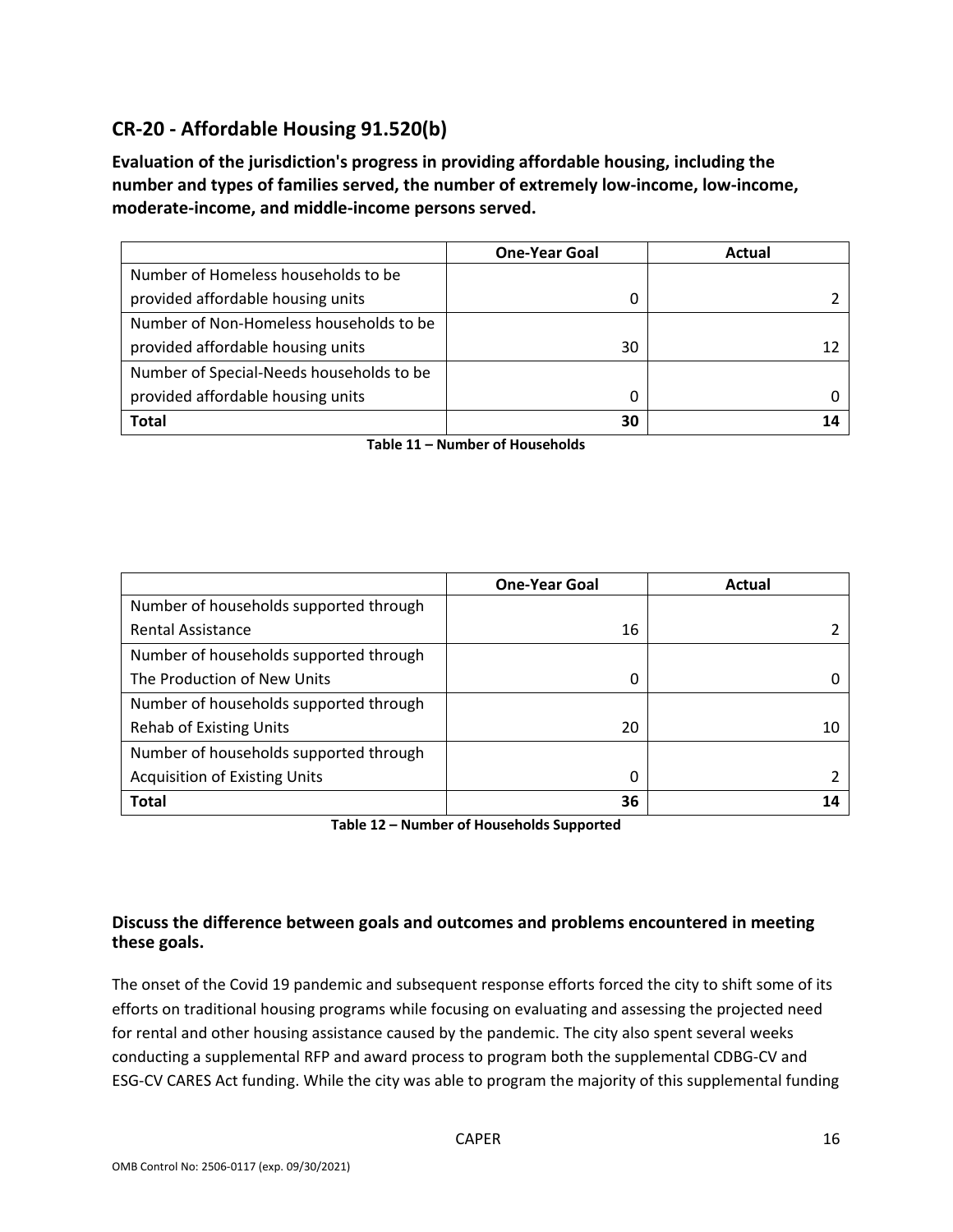disbursement of the rental assistance funding has been slowed by ongoing moratorium restrictions and availability of other frontline state and local funding.

In addition to the time and effort spent on the CARES Act emergency funding construction delays and disruptions also slowed the pace of several projects in the housing rehab program although the city has returned to its increased pace of activity, especially in properties acquired through the 100 HOMES program, once construction moratoriums were lifted. Some rehab projects of note were Marshall Street 3 of 5 units, Illinois 2 of 2 units (HOME), Clarendon 1 of 2 units, Rogers Ave 1 of 2 units, Prospect St 1 to 2 units, and 355 Broadway 10 of 16 Units. There were two formally homeless individuals housed at 355 Broadway, occupying two units recently assisted with the rehab program.

# **Discuss how these outcomes will impact future annual action plans.**

The city continues to see increased demand in its home rehabilitation program. In particular, the city has observed significant increased demand for housing rehab projects in properties that were acquired through the 100 Homes initiative. The city continues to monitor whether it will need to make any changes to its existing program in order to meet the changing demand landscape of the program or whether additional funds will need to be allocated to the rehab program in the future. Additionally, the city will continue to monitor the ongoing impacts of the covid‐19 pandemic and associated eviction moratorium to assess if and when additional funds will need to be allocated to rental assistance or other affordable housing programs. The city anticipates it will use any additional entitlement funding in supplement to any other state and federal funds that have been authorized for these purposes as well including ARPA funds and MA State RAFT funding.

**Include the number of extremely low‐income, low‐income, and moderate‐income persons served by each activity where information on income by family size is required to determine the eligibility of the activity.** 

| <b>Number of Households Served</b> | <b>CDBG Actual</b> | <b>HOME Actual</b> |
|------------------------------------|--------------------|--------------------|
| <b>Extremely Low-income</b>        | 50                 |                    |
| Low-income                         | 12                 |                    |
| Moderate-income                    |                    |                    |
| Total                              | 63                 |                    |

**Table 13 – Number of Households Served** 

#### **Narrative Information**

Two of the four units were assisted under the rehab program and two were assisted under the Closing Cost Assistance program.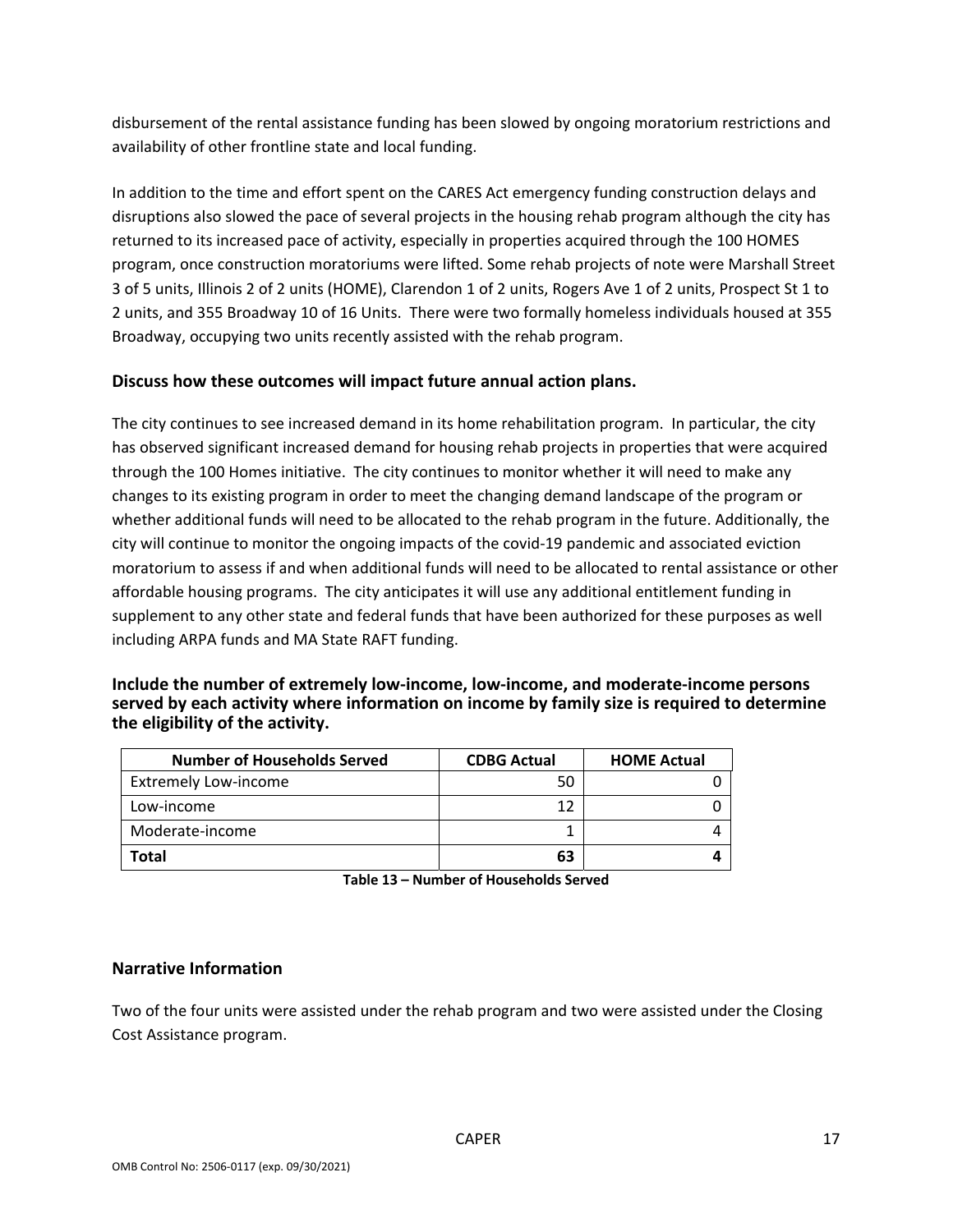# **CR‐25 ‐ Homeless and Other Special Needs 91.220(d, e); 91.320(d, e); 91.520(c)**

**Evaluate the jurisdiction's progress in meeting its specific objectives for reducing and ending homelessness through:** 

# **Reaching out to homeless persons (especially unsheltered persons) and assessing their individual needs**

The street outreach team from Somerville Homeless Coalition, in coordination with Health Care for the Homeless and in partnership with the Somerville Police Department performs regular weekly outreach to engage the unsheltered homeless population. Known locations are visited by the street outreach team, and the routes are frequently updated with information the team gathers through their networking with those who are unsheltered and by partners like the Somerville Police. The teams build rapport with the homeless and try to engage them in services. Once trust is established, unsheltered persons may be ready to accept assistance and linkage to other services. The street outreach team had great success recently in getting an individual who was unsheltered and very hesitant and wary of assistance into a shelter and connected with services. The individual had been homeless and lived unsheltered on the street for over a decade. The team was able gain trust slowly over time and make incremental progress in a manner that was comfortable with the individual. The Somerville Homeless Coalition has added another staff member to expand the capacity of their street outreach team.

Through coordinated entry within the Balance of State (The Somerville Arlington CoC or MA‐517 merged into the Balance of State in CoC in the fall of 2019) and through working closely with the Somerville Homeless Coalition, the City of Somerville Housing Division and the City of Somerville Office of Housing Stability Division, homeless and individual needs are assessed to determine the appropriate assistance, either though shelter and eventually re-housing or through prevention. The CoC worked closely with Federal, State and local agencies to develop the CoC's Coordinated Entry model which includes a strong outreach and assessment component to sheltered and unsheltered homeless individuals and households with children. Additionally, through the CoC, local homeless service providers practice the housing first strategies which include proactive outreach and engagement efforts, low barrier housing entry polices, rapid and efficient entry into permanent housing, voluntary supportive services and a focus on housing stability. Homeless services within the City of Somerville are delivered via a community-based network of organizations that work together to assist homeless families and individuals move toward self‐sufficiency.

The City and Somerville Homeless Coalition will also be increasing staffing and efforts around Street Outreach in the coming months as the city has been experiencing an increase in the homeless and unsheltered populations since the onset of the pandemic. The city intends to fund these efforts through available ESG‐CV funding.

#### **Addressing the emergency shelter and transitional housing needs of homeless persons**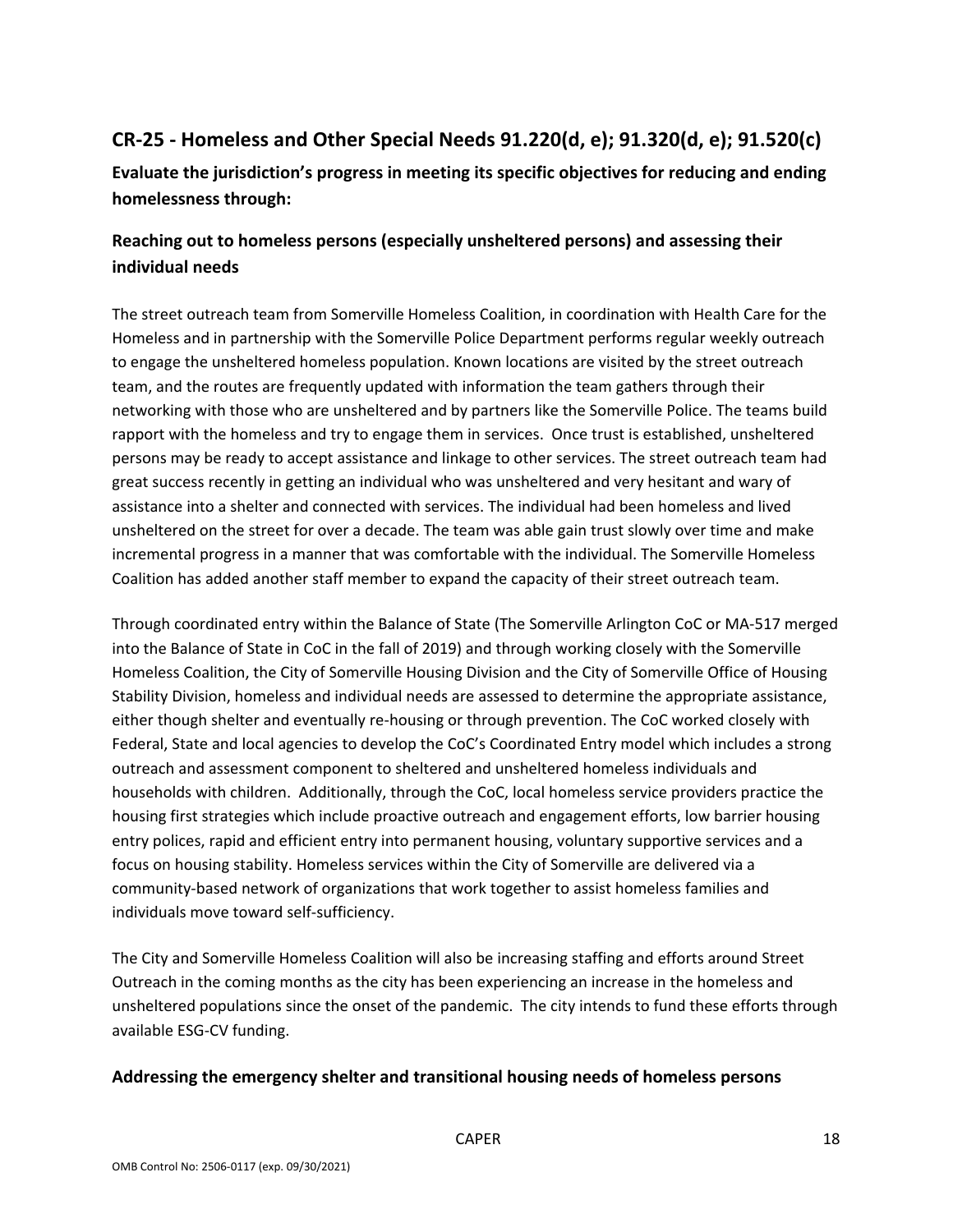Several Somerville agencies within the CoC receive funds from HUD, the Department of Public Health, Housing and Shelter Alliance, the Department of Children and Families, the Veterans Administration, and local foundations and private donations which provide emergency and transitional housing services. According to the 2020 unsheltered point-in-time count, there were a total of 16 unsheltered persons in Somerville. Persons receiving emergency and/or transitional housing services were assessed and connected to the appropriate temporary housing component while the permanent housing component was identified. While victims of domestic violence and youth may benefit from transitional housing resources, the majority of homeless persons are better served by permanent housing. The type of permanent housing depends on the assessment score of each household. Households with low barriers will be placed in a Rapid Re‐Housing program while households with persons with disabilities or those that meet the chronically homeless definition will be placed in permanent supportive housing.

The City of Somerville is the recipient of ESG funds. The City issued an annual RFP to all homeless prevention and rapid re‐housing providers, emergency and transitional housing providers. Approximately 44% of the ESG funds were awarded to programs designed to prevent homelessness and address rapid re‐housing literally homeless person and to assist persons struggling to maintain their housing. Approximately 56% of the ESG funds were awarded to programs providing street outreach, shelter operations and essential services expenses.

The City also has an Affordable Housing Trust Fund, which funds tenancy stabilization programs to help with arrears, first or last month's rent and security deposits which helps with prevention and initial startup costs for re‐housing. Additionally, the Trust also funds prospective rental programs for up to two years to help stabilize households and maintain their housing.

Despite this, incomes for households in emergency and transitional housing overall continues to lag while rents have continued to increase, the vacancy rate remains low for affordable rental units and other expenses like childcare, energy, transportation, health insurance and food continue to increase. The City has worked to expand affordable rental housing through its funding (both Community Preservation Act funds and the Somerville Affordable Housing Trust funds) of the 100 Homes Program in partnership with Somerville Community Corporation. Scattered site affordable rental units are affordable to households at various income tiers, including up to 50%, 60%, 80% and 100% AMI. Those who are homeless (living in a shelter or EA hotel/motel, doubled up, or on the streets or in other places not meant for human habitation) and those at risk of being homeless receive a preference and priority for housing. Additionally, Somerville homeless provider agencies within the Balance of State CoC that administer permanent supportive housing programs are given priority on a maximum of two 60% AMI or below units.

 The City of Somerville is committed to working with housing and service providers to provide housing related resources needed to provide emergency and transitional housing for homeless persons.

# **Helping low‐income individuals and families avoid becoming homeless, especially extremely low‐income individuals and families and those who are: likely to become homeless after**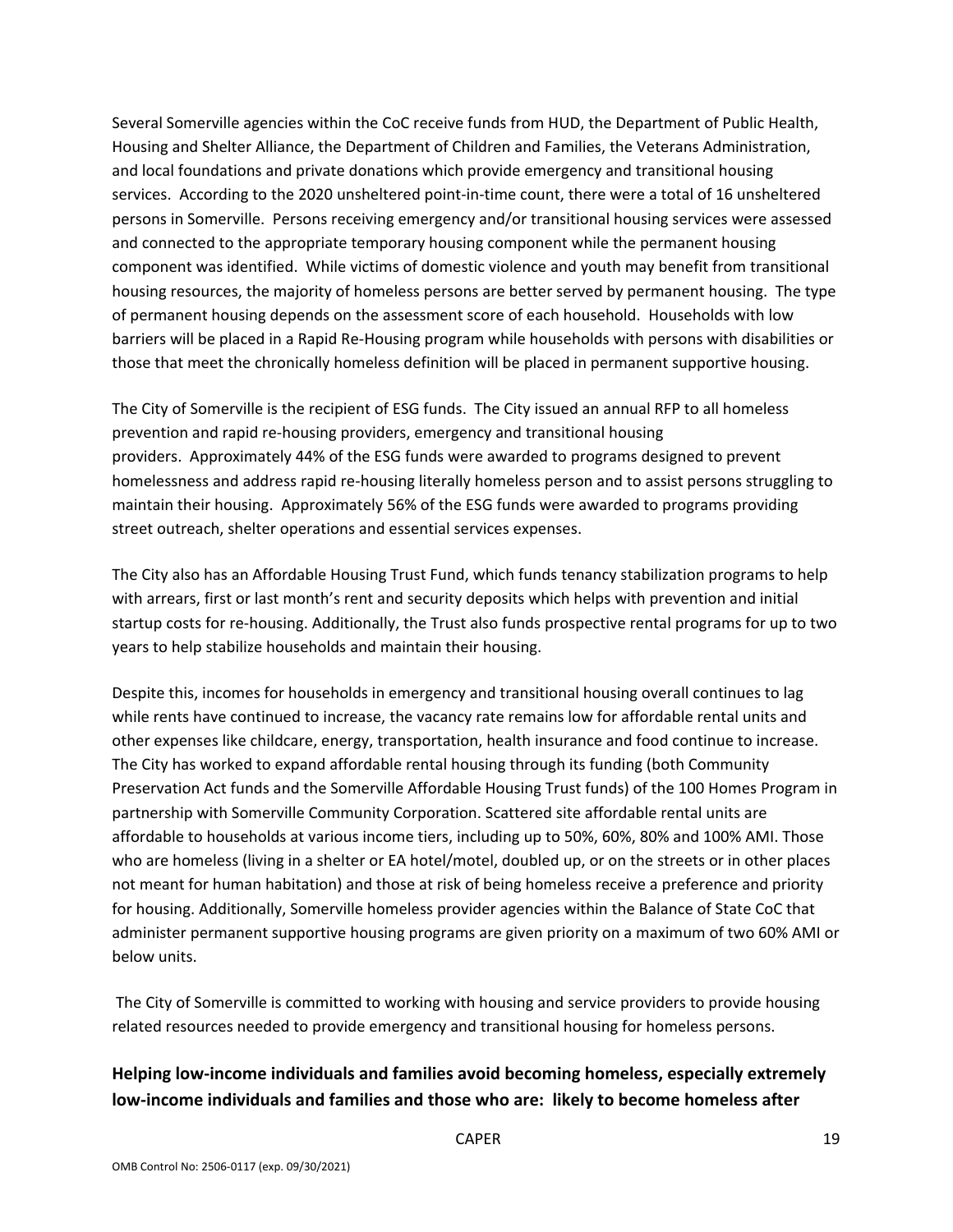**being discharged from publicly funded institutions and systems of care (such as health care facilities, mental health facilities, foster care and other youth facilities, and corrections programs and institutions); and, receiving assistance from public or private agencies that address housing, health, social services, employment, education, or youth needs** 

The city and the Balance of State CoC (BoS CoC) identify people who are homeless and those most in need of permanent supportive housing services through the BoS coordinated entry program. The Somerville Homeless Coalition provides coordinated entry services for the BoS in the metro Boston Area. Households being discharged from institutions and systems of care and those who are chronically homeless and unaccompanied youth are among the most vulnerable. The City has utilized ESG funds to address the urgent needs of the homeless and near homeless through a variety of housing options including emergency and transitional housing such as short-term shelters, scattered-site transitional housing units and dormitory‐style transitional housing as well as various Rental Assistance and Tenancy Stabilization Programs. Other local programs offer access to a broad range of other services including case management, employment assistance and job readiness and training, utility assistance, life skills including budgeting, health care, childcare and transportation.

**Helping homeless persons (especially chronically homeless individuals and families, families with children, veterans and their families, and unaccompanied youth) make the transition to permanent housing and independent living, including shortening the period of time that individuals and families experience homelessness, facilitating access for homeless individuals and families to affordable housing units, and preventing individuals and families who were recently homeless from becoming homeless again** 

The supportive services and case management offered by local homeless providers has been instrumental in helping households to transition to permanent housing, including the development of household self‐sufficiency plans. Additional services such as financial budgeting, and assistance with transportation, childcare, utilities, clothing and access to food pantries, is also helpful in transitioning to permanent housing and independent living. The providers also help with application assistance and startup costs, as well as ongoing rental assistance into the City's inclusionary affordable units as well as affordable units through the 100 Homes Program. Follow up case management services and support services as necessary, including legal assistance from another local provider helps to prevent individuals and families from becoming homeless again.

ESG funds were used to provide short and medium term rental assistance to those at‐risk of becoming homeless as well as literally homeless. For the clients receiving funds for arrearages, case management was geared toward budgeting, increasing income, payment plans (if funding amount did not cover the full arrearage amount) and other factors surrounding rental payments to prevent future housing instability. Prevention assistance was in very high demand.

CDBG Public Service funds have helped community providers and residents access services, information,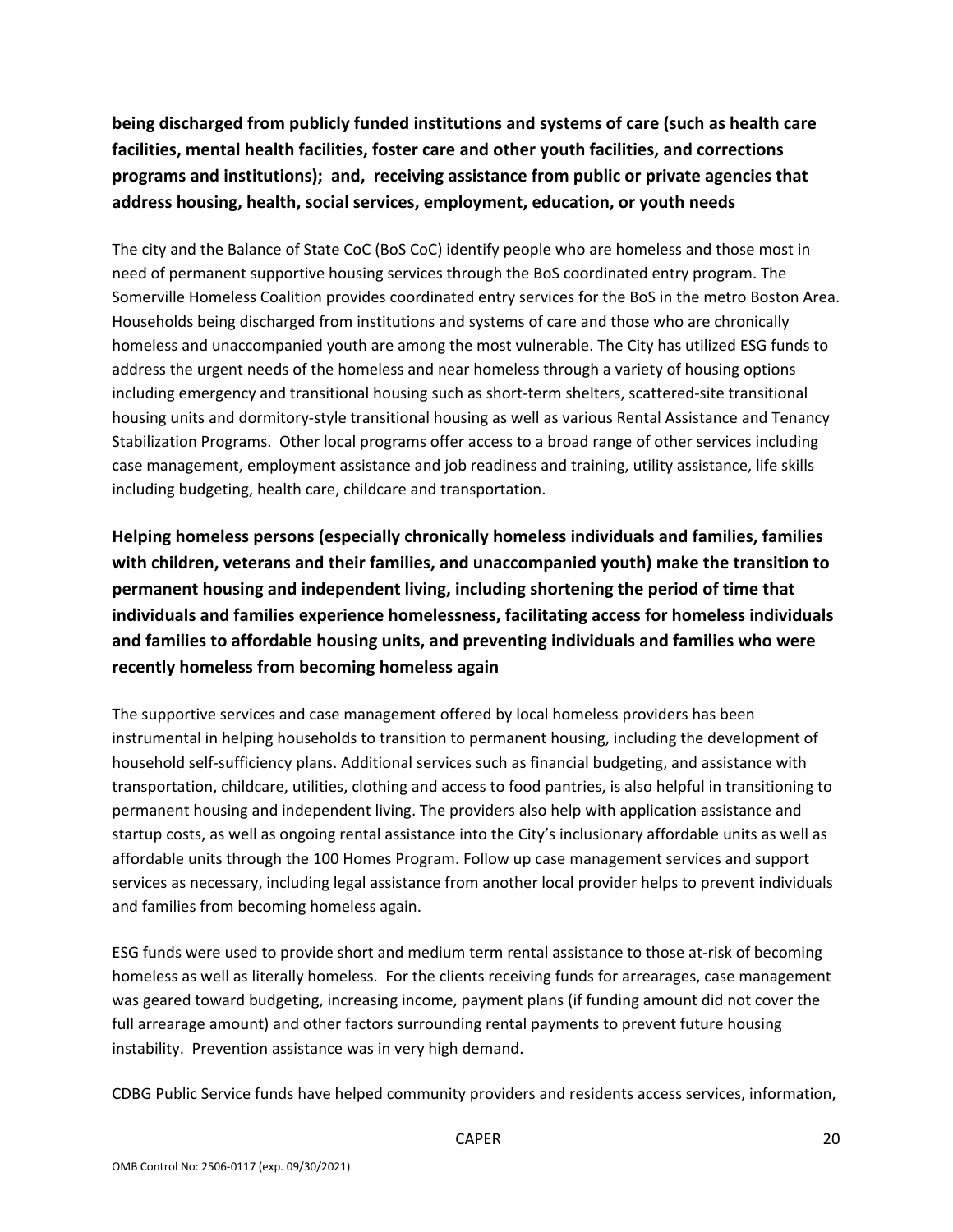prevention and referral through the 24‐Hour Information and Referral Hotline by providing accurate contact information on mainstream services and how to access them. The Volunteer Coordination Program has provided trained volunteers at the shelters who have provided companionship, interaction with families and utilize the shelter's playroom to organize fund and educational activities for the children residing in the shelters; Domestic Violence staff have provided safety net planning and resources for DV victims, as well as assistance, in court proceedings; Immigrant Social Services have been provided by bilingual counselors for non-English speakers seeking services to assess their housing, health and education needs; Coordinated Entry has provided a whole host of qualitative services and system management for the entire CoC and provided outreach, case management and housing search assistance to approximately 84 homeless/at-risk people across the CoC. Public Service funding for ESOL Classes and workshops focused on understanding housing policies has helped individuals and families obtain and retain housing and avoid becoming homeless. Public Service funding has provided aftercare and follow-up services for low-income residents transitioning from system care.

Local service providers have provided education, employment and financial literacy by managing programs providing employment training and educational programs to promote financial stability and self‐sufficiency.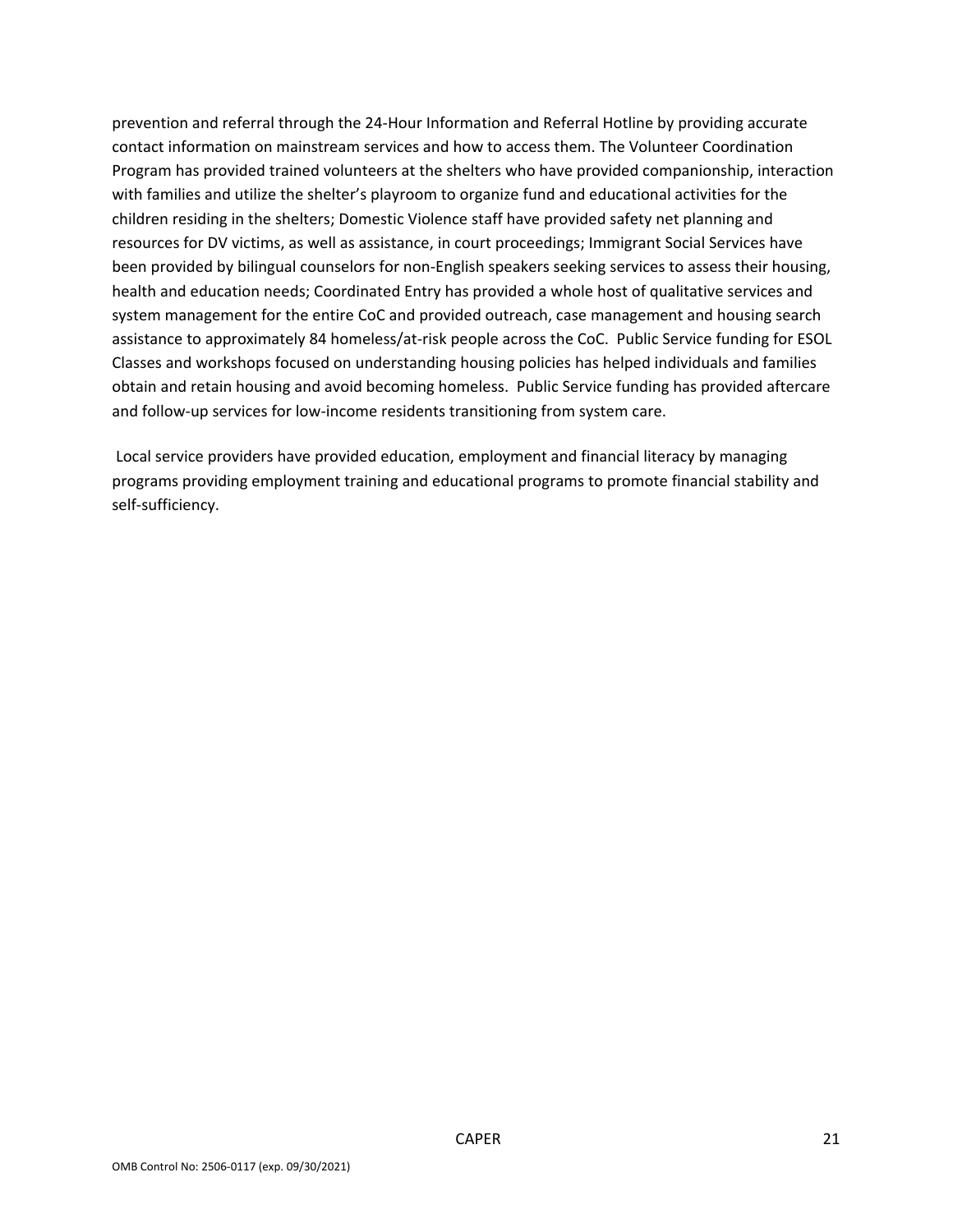# **CR‐30 ‐ Public Housing 91.220(h); 91.320(j)**

# **Actions taken to address the needs of public housing**

The Somerville Housing Authority's 5 Year Plan states the following strategy they will employ to address Housing Needs.

"The SHA will continue to review waitlist data and priorities to assure, to the maximum extent possible, the housing of eligible area applicants. SHA will continue to process emergency applications in conformance with approved policies. SHA will continue to participate in City of Somerville and area agency forums designed to inform area residents of affordable housing opportunities. SHA has recently completed a waitlist update to remove outdated applicants and allow focus on remaining applicants."

Waiting lists for all forms of public housing are very long. In addition, the Somerville Housing Authority is part of the Centralized Section 8 Waiting List. The list contains 1495 Somerville applicants and annual turnover is around 50 vouchers per year, meaning it would take close to 30 years to get through the list. There are currently no new Section 8 vouchers available.

Based on this data, the need for affordable rental housing in Somerville is overwhelming.

The City of Somerville will continue to rely on the Somerville Housing Authority to be the major provider of subsidized housing through public housing and vouchers. Most of the households on the SHA waiting lists cannot afford a rental unit on the private market and are therefore waiting for a subsidized unit to solve their housing needs. To that end, the priority of the City of Somerville to increase the number of subsidized affordable units, particularly rental units, is a main focus of this plan. To that end, the City is working closely with the Somerville Housing Authority on and its selected developer to implement the reconstruction of Clarendon Hill, a 216 unit state assisted public housing development. Under its proposal, all 216 units would be replaced, and additional middle income workforce housing and market rate units would also be included in the project. The city will also be supporting the project through local funds and will explore the opportunity to use its HUD funding sources as part of its financing package.

# **Actions taken to encourage public housing residents to become more involved in management and participate in homeownership**

With respect to management, each SHA building has a tenant association that assists in planning for the development's unique needs. SHA's Resident Services team has hosted many events to establish and maintain strong functioning associations. SHA also provides a share of operating funds and 25% of funds raised from laundry machine use to the tenant associations for their use as they see fit.

The City's Inclusionary Housing Program creates affordable rental and homeownership units via a minimum 12.5% requirement for properties building more than 6 units of new housing (and in larger projects above 8 and 17 units respectively, 17.5 and 20%). The Housing Division will continue to actively market these units via the SHA to encourage eligible residents to apply.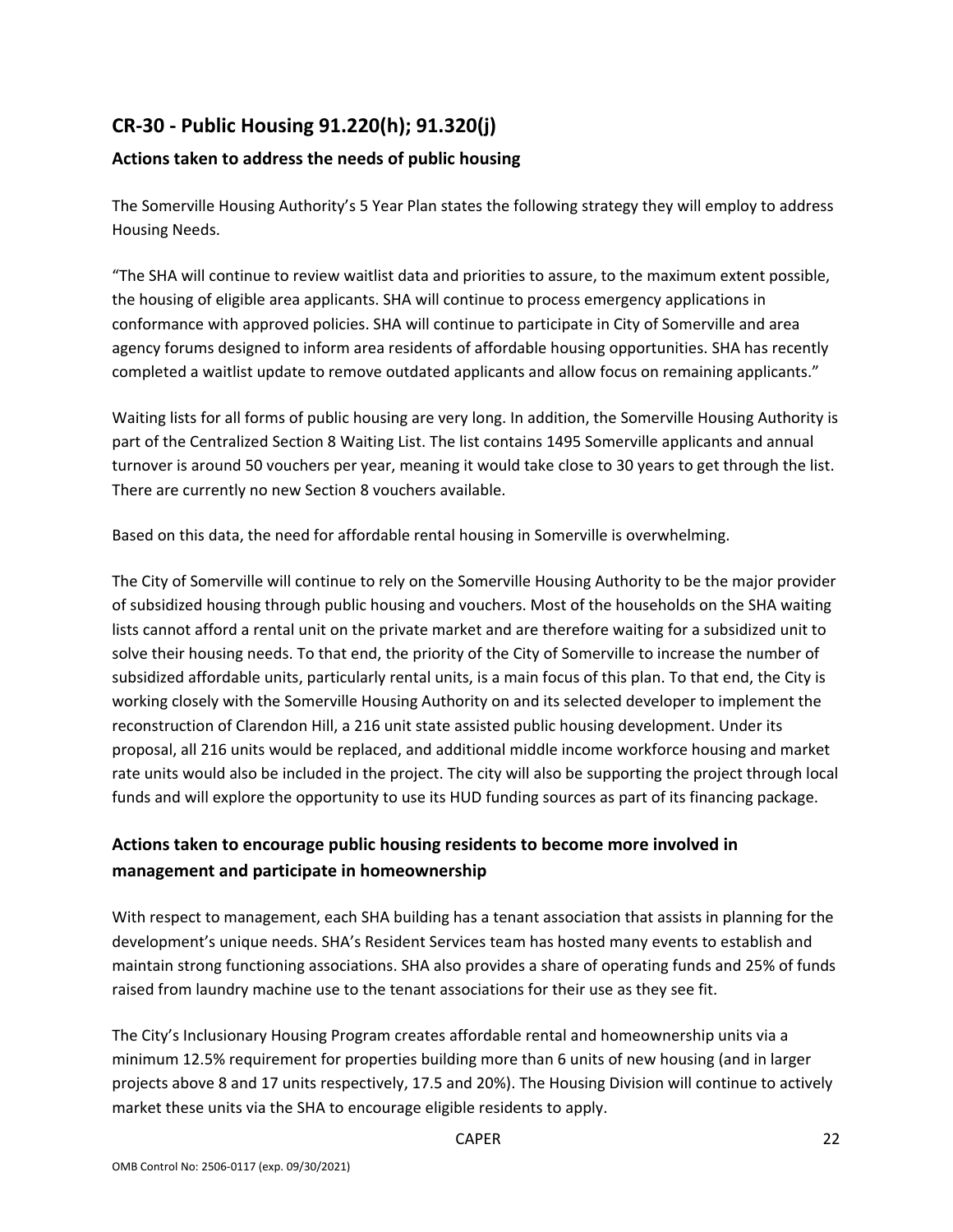The city is actively encouraging increased homeownership among public housing residents as well. Given the high cost of ownership housing in Somerville, most public housing residents can only afford ownership units through the City's Inclusionary Housing Program. The SHA also offers a Homeownership Program that allows families with Section 8 vouchers to use their vouchers to help pay the mortgage on a home they buy, and the SHA subsidizes the mortgage for 15 years after the purchase. Families who participate in their Family Self‐sufficiency (FSS) program (which helps to prepare residents for owning their own home) have the first priority for homeownership slots. For state public housing, SHA was recently approved for a grant that is similar to their FSS Program called MASS LEAP where an account is created for tenants and funds are deposited when there are increases in rent based on increased earned income.

In addition, the Somerville Community Corporation, Somerville's CHDO, offers First‐Time Homebuyer Education classes and Financial Literacy classes to help Somerville residents start saving for their goals. In addition, the City will continue to offer First-Time Homebuyer Assistance to income-eligible homebuyers purchasing property in Somerville, making homeownership more accessible.

#### **Actions taken to provide assistance to troubled PHAs**

Fortunately, the SHA is not on HUD's list of troubled public housing authorities and is a solid partner in strategizing to provide the community with quality safe and affordable housing.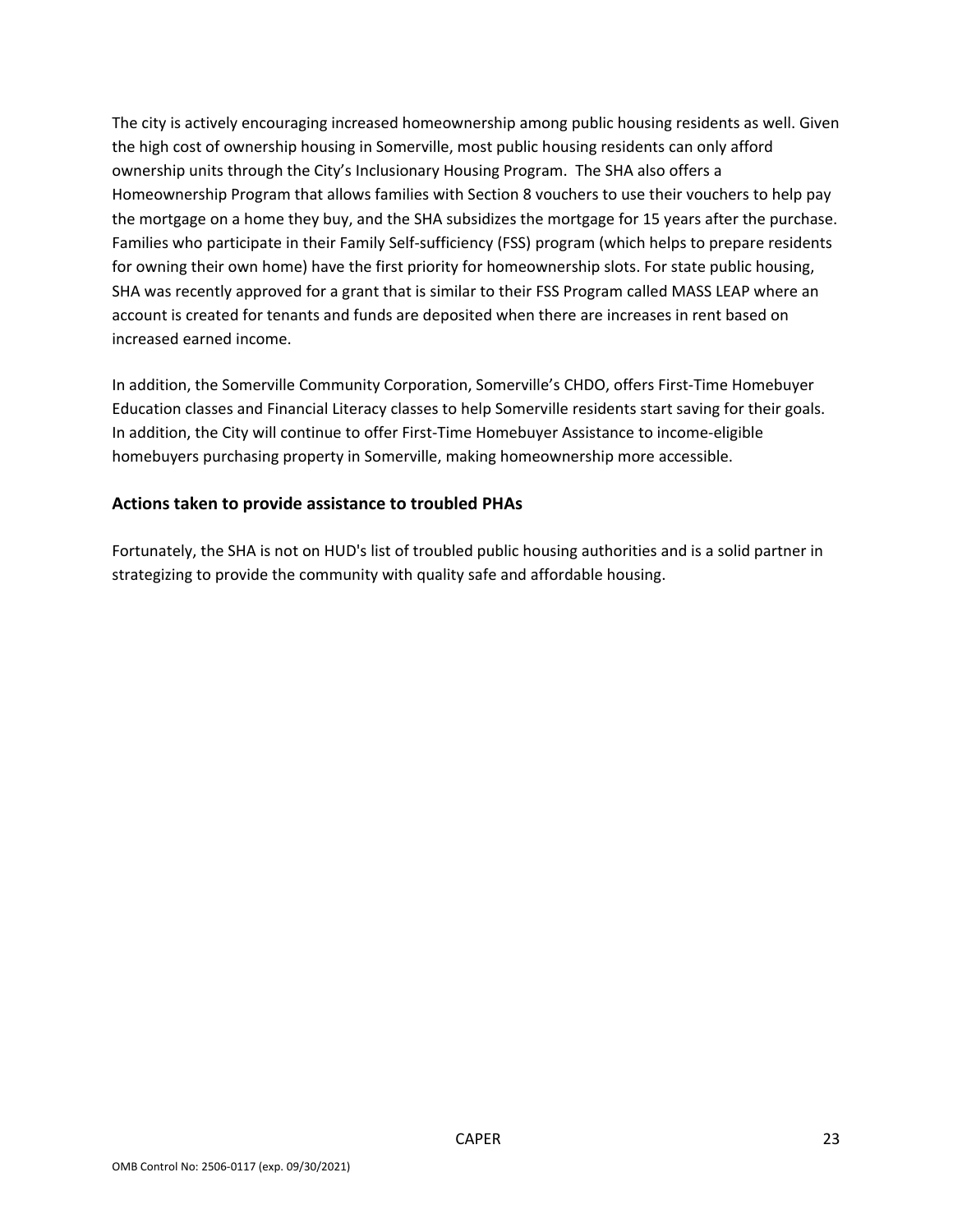# **CR‐35 ‐ Other Actions 91.220(j)‐(k); 91.320(i)‐(j)**

**Actions taken to remove or ameliorate the negative effects of public policies that serve as barriers to affordable housing such as land use controls, tax policies affecting land, zoning ordinances, building codes, fees and charges, growth limitations, and policies affecting the return on residential investment. 91.220 (j); 91.320 (i)** 

Specific actions were taken to remove or ameliorate the negative effects of public policies that serve as barriers to affordable housing include providing adequate land for a variety of housing types through review by Zoning and land use updates, working to eliminate obsolete and prescriptive building code requirement, continuing to educate the public on the need for affordable housing and promoting a diversity of affordable housing programs , continuing to streamline the permitting and coordinating with local, state and federal agencies in implementing programs that support affordable housing. The city is supportive of the development of affordable housing and staff is available to meet with affordable housing developers to discuss options to expand affordable housing opportunities and strategies for extremely low, very low, low and moderate income households, and provide additional supportive services and homeless assistance throughout the community.

In addition, the city convenes meetings of interested citizens, community organizers, low‐income neighborhood residents and others including affordable housing advocates, social service agencies, and homelessness housing advocates to allow citizens an opportunity to present their views on community needs. Information is disseminated using various print media outlets. The enforcement of both linkage fees and the Inclusionary Housing Ordinance help off‐set the cost of affordable housing for low‐income workers and mitigate some of the need for increased affordable housing due to employment growth. Affordable housing developers are offered assistance to include financial incentives in the form of low interest loans, technical assistance to secure tax credits and pre‐development assistance during the pre‐construction phase.

#### **Actions taken to address obstacles to meeting underserved needs. 91.220(k); 91.320(j)**

The city continues to educate the public on the need for affordable housing and promotes a variety of affordable housing programs. The city holds public meetings to inform citizens of housing programs. The city takes actions to eliminate identified gaps and to strengthen and coordinate the delivery system such as streamlining the permitting process, coordinating social services with housing treatment areas and participating on committees involved in housing and social service delivery.

In addition to City operated and sub-recipient programs and activities, many local non-profits agencies help address obstacles in meeting underserved needs. These local non-profits also address the priorities in the Consolidated Plan and receive funding through public sources, private foundations, donations and fundraising. The main goal of all services is to help individuals gain self‐sufficiency.

Greater Boston Legal Services provides free legal assistance to low‐income families to help them secure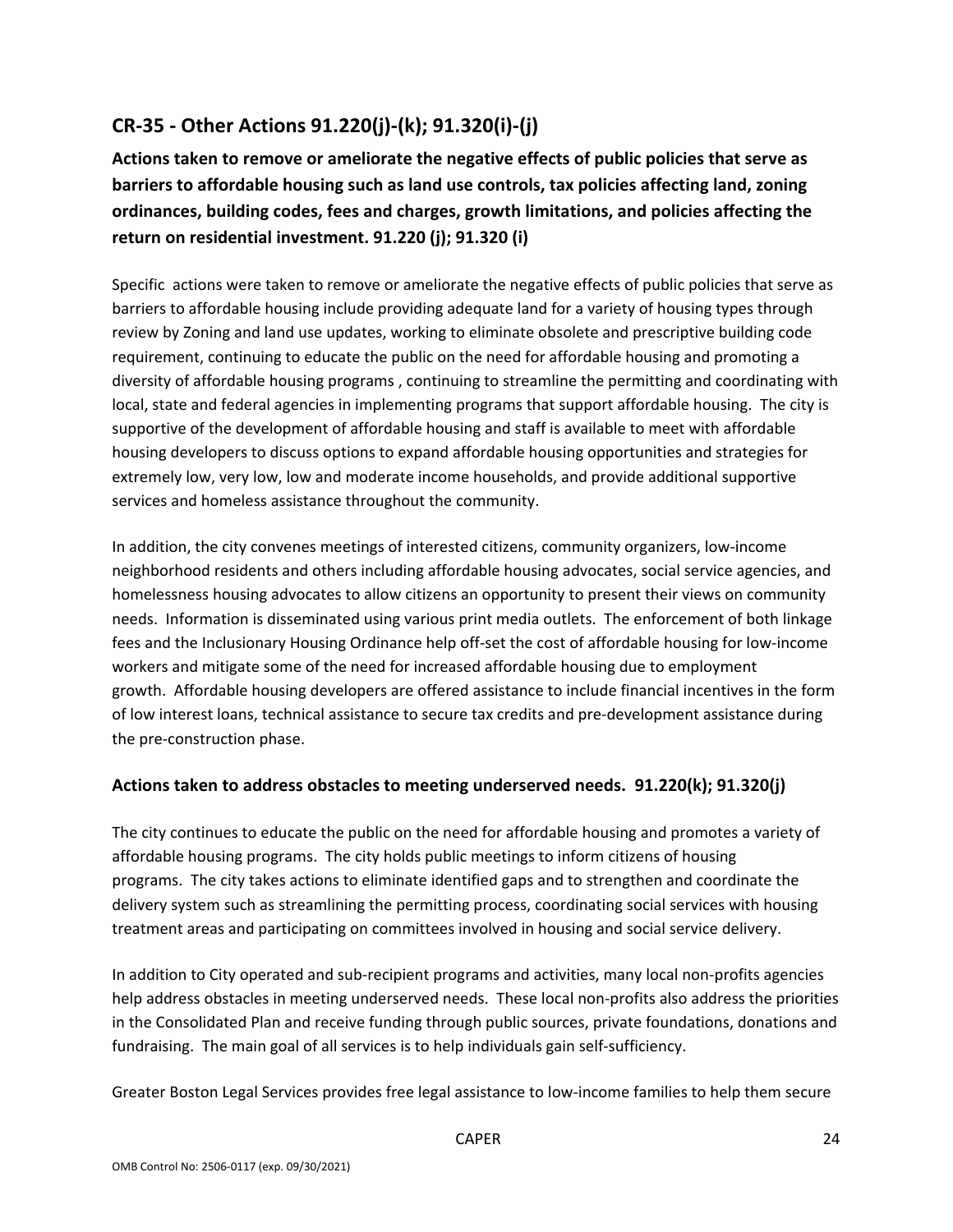some of their basic necessities of life

Various immigrant social services increase access and remove barriers to health education and social services through direct service, advocacy, leadership and community development.

Special Olympics provides a variety of Olympic‐type sports for all children and adults with intellectual disabilities giving them opportunities to develop physical fitness, demonstrate courage, experience joy and participate in sharing of gifts, skills and friendship with the community.

The City's Constituent Services allows residents to dial one number to make service requests and obtain valuable information about services. Calls are tracked and trends identified to better allocate resources.

The City's Family Outreach Program assists residents with family issue problems or who lack information about resources, benefits, services or programs available for low‐ and moderate‐income residents.

#### **Obstacles**

One of primary obstacles in meeting the underserved needs is lack of affordable housing stock in the city. An additional obstacle is lack of funding. By applying for additional funding, the city can combine CDBG funding with the lead program to provide more assistance to low‐income families with children under the age of six at high risk of lead poisoning. Other funding has enabled the city to help qualified applicants address safety hazards in the home.

In program year 2020‐2021, many of the cities social service agencies and programs experienced interrupted, delayed, or modified programming due to the Covid 19 pandemic and the associated public health risks it posed. Conversely, however, the city was able to fund new programs and services it previously was not able to mainly as a result of the supplemental CV funding and public service cap waiver.

#### **Actions taken to reduce lead‐based paint hazards. 91.220(k); 91.320(j)**

The city has a HUD Lead Hazard Abatement grant, which it uses to provide forgivable loans to homeowners for all work necessary to bring the unit into full lead abatement compliance. The city has reached out to homeowners and landlords, including Section 8 landlords, to encourage use of the program. The City's lead program is a critical priority for the city because census data indicates that over 90% of the homes in Somerville were built before 1978.

The City of Somerville is in full compliance with Federal Title 1012/1013 regulations, Section J, which requires that lead based paint be addressed in all properties receiving Federal Funds for housing rehabilitation. Safe work practices and all requirements under Title 1012/1013 have been fully integrated into existing housing rehabilitation programs, which are funded primarily with CDBG and HOME grants. A fully implemented plan for addressing lead‐based paint hazards has been in effect in the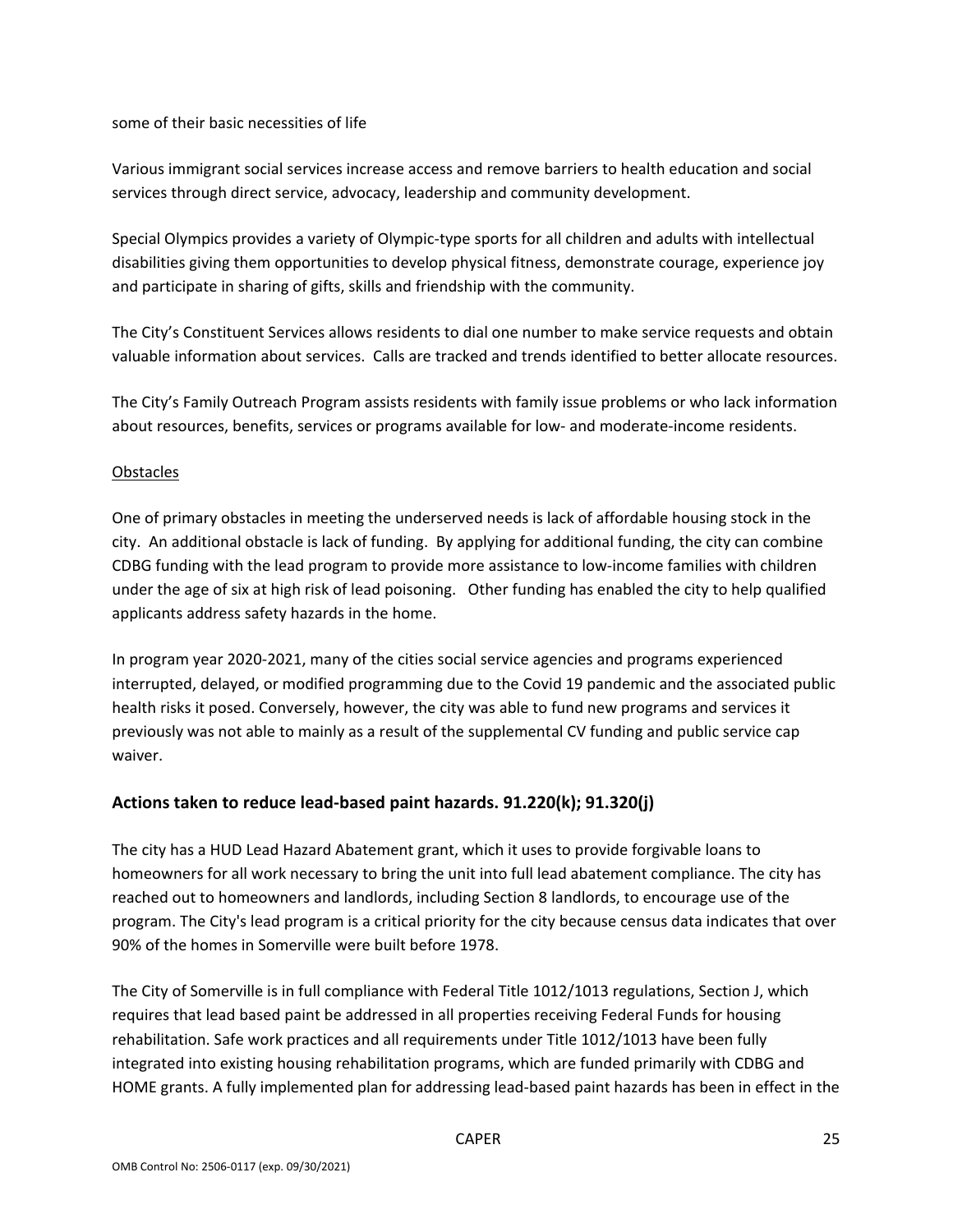city since 2001. Somerville has continued to support and expand the Housing Rehabilitation and Lead Abatement programs, which rehabilitates the existing housing stock while often placing rent restrictions on apartments in multi‐family homes. This is especially important in Somerville, where the majority of all units are in two or three family homes. In July 2017, the city was awarded a new \$1.7M Lead Hazard Reduction Grant from HUD. The city continues to actively use these funds in conjunction with rehab efforts ongoing as part of the 100 Homes program.

#### **Actions taken to reduce the number of poverty‐level families. 91.220(k); 91.320(j)**

The city collaborates with local social service agencies to continue efforts to reduce the number of families and individuals living in poverty. Staff focused primarily on supporting programs that raised household incomes and stabilize housing situations. Eliminating poverty is a clear concern of the city. Efforts are constantly underway to improve the quality of life and economic conditions for families, for example:

Public Service programs to assist those emerging from poverty. These include family stabilization services and information and referral including affordable childcare, teen job readiness program, etc.

The city works with community development groups to support their efforts to train and uplift people in poverty and invest in economic development programs. The city partners with area agencies on economic development programs for low‐income neighborhoods. Using CDBG funds, the City has provided for small business assistance and has nurtured microenterprise development.

In 2016, local businesses were assisted and are thriving, 98 low-income youth received employment/leadership training, over 2,500 income eligible children/families received nutritious food via the food bank, over 250 non‐English speakers participated in ESOL classes to increase economic capacity for their families, over 150 person received housing counseling to remain permanently housed and assistance and hope was provided to many Somerville area residents. Additionally through public participation, citizens had opportunities in meetings throughout the year to offer suggestions on ways to reduce poverty.

 Strategies to reduce poverty and maximize income include access to employment and non‐employment cash benefits through provider staff training in SSI/SSDI, Outreach, Access and Recovery (SOAR) to assist clients applying for SSI and encouraging referrals to the One Stop and to Mass Rehab. Providers also work. osely with the Somerville Community Corporation's First Source Jobs Program which connects job seekers with local employers and provides soft skills training, leadership development and one‐on‐one coaching (job search through post‐placement). Strategies to access mainstream benefits for poverty level families through HUD funded projects include review of HMIS data on client income and benefits to analyze whether clients are getting all possible benefits. Staff assists with food stamp, Medicaid and other applications and Cambridge Somerville Legal Services assist with appeals of denials. HMIS data quality monitoring and analysis is another part of the actions to reduce the number of poverty level families.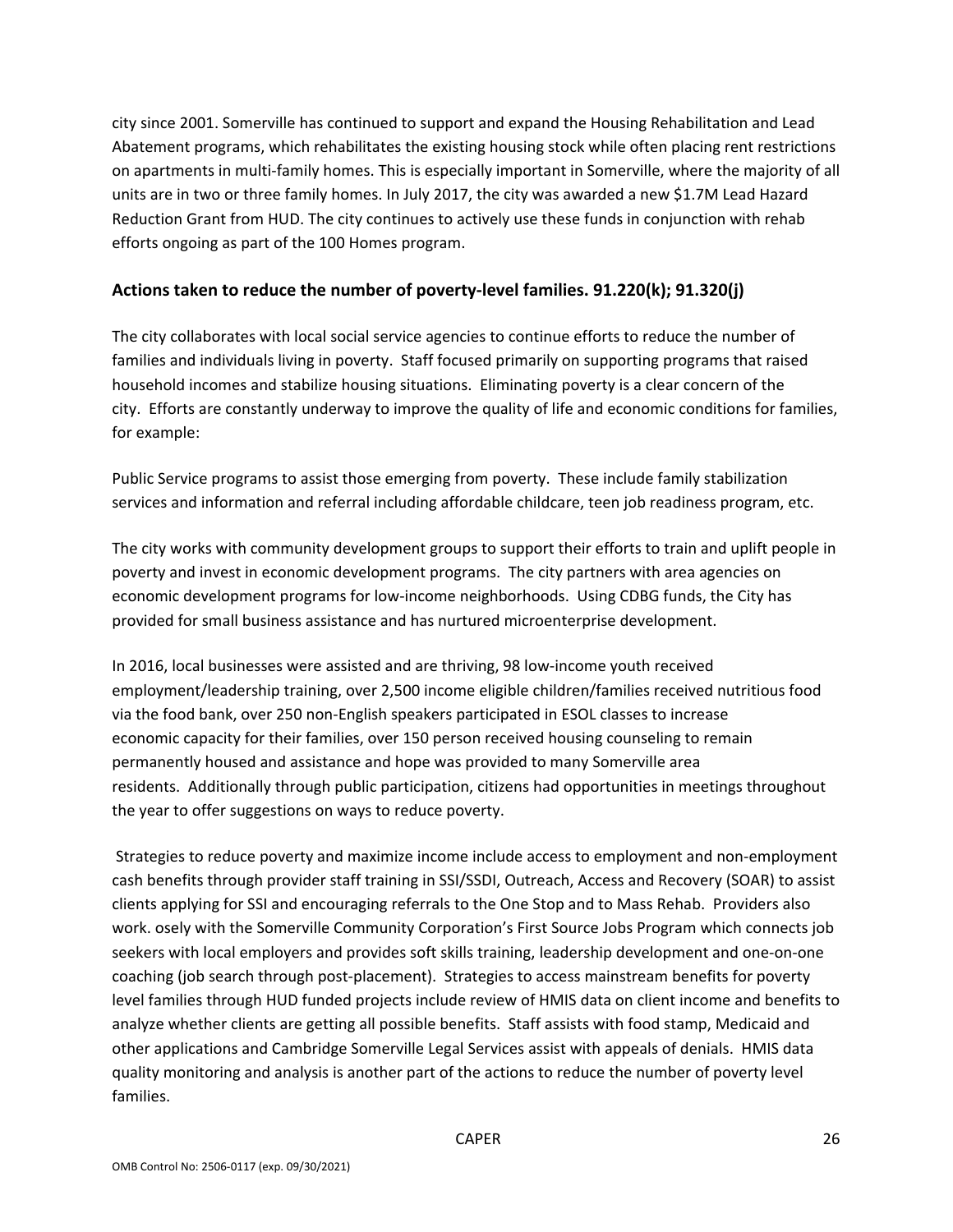Since the fourth quarter of program year 2019‐2020 the city has been working diligently to reprogram existing CPD funds and activate the multiple rounds of CARES CV funding to support its highest risk residents in the critical areas of rental assistance, food security, job retention, and other critical social services and public health needs areas during the Covid 19 crisis. In particular, the city placed the majority of its relief funding in the areas of rental assistance and small business assistance as the negative economic impacts of the pandemic has disproportionately impacted the city's low to moderate income residents. The goal behind this targeted funding was to keep the city's most vulnerable populations safely and adequately housed and to minimize employment disruptions.

#### **Actions taken to develop institutional structure. 91.220(k); 91.320(j)**

In the five-year strategy, the city described the institutional structure, including private industry, nonprofit organizations, and public institutions through which it will carry out the affordable and supportive housing strategy. The city assessed strengths and gaps in the delivery system and set forth a plan for improvement. The city aims to eliminate identified gaps and strengthen and integrate the delivery system by pursuing other funding sources for affordable housing as they become available.

The city developed and maintained strong supportive relationships with elected officials at all levels of government. Fiscal responsibility was maintained while developing strategic partnerships with housing advocates, private and nonprofit organizations, business and community groups and residents to exercise leadership in responding to the future of Somerville's housing and community development needs.

# **Actions taken to enhance coordination between public and private housing and social service agencies. 91.220(k); 91.320(j)**

Housing and social service providers collaborate regularly through participation in the CoC's monthly meetings and its various subcommittee meetings. A City housing division staff member serves as the CoC Lead and is able to serve as a liaison between the city and housing and social service agencies. These meetings also include representatives from agencies serving a broader group of residents at the poverty level, such as Community Action Agency of Somerville, RESPOND, Cambridge and Somerville Legal Services, and others who provide non-housing services such as employment training, mental health counseling, veteran's services, elder services, financial literacy, immigration services and health services.

The CoC also maintains an inventory of housing, as well as social service providers and includes details such as the subpopulation served as well as the services provided. Several social service agencies have offices located in public housing and attend general meetings of the housing authority to identify problems in advance and have the opportunity to help resolve a crisis immediately. Please see the Public Housing section of the Consolidated Plan for more information regarding the consultation and coordination with the local Public Housing Association, as well as information about the encouragement of public housing residents to become more involved in management of the properties and information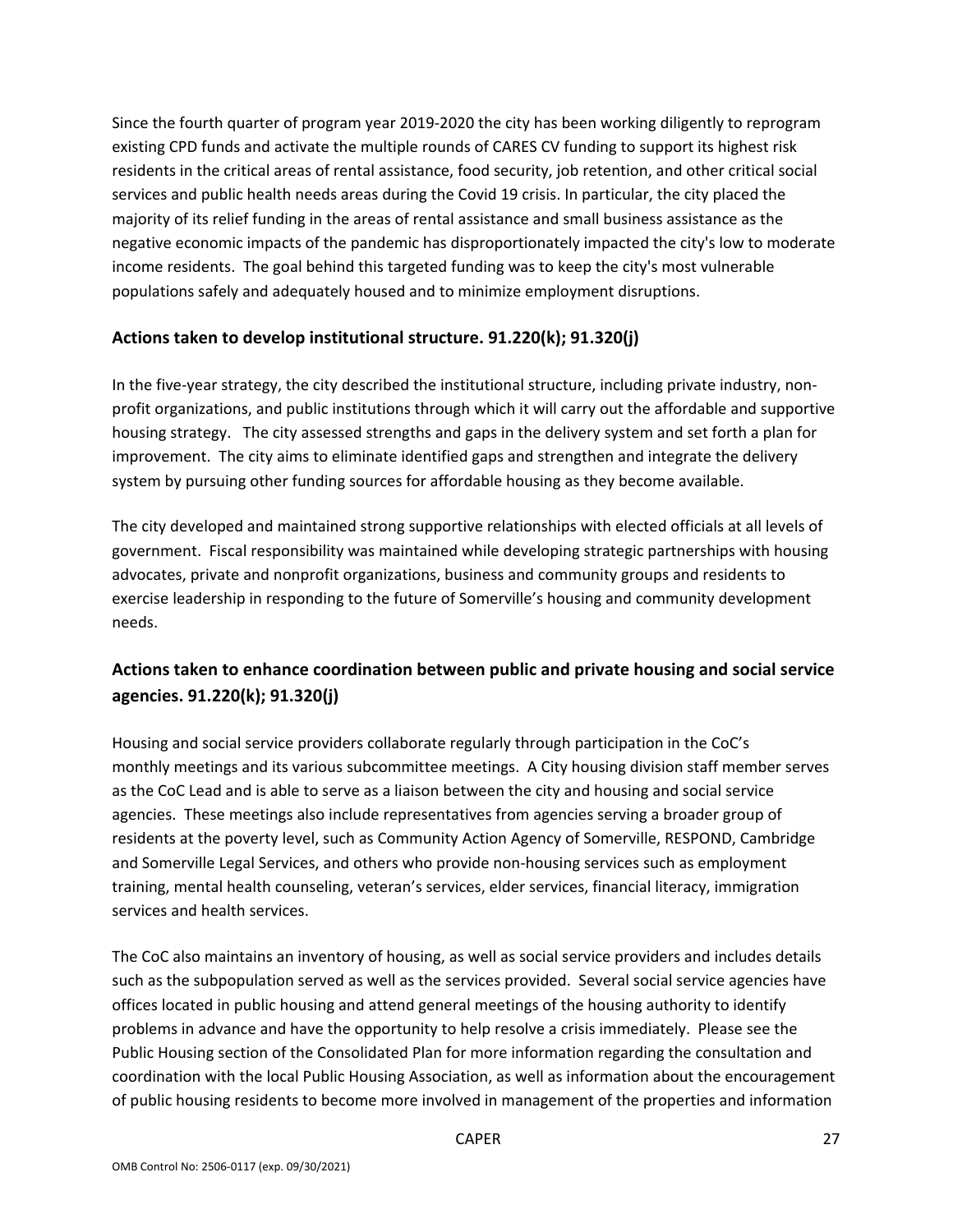about becoming future homeowners.

Developers of housing projects coordinate with the City, the SAHTF Somerville Affordable Housing Trust Fund and typically the Massachusetts Department of Housing and Community Development regarding the provision of state resources to City‐supported projects, such as Massachusetts Affordable Housing Trust Funds, State HOME funds, LIHTC and other state housing funding resources. This includes participating in general discussions and consultations on overall housing goals at both the local and state level, as well as discussion with DHCD staff on specific housing development projects that are seeking multiple funding sources. In addition, the city and the Somerville‐Arlington CoC coordinate with the State on ESG activities to ensure the best use of prevention and rapid rehousing resources. The CoC's development of the Coordinated Entry vulnerability tool, which assists in identifying risk factors, will help with strategies to reduce and end homelessness by bringing together providers through a coordinated referral process to utilize ESG prevention and rapid rehousing funds, state Home‐based rapid rehousing funds to divert imminently homeless families, as well as Emergency Food and Shelter Program funds through FEMA to assist with rent, mortgage and utility assistance.

The city also consults with MAPC on city planning efforts and also participates in regional efforts such as Inner Core planning meetings, a middle-income housing study and the Metro Mayor's meetings. Also, in recent years the city has commissioned or supported multiple working groups, including the Union Square Civic Advisory Committee and the Sustainable Neighborhoods Working Group, that include a diverse membership from these different areas to coordinate planning efforts around housing and services within the city. The City also does outreach to these entities in planning for different neighborhoods through Somerville by Design.

The city created strategic partnerships to enhance the availability of resources and leverage services provided to low and moderate income residents and neighborhoods.

# **Identify actions taken to overcome the effects of any impediments identified in the jurisdictions analysis of impediments to fair housing choice. 91.520(a)**

The City of Somerville's Housing Division submitted an Assessment of Fair Housing report (AFH) to the Housing and Urban Development Agency (HUD) on October 6, 2017 based on the Affirmatively Furthering Fair Housing (AFFH) Rule created in 2015; HUD accepted the 166 page report without conditions in November 2017.

The AFH report replaced the previously used Analysis of Impediments (AI) to Fair Housing document. The assessment is designed to help participants identify the fair housing barriers that exist in their communities, what the contributing factors to these barriers are, and what participants can do to address them. Based on the report, the Housing Division and the Fair Housing Commission identified and are taking action to address fair housing issues in the community.

Based on extensive community engagement efforts summarized in the AFH, Somerville identified goals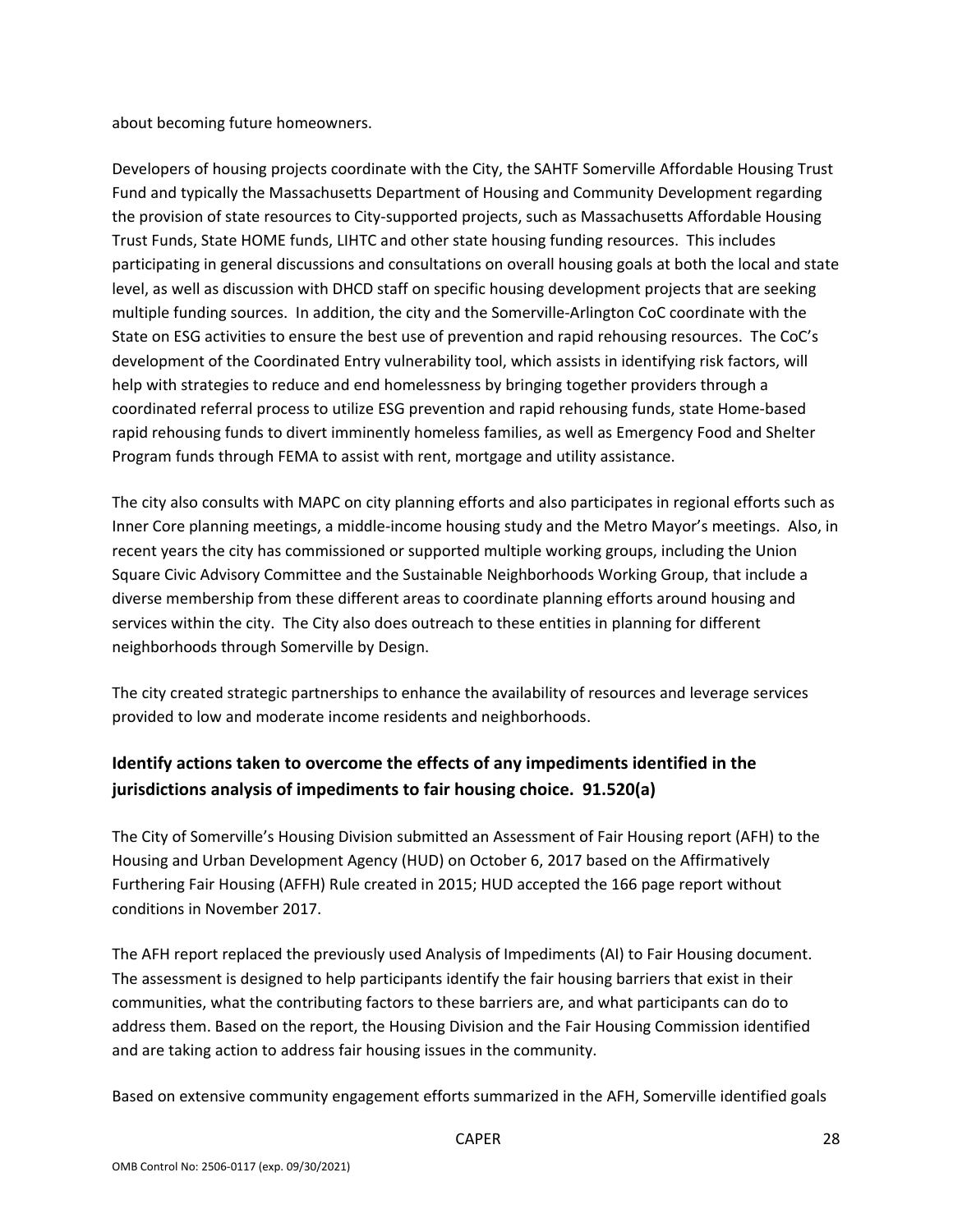and actions it seeks to fulfill in six fair housing‐related subject areas: Segregation and Integration, Disparities in Access to Opportunity, Disproportionate Housing Needs, Publicly Supported Housing, Disability and Access Issues, and Fair Housing Enforcement, Outreach Capacity and Resources.

Actions taken by the City and the Fair Housing Commission to meet the goals identified in the AFH report include increasing awareness and education of Fair Housing law and rights through targeted outreach at community events, holding a workshop with the Massachusetts Commission Against Discrimination regarding submission of discrimination complaints, exploring regional collaborations with the Suffolk University Housing Discrimination Testing Program and educating participants of First Time Home Buyer classes on Fair Housing Law through attendance at monthly meetings. Moreover, the city has positioned itself to meet its goals by reallocating staff resources to revise the job description for a vacant program specialist position, to focus it specifically on fair housing and related issues. That individual, hired in February 2018, serve as a liaison to the Fair Housing Commission among other duties.

These actions are part of a broader set of goals and actions the City seeks to accomplish in the short and long term. Finally, factors that contribute to selected fair housing issues have been designated as being of the highest priority, including ones that limit or deny fair housing choice or access to opportunity, or negatively impact fair housing or civil rights compliance. In the 2017 AFH report, in the area of Fair Housing Enforcement, Outreach Capacity and Resources, factor(s) with the highest priority were: lack of education of fair housing laws, tenant/landlord rights, outreach and enforcement.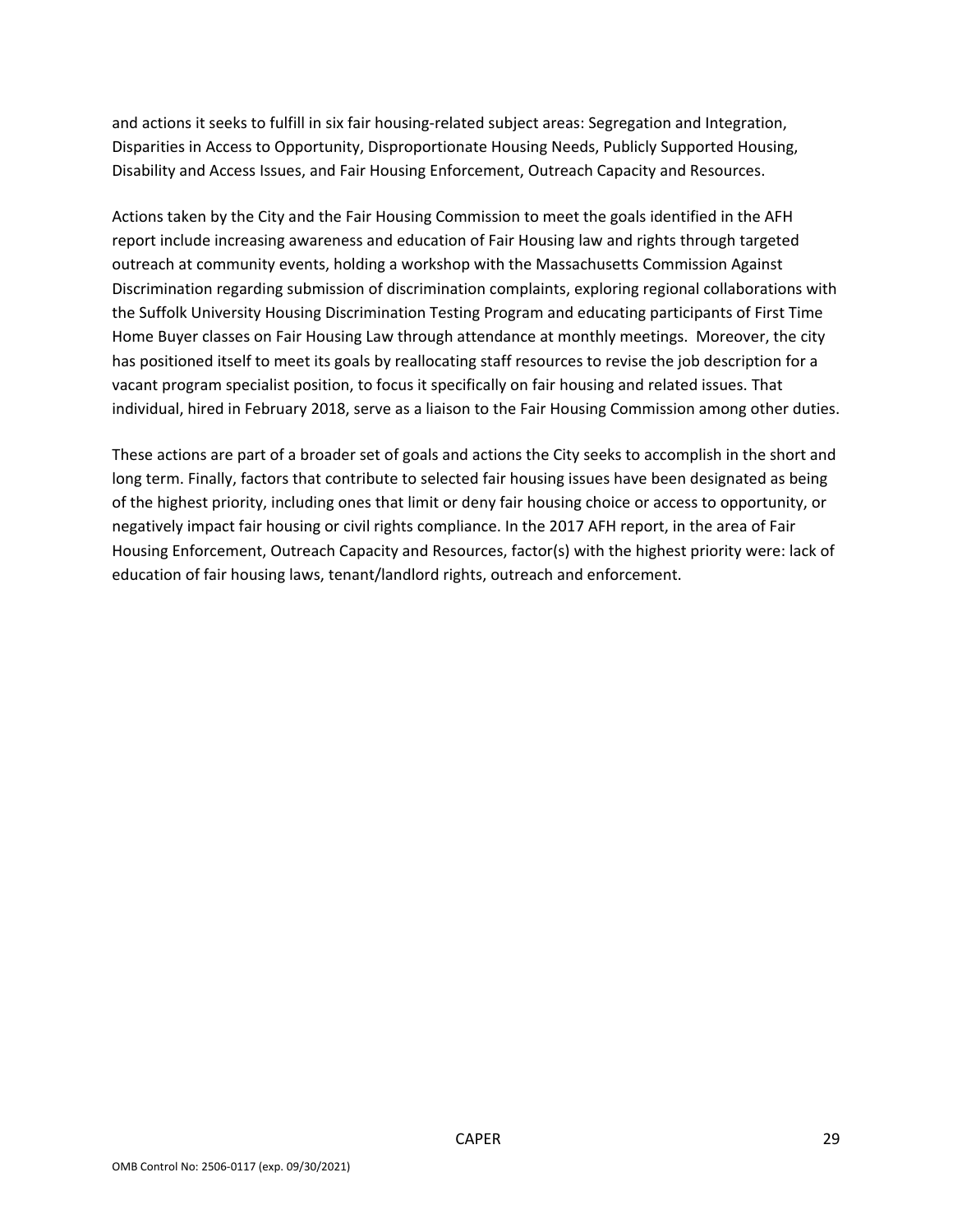# **CR‐40 ‐ Monitoring 91.220 and 91.230**

**Describe the standards and procedures used to monitor activities carried out in furtherance of the plan and used to ensure long‐term compliance with requirements of the programs involved, including minority business outreach and the comprehensive planning requirements** 

The city worked closely with all its sub‐recipients in order to ensure that the goals and objectives of the HUD programs were adhered to and National Objectives were being met. The Mayor's Office of Strategic Planning was responsible for both the financial and program monitoring of sub‐recipient activities to provide assurances that the sub-recipients administered federal awarded funds in compliance with federal requirements, ensured that required audits were performed and sub-recipients took prompt corrective action on any audit finding and evaluated the impact of sub‐recipient activities to comply with applicable federal regulations. OSPCD staff monitored CDBG Public Service and ESG contracts for compliance, financial management systems, timeliness and programmatic activity. Staff was committed to providing accurate unduplicated demographic information in IDIS to comply with HUD reporting requirements. Client demographics entered in HMIS for ESG participants was reviewed for data quality.

CDBG projects were assigned to a project manager who was responsible for the negotiation and execution of a contract to implement project activities. All contracts fully addressed all HUD, state and local requirement and included a detail project scope. The project manager, in conjunction with the compliance officer, is also responsible for contract compliance and project management representing the City as grantee. Ongoing technical assistance was provided throughout the contract period.

Sub‐recipients entered into detailed agreements with the City to ensure all federal, state and local regulations and criteria were being adhered to and met. Monthly and/or quarterly desk audits of reports and supporting documentation from sub-recipients allowed the city to monitor progress each sub-recipient was making toward its year-end goal(s). On-site monitoring was conducted by OSPCD to further ensure that overall goals and objectives were being met, timelines were met and required records were maintained to demonstrate compliance with applicable regulations. City staff watched for potential of fraud, waste, mismanagement and/or other opportunities for potential abuse. Contract provisions were in place that provided for the suspension of funds, termination of the contract and disallowance of reimbursement requests during the program year based on performance deficiencies. City staff worked with sub‐recipients to correct identified deficiencies through discussion and/or technical assistance, prior to imposing any sanctions.

The city also conducted on‐site monitoring of federally funded construction projects to ensure compliance with Davis‐ Bacon wage laws and other local, state and federal requirements. Housing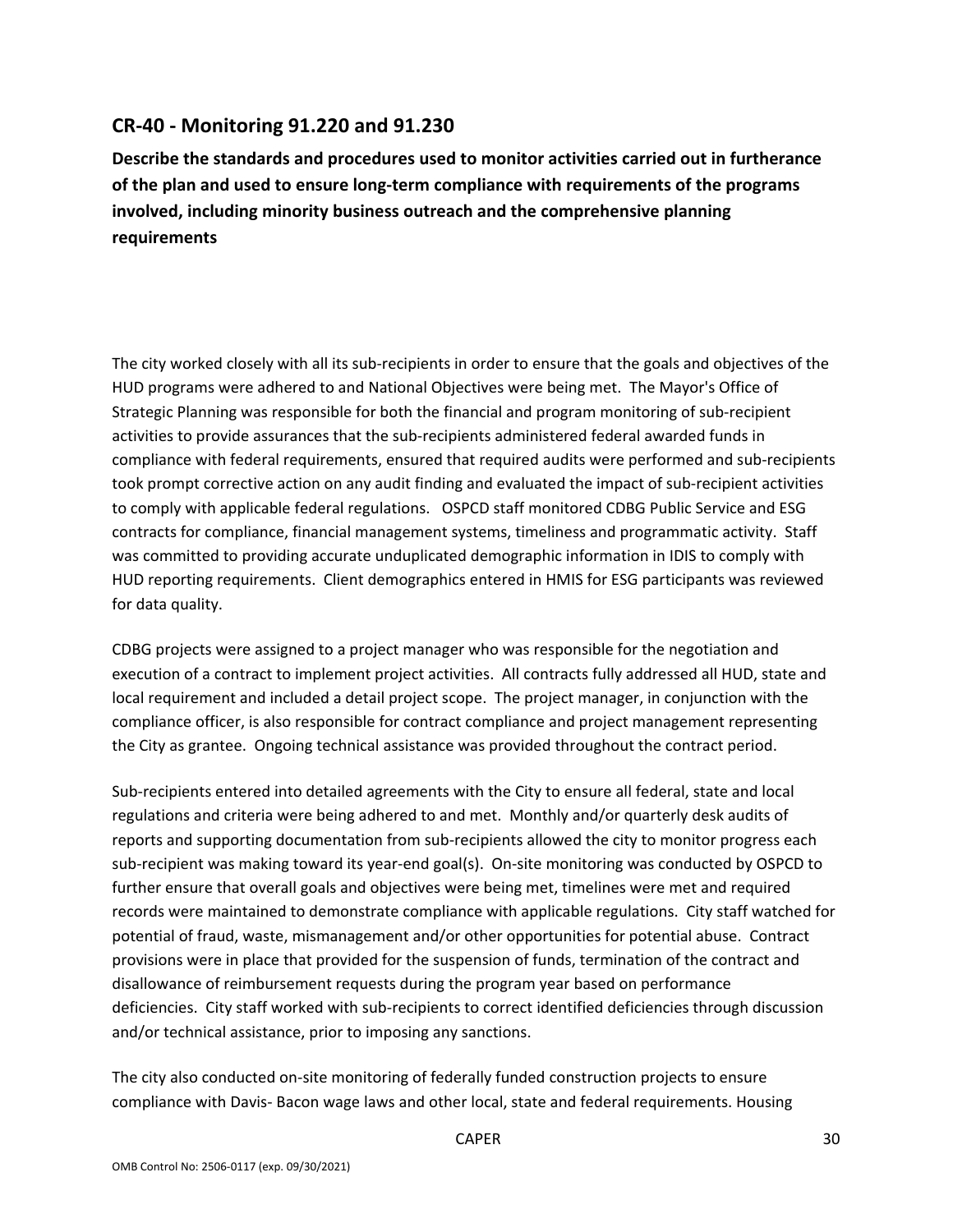activities were also monitored with the assistance of Housing Inspectors and staff, and where appropriate, with the City's Building Inspectors. This allowed for multiple levels of oversight of various local, state and federal requirements.

In program year 2020, the City also launched a newly created Office of Racial and Social Justice that will be focusing their efforts on the broader issues of racial and social inequality. The Office of Strategic Planning is also hiring a Strategic Planning and Equity manager and women and minority business senior planner that will exclusively work on minority business outreach and comprehensive planning efforts.

#### **Citizen Participation Plan 91.105(d); 91.115(d)**

**Describe the efforts to provide citizens with reasonable notice and an opportunity to comment on performance reports**.

The city held a public meeting to present draft the draft Caper report on November 18th, 2021. A public comment period was made available through the close of business December 2nd, 2021. The draft presentation was also made available for viewing online at the city's website. Advertisements and material presented are included in the appendix.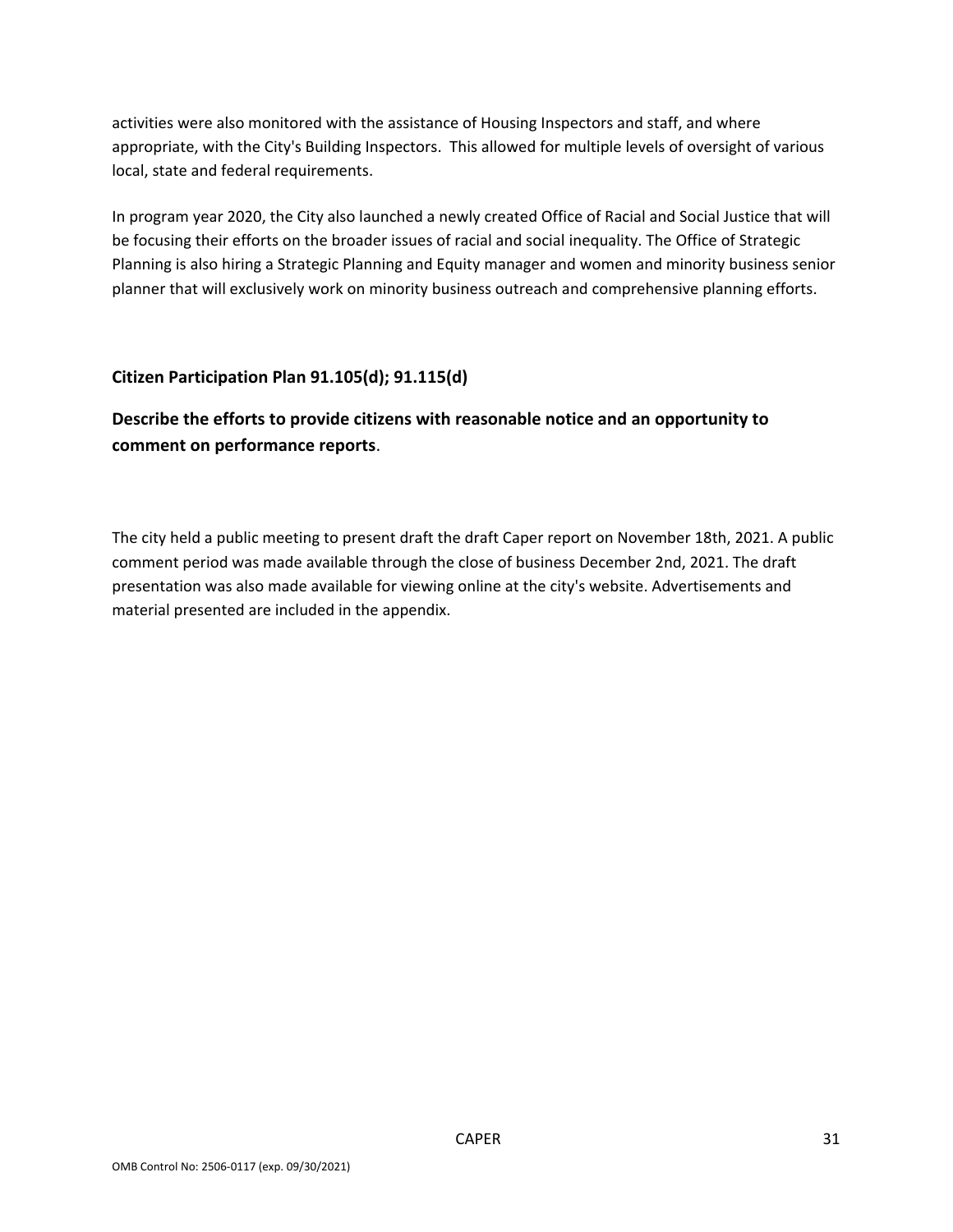# **CR‐45 ‐ CDBG 91.520(c)**

# **Specify the nature of, and reasons for, any changes in the jurisdiction's program objectives and indications of how the jurisdiction would change its programs as a result of its experiences.**

The City of Somerville has not changed the objectives in its CDBG program and continues to strategically use CDBG funds to maximize leverage for infrastructure and public facility improvements, housing development and homeownership, public services, commercial revitalization, and planning and administrative activities. Somerville went through an extensive planning process where it identified a number of goals and objectives in the five-year plan that were intended to guide the programs and activities undertaken to aid and serve the low to moderate income residents of the community. In this the third year, the city continuously assesses and reviews its policies, procedures and programs in order to improve on the effective and efficient delivery of its grant programs. There is continued need for CDBG funds to fulfill objectives in all the above categories hence no changes are recommended based on Somerville's experiences.

The City pursued all potential resources indicated in the Consolidated Plan by working with developers, non‐profits and other government agencies to leverage a variety of funds for affordable housing projects and programs, opportunities for low‐ and moderate‐income people to become homeowners, assistance to homeless persons, public service programs, job training and education, community development activities directed toward revitalizing neighborhoods and economic development.

While the city intends to continue with the objectives that were defined in the 2018‐2022 Consolidate Plan going forward; the city did file a substantial amendment to the program year 2019 annual action plan in order to reprogram available funding for Covid 19 related relief activities. In addition, the amendment also enabled the city to accept the multiple rounds of CV funding provided through the CARES Act. Reprogrammed existing funds were mainly used to support the first round of a small business relief program aimed at supporting micro‐enterprises and small businesses shut down or struggling from the impacts of Covid 19.

# **Does this Jurisdiction have any open Brownfields Economic Development Initiative (BEDI) grants?**

No

**[BEDI grantees] Describe accomplishments and program outcomes during the last year.**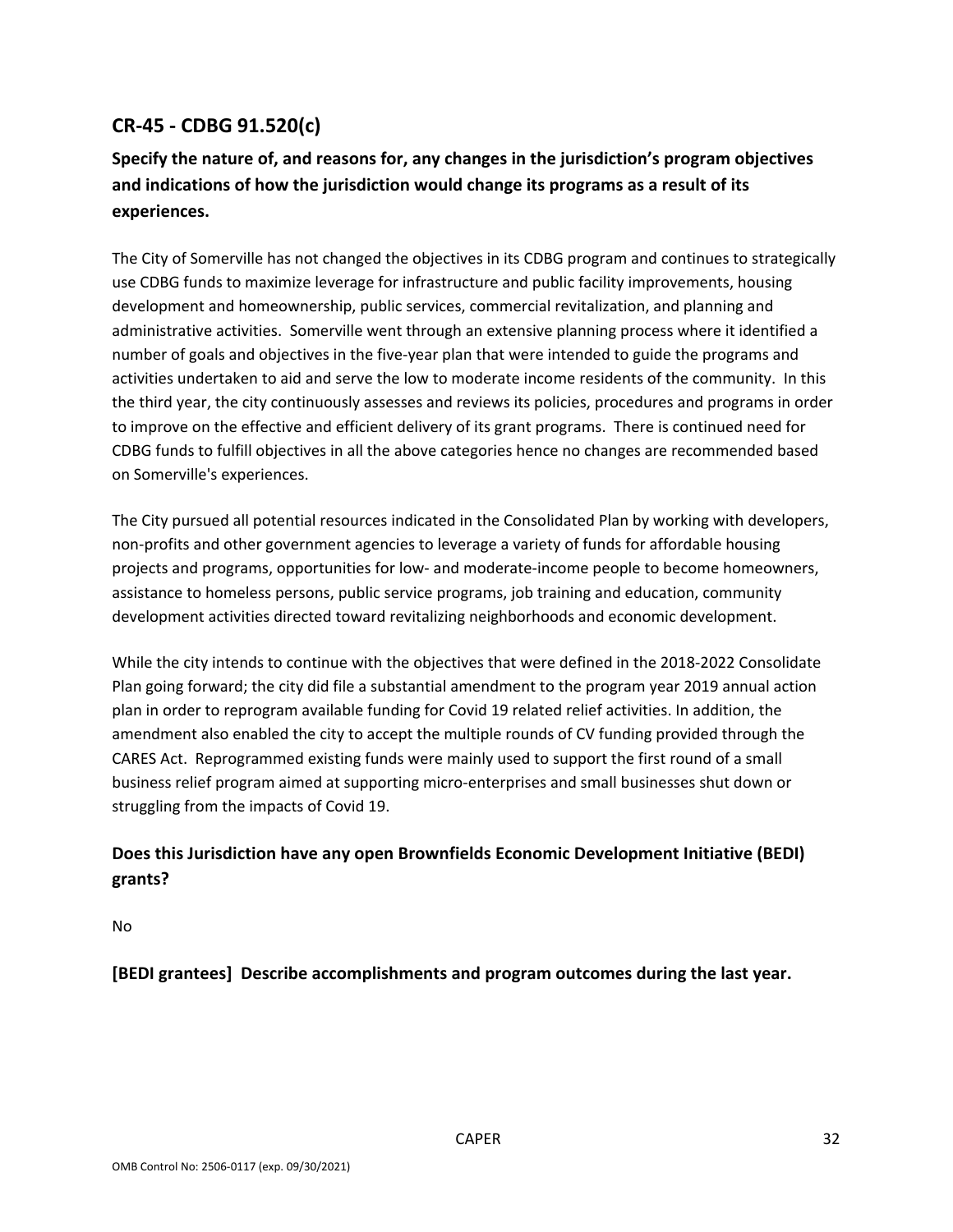# **CR‐50 ‐ HOME 91.520(d)**

# **Include the results of on‐site inspections of affordable rental housing assisted under the program to determine compliance with housing codes and other applicable regulations**

Please list those projects that should have been inspected on‐site this program year based upon the schedule in §92.504(d). Indicate which of these were inspected and a summary of issues that were detected during the inspection. For those that were not inspected, please indicate the reason and how you will remedy the situation.

HUD waived the requirements for on‐site‐inspection in a memo date of April 10, 2020, and December 2020. Inspections will resume in October, 2020.

# **Provide an assessment of the jurisdiction's affirmative marketing actions for HOME units. 92.351(b)**

In accordance with the regulations of the HOME Program and in furtherance of the City of Somerville's commitment to non‐discrimination and equal housing opportunity, the Office of Strategic Planning and Community Development has established the following policies to affirmatively market units in rental and homebuyer projects containing five (5) or more HOME‐assisted housing units (the "Covered Units").

It is the Affirmative Marketing Policy of OSPCD to assure that individuals who normally might not apply for available housing units without special outreach be informed of available units, be encouraged to apply, and have an equal opportunity to rent or own the available housing units being offered.

The Policy covers the following areas:

- 1. Methods for the Division to use to inform the public, potential tenants and potential owners about federal fair housing laws and affirmative marketing policies and procedures
- 1. Requirements and practices each Beneficiary of a HOME‐funded housing project with Covered Units must follow in order to carry out the Division's Policy.
- 1. Procedures to be used by Beneficiaries to inform and solicit applications from persons in the housing market area who are not likely to apply for housing without special outreach
- 1. Records that will be kept describing actions taken by the Division and Beneficiaries to affirmatively market Covered Units and records to assess the results of these actions
- 1. Description of how the Division shall assess the success of affirmative marketing actions and what corrective actions shall be taken

The City's CHDO and other developers commit to doing affirmative outreach in marketing all HOME‐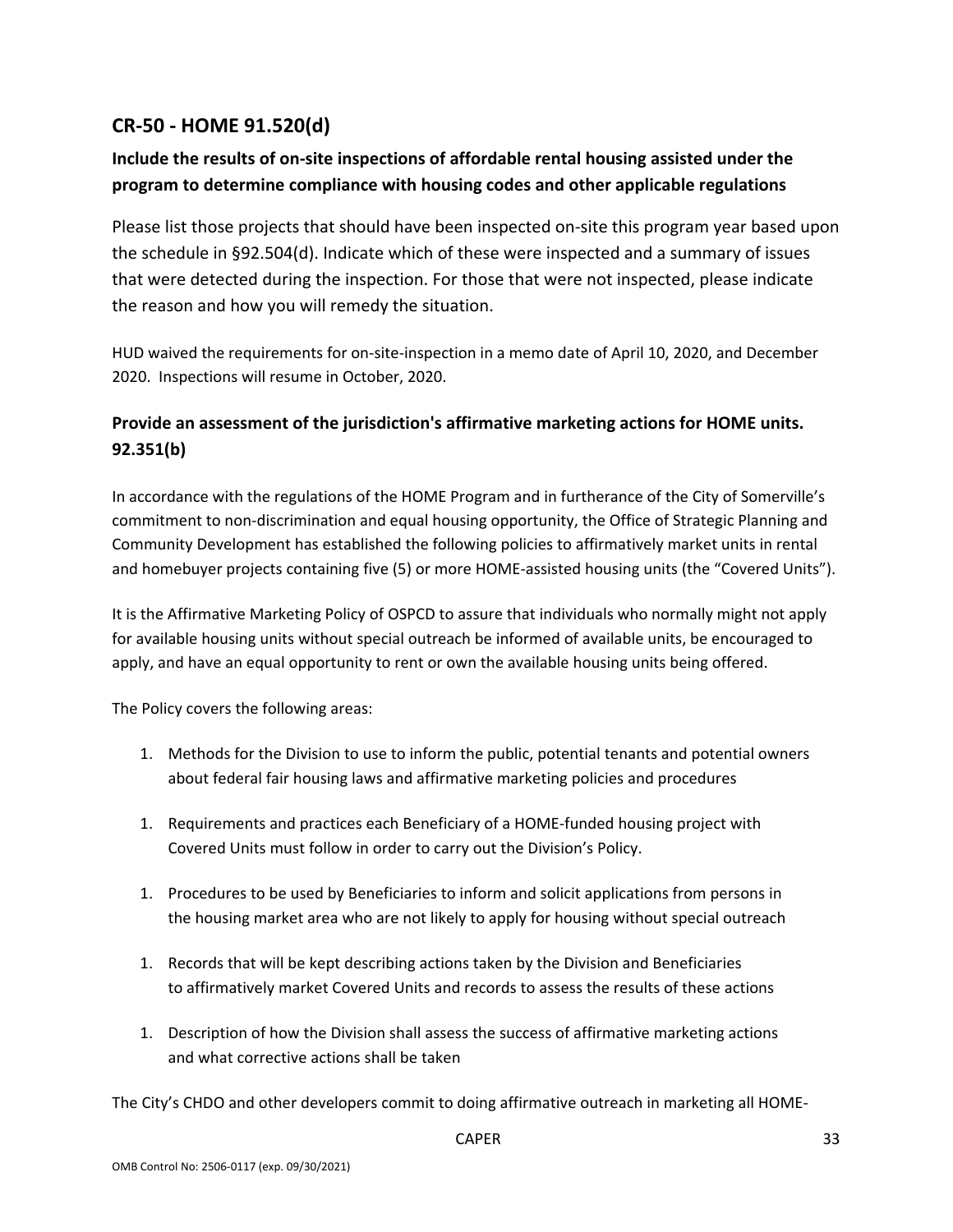Assisted units. Homeowners participating in the Housing Rehabilitation program with properties containing five or more Home‐Assisted rental units are required to affirmatively market these vacant units. In addition, the City's Lead Paint Hazard Program has implemented an affirmative marketing policy when vacant units receive lead abatement work.

# **Refer to IDIS reports to describe the amount and use of program income for projects, including the number of projects and owner and tenant characteristics**

In program year 2020 a total of \$97,915.80 was collected in program income. Of this amount, \$16,777.25 was expended on the 20 Illinois Rehabilitation project which assisted two low‐income households and one moderate income household was assisted with closing cost assistance for an affordable unit located at 227 Cedar St. A balance of \$81,138.55 in program income remained outstanding as of the close of the program year on 6/30/21.

# **Describe other actions taken to foster and maintain affordable housing. 91.220(k) (STATES ONLY: Including the coordination of LIHTC with the development of affordable housing). 91.320(j)**

The City of Somerville is continuously seeking aggressive and innovative approaches to combat the extreme housing affordability challenge facing its residents. In addition to the traditional programs described in the preceding segments the city also continues to implement other separate initiatives including

- Enforcing the City's linkage fee charged to developers building commercial development in the city. The full amount of the linkage fee goes into the City's Affordable Housing Trust Fund.
- Encouraging the City's CHDO to build/provide more rental housing units; launched a creative partnership with the CHDO on the 100 Homes Program to purchase existing housing and provide affordable rental units through deed restrictions.
- Providing affordable housing to homebuyers at 80% and 110% AMI and rental housing to tenants at 50% and 80% AMI through the application of the City's inclusionary housing ordinance.
- Leveraging the resources of the Community Preservation Committee to achieve joint goals in conjunction with the Somerville Affordable Housing Trust (e.g., 100 Homes)
- Focusing on family‐sized housing development, either through new construction or acquisition/rehab efforts.
- Exploring activities and possibly expanding eligibility of Inclusionary rental and homeownership units to assist middle‐income households with obtaining housing in Somerville.
- Advancing several initiatives proposed by the Sustainable Neighborhoods Working Group including topics such as the transfer fee, revisions to the condo conversion ordinance, and creating a community land trust have been introduced or passed at either the local or state legislature.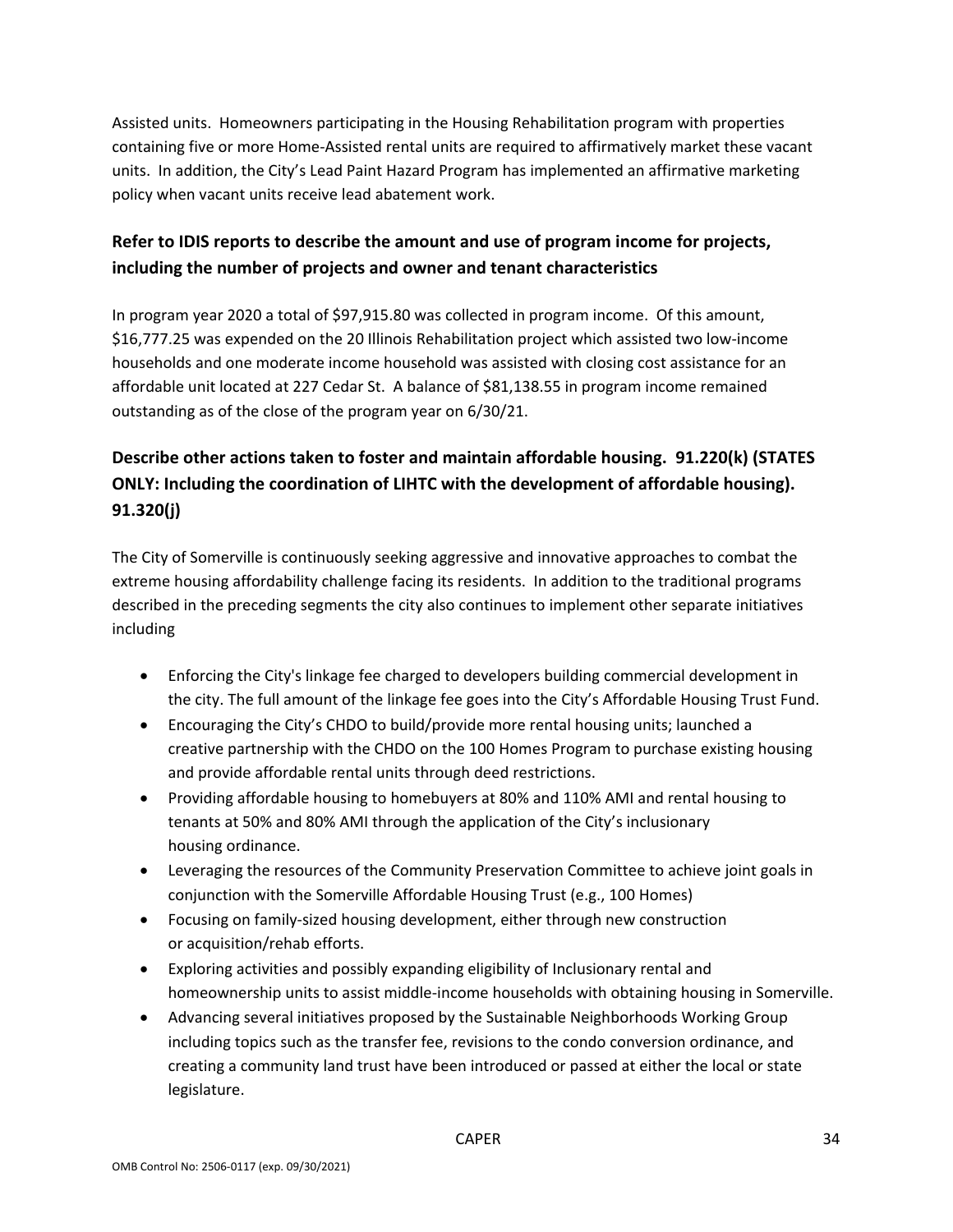# **CR-60 - ESG 91.520(g) (ESG Recipients only)**

# **ESG Supplement to the CAPER in** *e‐snaps*

# **For Paperwork Reduction Act**

| 1. Recipient Information-All Recipients Complete |                                        |
|--------------------------------------------------|----------------------------------------|
| <b>Basic Grant Information</b>                   |                                        |
| <b>Recipient Name</b>                            | <b>SOMERVILLE</b>                      |
| <b>Organizational DUNS Number</b>                | 076621572                              |
| <b>EIN/TIN Number</b>                            | 046001414                              |
| <b>Identify the Field Office</b>                 | <b>BOSTON</b>                          |
| Identify CoC(s) in which the recipient or        | Massachusetts Balance of State CoC     |
| subrecipient(s) will provide ESG                 |                                        |
| assistance                                       |                                        |
| <b>ESG Contact Name</b>                          |                                        |
| <b>Prefix</b>                                    | 0                                      |
| <b>First Name</b>                                | Alan                                   |
| <b>Middle Name</b>                               | 0                                      |
| <b>Last Name</b>                                 | Inacio                                 |
| <b>Suffix</b>                                    | 0                                      |
| <b>Title</b>                                     | Director of Finance and Administration |
|                                                  |                                        |
| <b>ESG Contact Address</b>                       |                                        |
| <b>Street Address 1</b>                          | 93 Highland Avenue                     |
| <b>Street Address 2</b>                          | $\Omega$                               |
| City                                             | Somerville                             |
| <b>State</b>                                     | <b>MA</b>                              |
| <b>ZIP Code</b>                                  |                                        |
| <b>Phone Number</b>                              | 6176256600                             |
| <b>Extension</b>                                 | 2539                                   |
| <b>Fax Number</b>                                | 0                                      |
| <b>Email Address</b>                             | ainacio@somervillema.gov               |
|                                                  |                                        |
| <b>ESG Secondary Contact</b>                     |                                        |
| <b>Prefix</b>                                    | Ms                                     |
| <b>First Name</b>                                | Elizabeth                              |
| <b>Last Name</b>                                 | Twomey                                 |
|                                                  |                                        |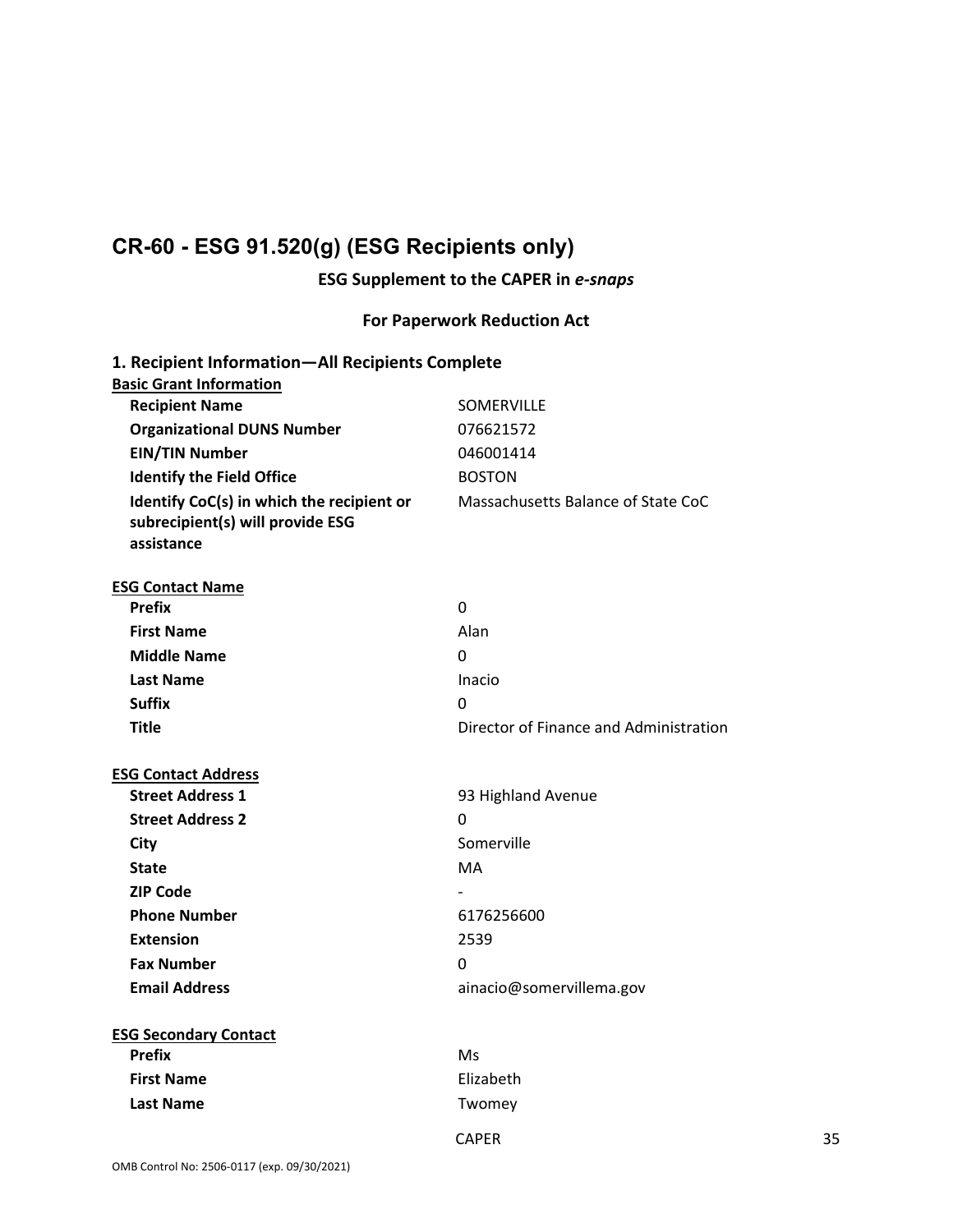| <b>Suffix</b>        | 0                        |
|----------------------|--------------------------|
| <b>Title</b>         | Compliance Officer       |
| <b>Phone Number</b>  | 6176256600               |
| <b>Extension</b>     | 2527                     |
| <b>Email Address</b> | etwomey@somervillema.gov |

#### **2. Reporting Period—All Recipients Complete**

| Program Year Start Date | 07/01/2020 |
|-------------------------|------------|
| Program Year End Date   | 06/30/2021 |

#### **3a. Subrecipient Form – Complete one form for each subrecipient**

**Subrecipient or Contractor Name:** JUST A START CORPORATION **City:** Cambridge **State:** MA **Zip Code:** 02141, 1057 **DUNS Number:** 067727057 **Is subrecipient a victim services provider:** N **Subrecipient Organization Type:** Other Non‐Profit Organization **ESG Subgrant or Contract Award Amount:** 25000

**Subrecipient or Contractor Name:** SOMERVILLE HOMELESS COALITION **City:** Somerville **State:** MA **Zip Code:** 02144, 0006 **DUNS Number:** 847408804 **Is subrecipient a victim services provider:** N **Subrecipient Organization Type:** Other Non‐Profit Organization **ESG Subgrant or Contract Award Amount:** 138420.42

**Subrecipient or Contractor Name:** RESPOND INC **City:** Somerville **State:** MA **Zip Code:** 02143, 3032 **DUNS Number:** 121625057 **Is subrecipient a victim services provider:** Y **Subrecipient Organization Type:** Other Non‐Profit Organization **ESG Subgrant or Contract Award Amount:** 15500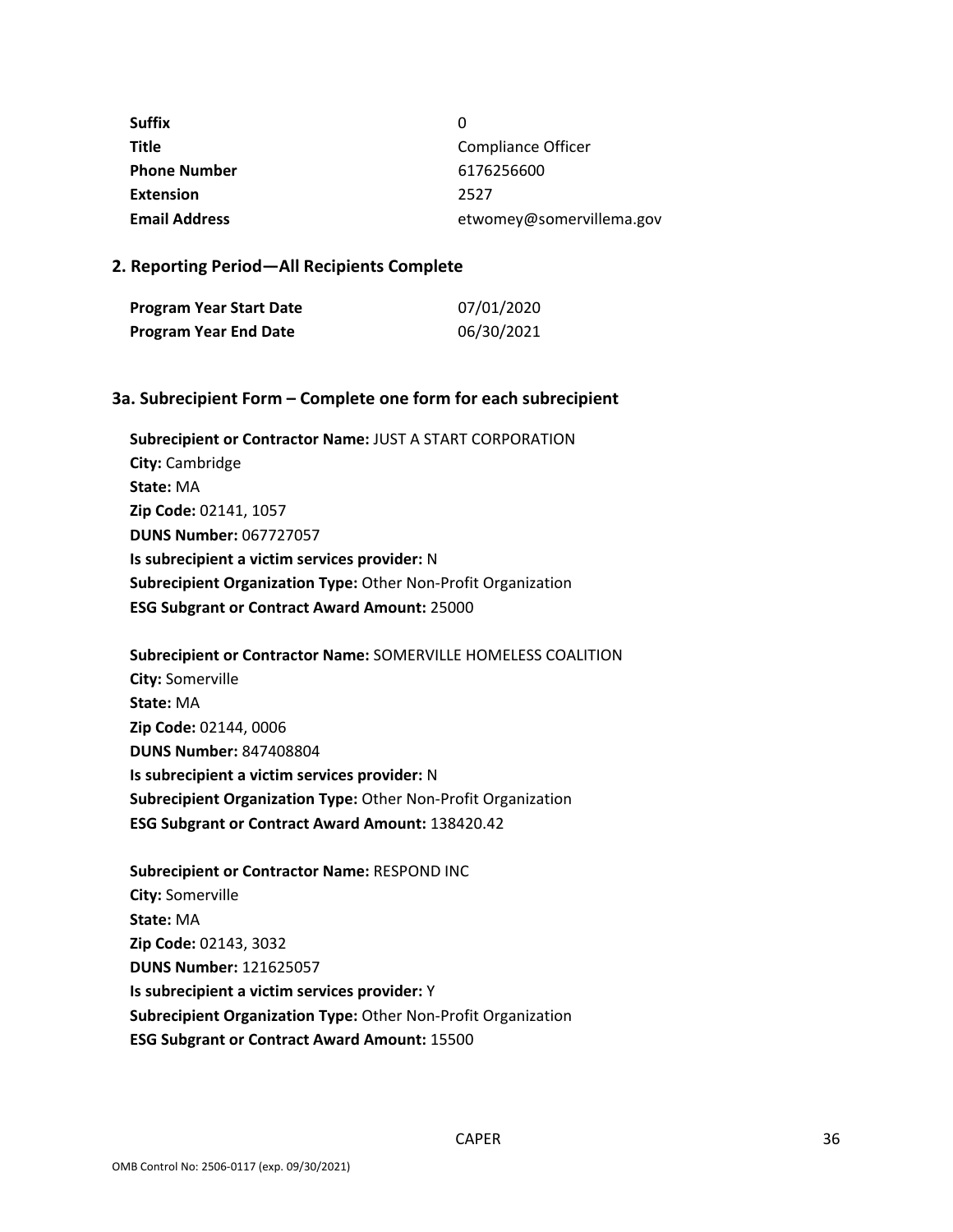**Subrecipient or Contractor Name:** CATHOLIC CHARITIES **City:** SOMERVILLE **State:** MA **Zip Code:** 02143, **DUNS Number:** 092189950 **Is subrecipient a victim services provider:** N **Subrecipient Organization Type:** Faith‐Based Organization **ESG Subgrant or Contract Award Amount:** 22500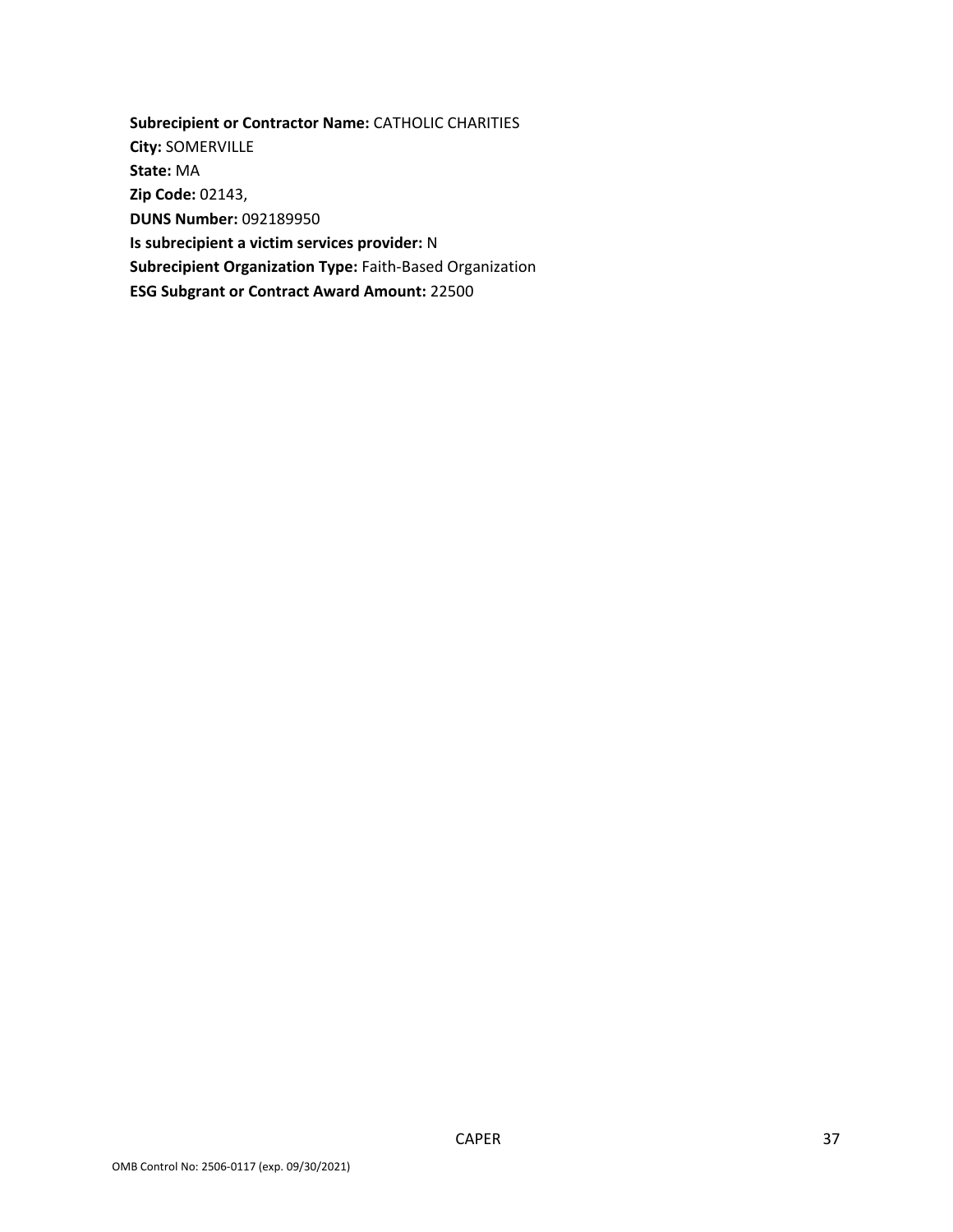# **CR‐65 ‐ Persons Assisted**

#### **4. Persons Served**

# **4a. Complete for Homelessness Prevention Activities**

| <b>Number of Persons in</b> | <b>Total</b> |
|-----------------------------|--------------|
| Households                  |              |
| Adults                      |              |
| Children                    |              |
| Don't Know/Refused/Other    |              |
| Missing Information         |              |
| Total                       |              |

**Table 16 – Household Information for Homeless Prevention Activities** 

# **4b. Complete for Rapid Re‐Housing Activities**

| <b>Number of Persons in</b> | <b>Total</b> |
|-----------------------------|--------------|
| <b>Households</b>           |              |
| Adults                      |              |
| Children                    |              |
| Don't Know/Refused/Other    |              |
| <b>Missing Information</b>  |              |
| Total                       |              |

**Table 17 – Household Information for Rapid Re‐Housing Activities** 

#### **4c. Complete for Shelter**

| <b>Number of Persons in</b><br><b>Households</b> | <b>Total</b> |
|--------------------------------------------------|--------------|
| Adults                                           |              |
| Children                                         |              |
| Don't Know/Refused/Other                         |              |
| Missing Information                              |              |
| Total                                            |              |

**Table 18 – Shelter Information**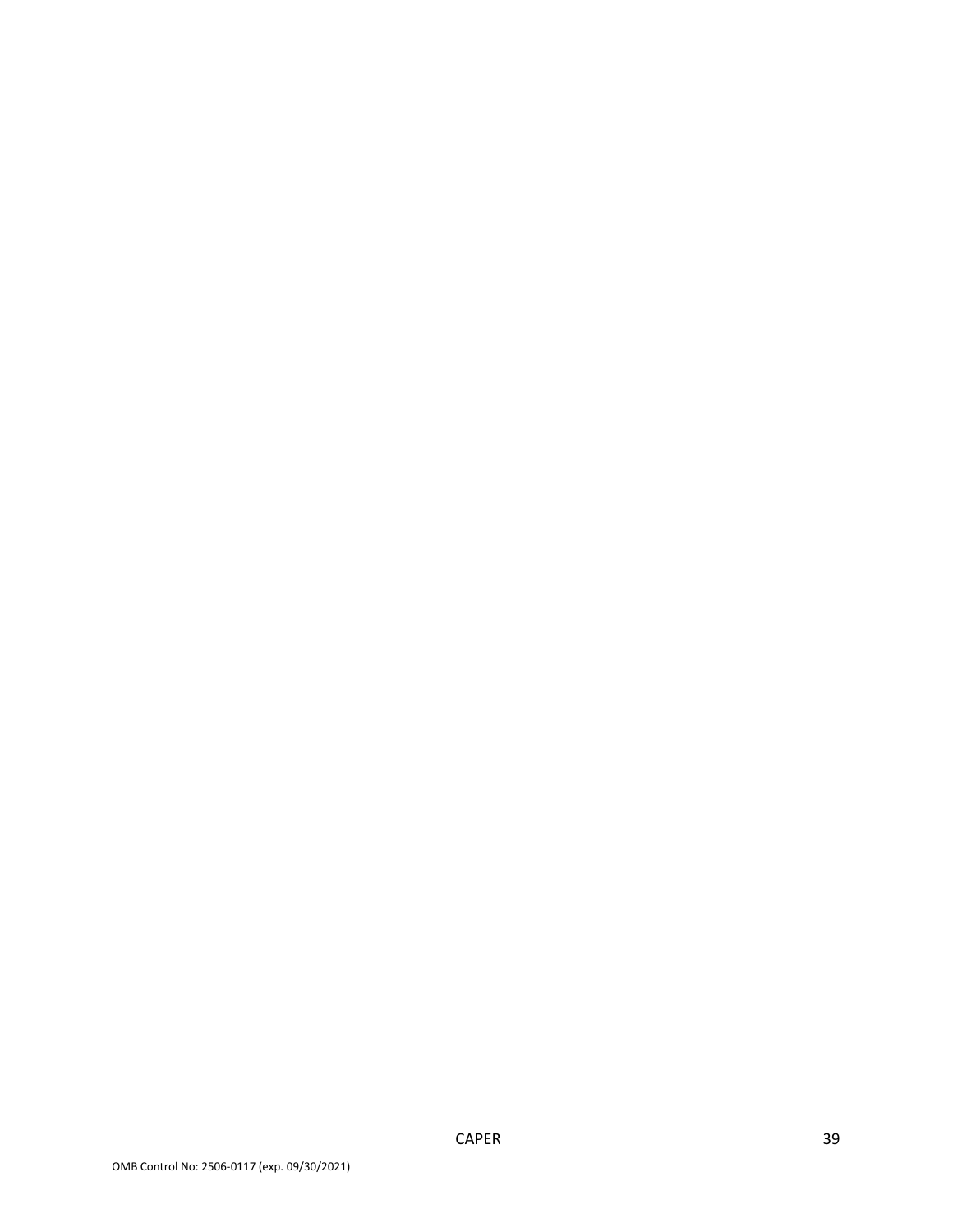#### **4d. Street Outreach**

| <b>Number of Persons in</b> | <b>Total</b> |
|-----------------------------|--------------|
| <b>Households</b>           |              |
| Adults                      |              |
| Children                    |              |
| Don't Know/Refused/Other    |              |
| <b>Missing Information</b>  |              |
| Total                       |              |

**Table 19 – Household Information for Street Outreach** 

#### **4e. Totals for all Persons Served with ESG**

| <b>Number of Persons in</b> | <b>Total</b> |
|-----------------------------|--------------|
| <b>Households</b>           |              |
| Adults                      |              |
| Children                    |              |
| Don't Know/Refused/Other    |              |
| Missing Information         |              |
| Total                       |              |

**Table 20 – Household Information for Persons Served with ESG** 

# **5. Gender—Complete for All Activities**

|                            | <b>Total</b> |
|----------------------------|--------------|
| Male                       |              |
| Female                     |              |
| Transgender                |              |
| Don't Know/Refused/Other   |              |
| <b>Missing Information</b> |              |
| Total                      |              |

**Table 21 – Gender Information**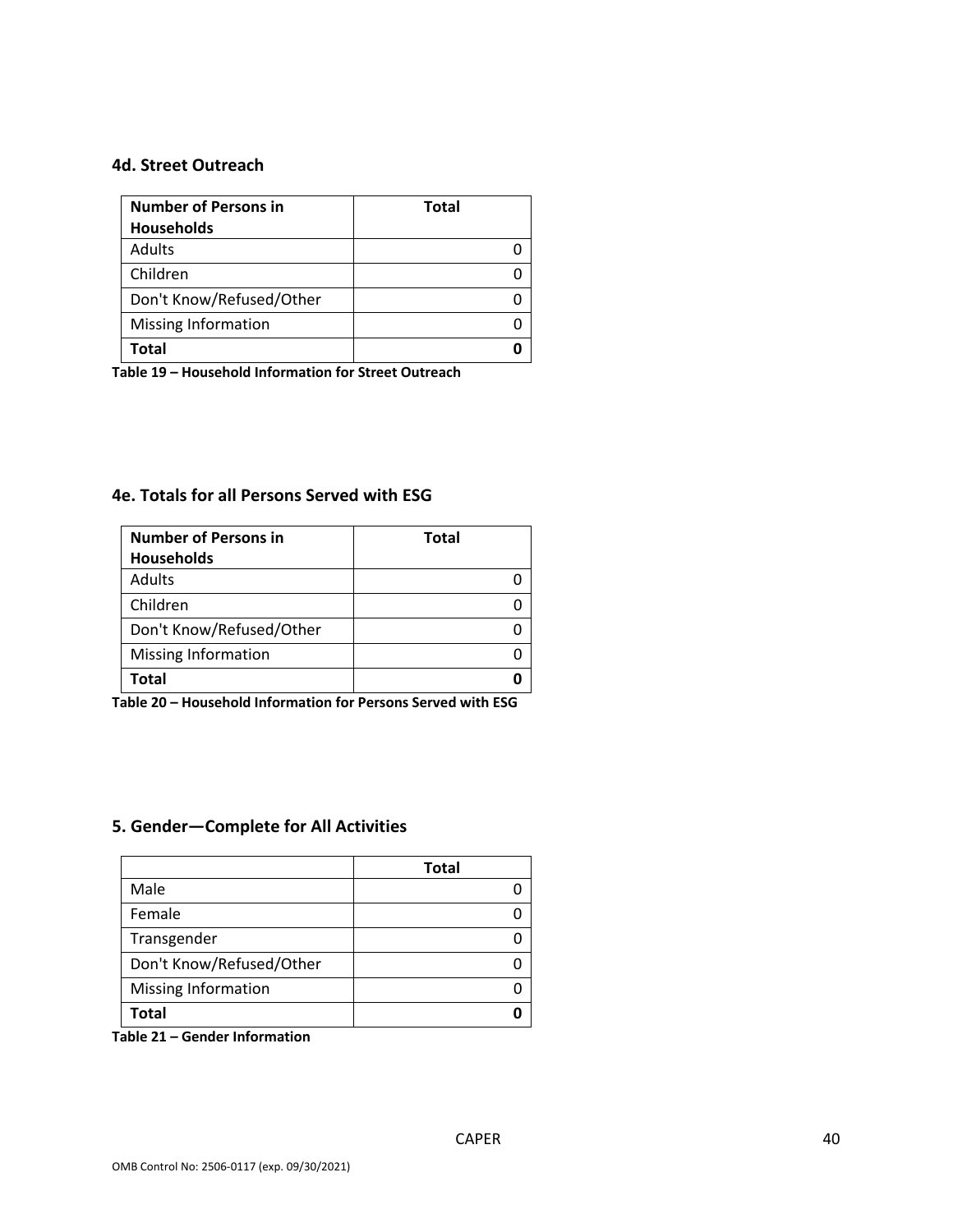# **6. Age—Complete for All Activities**

|                            | <b>Total</b> |
|----------------------------|--------------|
| Under 18                   |              |
| 18-24                      |              |
| 25 and over                |              |
| Don't Know/Refused/Other   |              |
| <b>Missing Information</b> |              |
| Total                      |              |

**Table 22 – Age Information** 

# **7. Special Populations Served—Complete for All Activities**

| Subpopulation                     | <b>Total</b>   | <b>Total</b><br><b>Persons</b><br>Served-<br><b>Prevention</b> | <b>Total</b><br><b>Persons</b><br>Served-<br><b>RRH</b> | <b>Total</b><br><b>Persons</b><br>Served in<br><b>Emergency</b><br><b>Shelters</b> |
|-----------------------------------|----------------|----------------------------------------------------------------|---------------------------------------------------------|------------------------------------------------------------------------------------|
| Veterans                          | $\overline{0}$ | 0                                                              | 0                                                       | 0                                                                                  |
| <b>Victims of Domestic</b>        |                |                                                                |                                                         |                                                                                    |
| Violence                          | 0              | 0                                                              | 0                                                       | 0                                                                                  |
| Elderly                           | 0              | 0                                                              | 0                                                       | 0                                                                                  |
| HIV/AIDS                          | 0              | 0                                                              | 0                                                       | 0                                                                                  |
| Chronically                       |                |                                                                |                                                         |                                                                                    |
| Homeless                          | 0              | 0                                                              | 0                                                       | 0                                                                                  |
| <b>Persons with Disabilities:</b> |                |                                                                |                                                         |                                                                                    |
| Severely Mentally                 |                |                                                                |                                                         |                                                                                    |
| III                               | 0              | 0                                                              | 0                                                       | 0                                                                                  |
| <b>Chronic Substance</b>          |                |                                                                |                                                         |                                                                                    |
| Abuse                             | 0              | 0                                                              | 0                                                       | 0                                                                                  |
| <b>Other Disability</b>           | 0              | 0                                                              | 0                                                       | 0                                                                                  |
| Total                             |                |                                                                |                                                         |                                                                                    |
| (Unduplicated if                  |                |                                                                |                                                         |                                                                                    |
| possible)                         | 0              | 0                                                              | 0                                                       | 0                                                                                  |

#### **Number of Persons in Households**

**Table 23 – Special Population Served**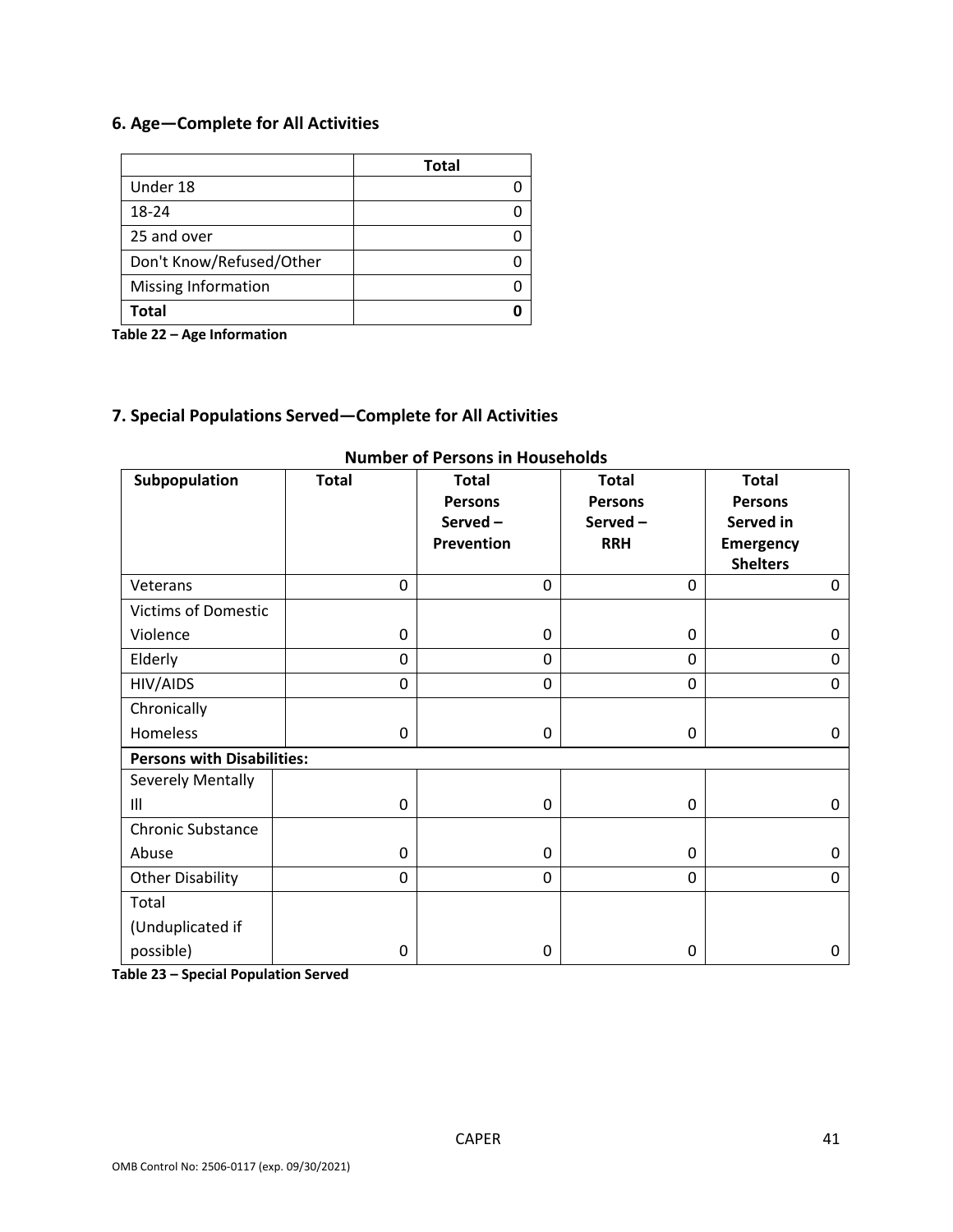# **CR‐70 – ESG 91.520(g) ‐ Assistance Provided and Outcomes**

# **10. Shelter Utilization**

| Number of New Units - Rehabbed       |              |
|--------------------------------------|--------------|
| Number of New Units - Conversion     |              |
| Total Number of bed-nights available |              |
| Total Number of bed-nights provided  |              |
| Capacity Utilization                 | <u>በ በበ%</u> |

**Table 24 – Shelter Capacity** 

**11. Project Outcomes Data measured under the performance standards developed in consultation with the CoC(s)**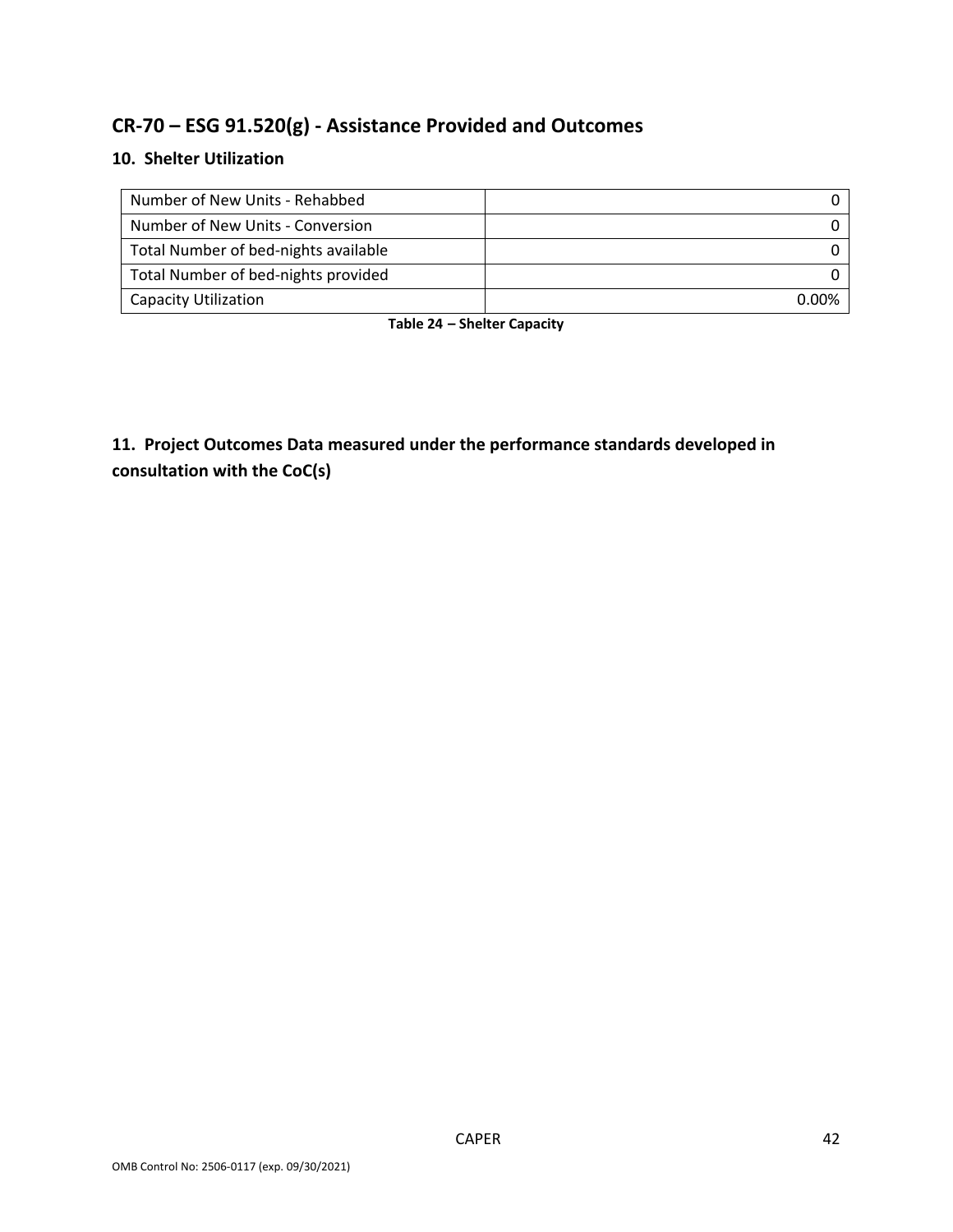# **CR‐75 – Expenditures**

# **11. Expenditures**

# **11a. ESG Expenditures for Homelessness Prevention**

|                                                      | <b>Dollar Amount of Expenditures in Program Year</b> |      |      |
|------------------------------------------------------|------------------------------------------------------|------|------|
|                                                      | 2018                                                 | 2019 | 2020 |
| <b>Expenditures for Rental Assistance</b>            | O                                                    | 0    |      |
| Expenditures for Housing Relocation and              |                                                      |      |      |
| <b>Stabilization Services - Financial Assistance</b> | 0                                                    | 0    |      |
| Expenditures for Housing Relocation &                |                                                      |      |      |
| <b>Stabilization Services - Services</b>             | <sup>0</sup>                                         | 0    |      |
| Expenditures for Homeless Prevention under           |                                                      |      |      |
| <b>Emergency Shelter Grants Program</b>              | 0                                                    | 0    |      |
| <b>Subtotal Homelessness Prevention</b>              |                                                      | 0    |      |

**Table 25 – ESG Expenditures for Homelessness Prevention** 

# **11b. ESG Expenditures for Rapid Re‐Housing**

|                                                      | <b>Dollar Amount of Expenditures in Program Year</b> |      |      |
|------------------------------------------------------|------------------------------------------------------|------|------|
|                                                      | 2018                                                 | 2019 | 2020 |
| <b>Expenditures for Rental Assistance</b>            | 0                                                    | 0    |      |
| Expenditures for Housing Relocation and              |                                                      |      |      |
| <b>Stabilization Services - Financial Assistance</b> | 0                                                    | 0    |      |
| Expenditures for Housing Relocation &                |                                                      |      |      |
| <b>Stabilization Services - Services</b>             | <sup>0</sup>                                         | 0    |      |
| Expenditures for Homeless Assistance under           |                                                      |      |      |
| <b>Emergency Shelter Grants Program</b>              | 0                                                    | 0    |      |
| <b>Subtotal Rapid Re-Housing</b>                     | 0                                                    | 0    |      |

**Table 26 – ESG Expenditures for Rapid Re‐Housing** 

#### **11c. ESG Expenditures for Emergency Shelter**

|                           | <b>Dollar Amount of Expenditures in Program Year</b> |      |      |
|---------------------------|------------------------------------------------------|------|------|
|                           | 2018                                                 | 2019 | 2020 |
| <b>Essential Services</b> |                                                      |      |      |
| <b>Operations</b>         |                                                      |      |      |
| Renovation                |                                                      |      |      |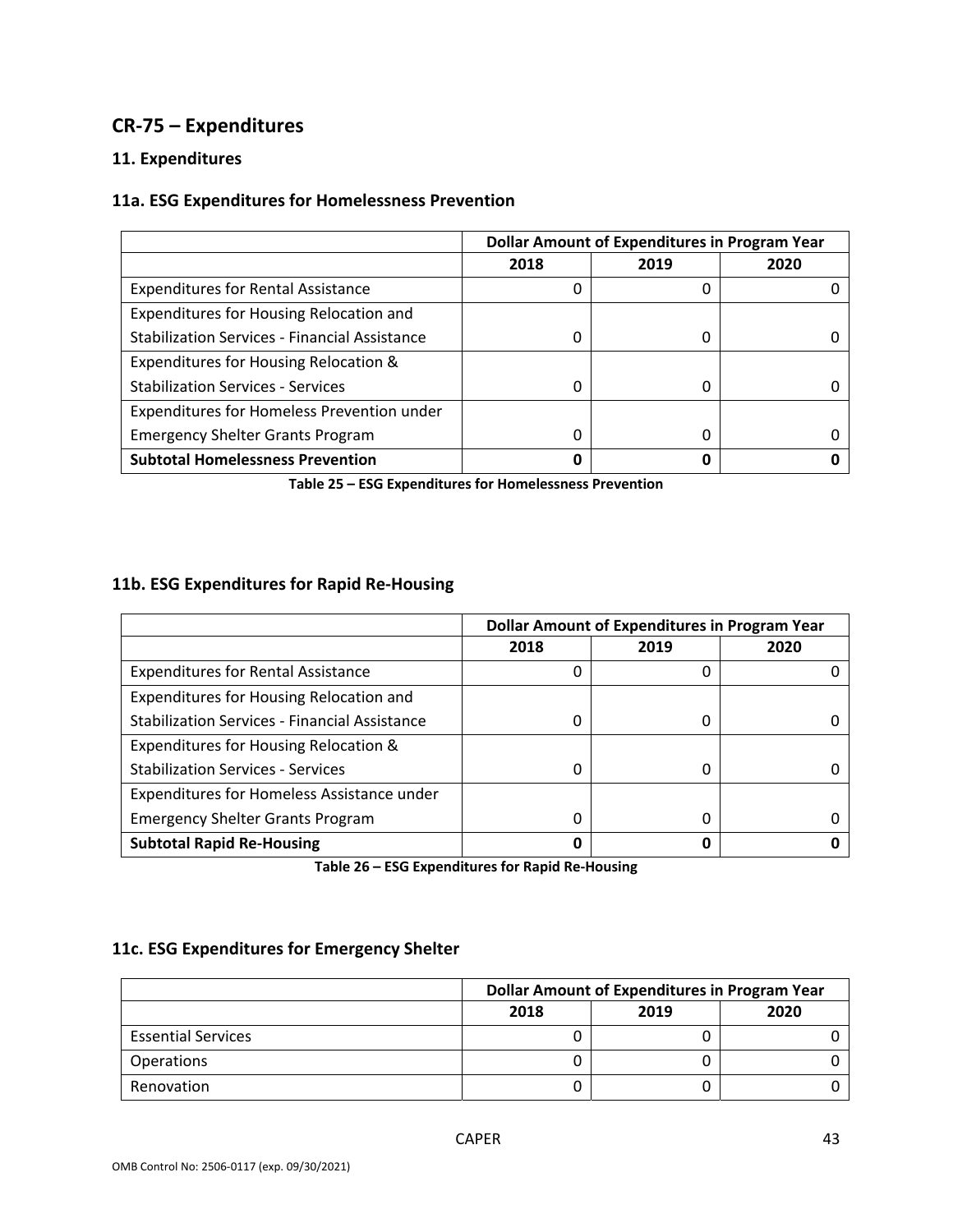| Major Rehab |  |  |
|-------------|--|--|
| Conversion  |  |  |
| Subtotal    |  |  |

**Table 27 – ESG Expenditures for Emergency Shelter** 

# **11d. Other Grant Expenditures**

|                 | <b>Dollar Amount of Expenditures in Program Year</b> |      |      |
|-----------------|------------------------------------------------------|------|------|
|                 | 2018                                                 | 2019 | 2020 |
| Street Outreach |                                                      |      |      |
| <b>HMIS</b>     |                                                      |      |      |
| Administration  |                                                      |      |      |

**Table 28 ‐ Other Grant Expenditures** 

#### **11e. Total ESG Grant Funds**

| <b>Total ESG Funds</b><br><b>Expended</b> | 2018 | 2019 | 2020 |
|-------------------------------------------|------|------|------|
|                                           |      |      |      |

**Table 29 ‐ Total ESG Funds Expended** 

# **11f. Match Source**

|                         | 2018 | 2019 | 2020 |
|-------------------------|------|------|------|
| Other Non-ESG HUD Funds |      |      |      |
| Other Federal Funds     |      |      |      |
| <b>State Government</b> |      |      |      |
| Local Government        |      |      |      |